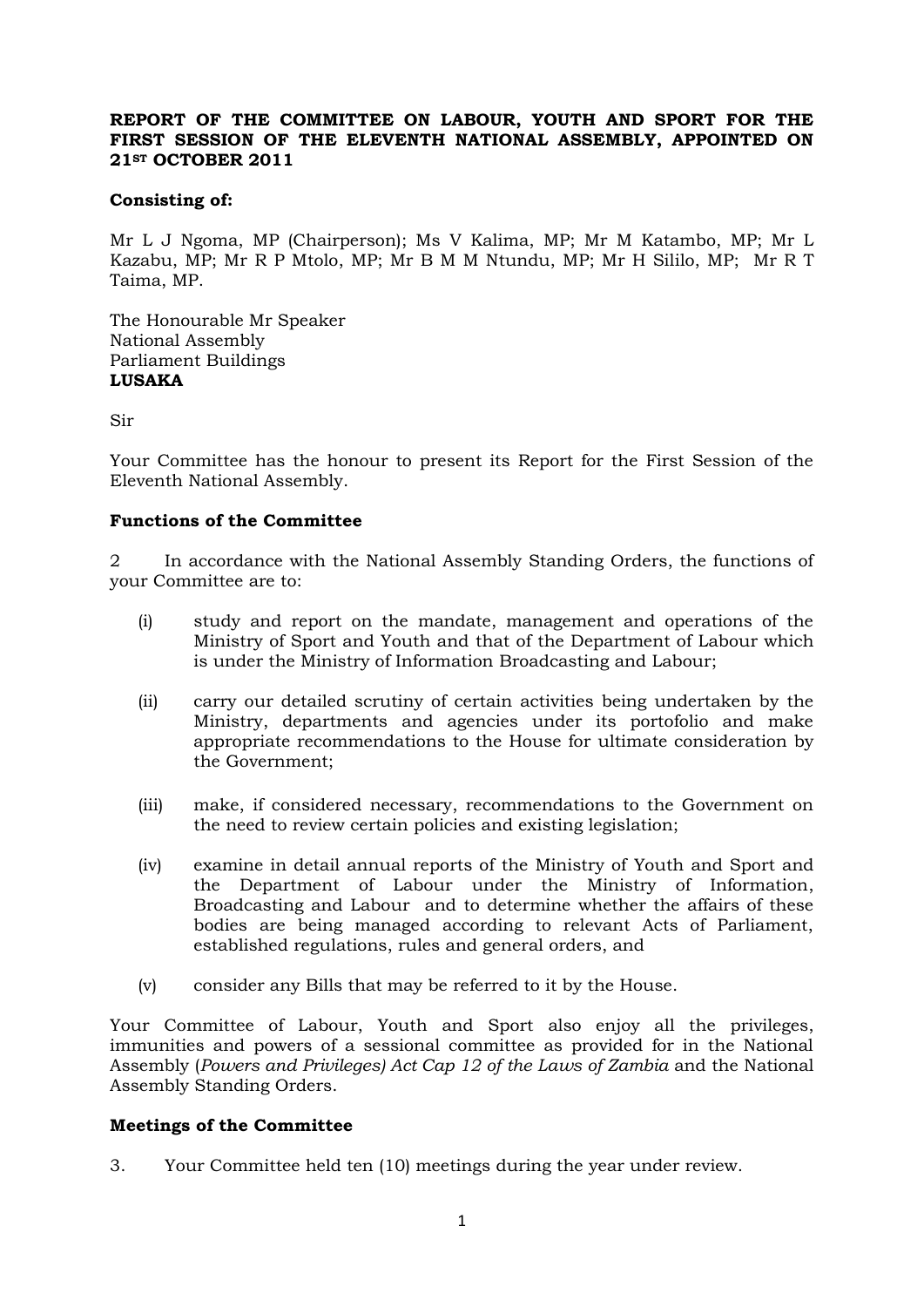# **Programme of Work**

4. Your Committee considered and adopted the following programme of work for the First Session of the Eleventh National Assembly:

- a) consideration of the Action-Taken Report on the Report of the Committee on Sport, Youth and Child Affairs for the Fifth Session of the Tenth National Assembly;
- b) an examination of the development of Youth entrepreneurship in Zambia; and
- c) foreign tour to Rwanda, to share best practices in the development of youth entrepreneurship with their Rwandan counterparts.

# **Operations of the Committee**

5. Your Committee requested detailed memoranda from permanent secretaries of various ministries and chief executive officers of corporate and non-governmental organisations on the development of youth entrepreneurship in Zambia.

# **PART 1**

# **CONSIDERATION OF THE TOPICAL ISSUE**

### **The Development of Youth Entrepreneurship in Zambia**

6. Your Committee, concerned about the high levels of unemployment and limited sources of livelihood amongst the youths, resolved to carry out a study of the development of youth entrepreneurship in Zambia. The objectives of the study were as follows:

- i) identify the key players and their roles in the promotion of youth entrepreneurship in Zambia;
- ii) identify the main strategies being carried out to promote youth entrepreneurship in Zambia;
- iii) identify constraints, if any, impeding the promotion of youth entrepreneurship in Zambia; and
- iv) determine the way forward.

The following were invited to submit on the subject:

- i) Ministry of Youth and Sport;
- ii) Ministry of Community Development, Mother and Child Health;
- iii) Ministry of Education, Science and Vocational Training;
- iv) Ministry of Commerce, Trade and Industry;
- v) National Youth Development Council;
- vi) The Technical Educational, Vocational, Entrepreneurship Training Authority;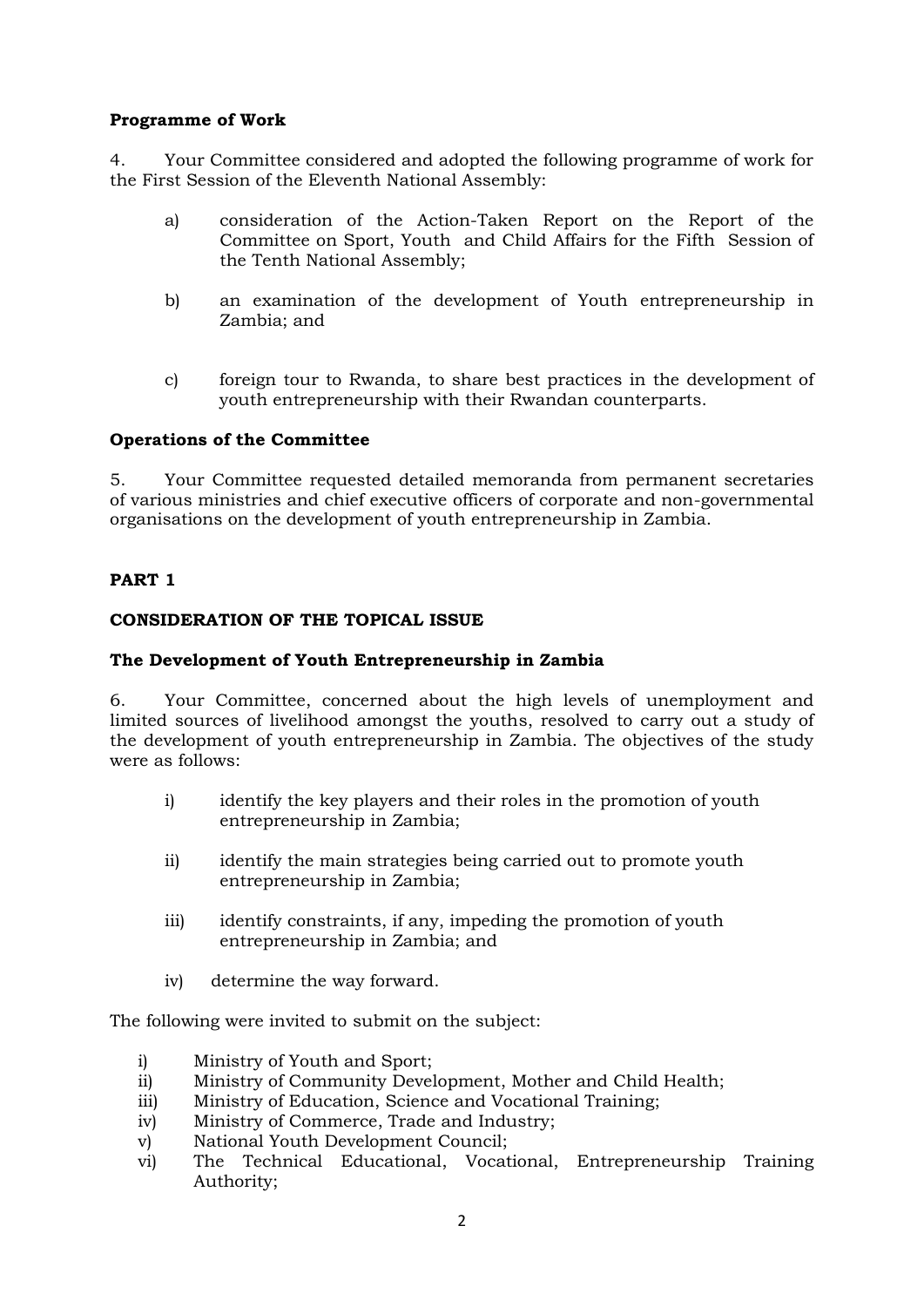- vii) The Zambia National Service;
- viii) The Citizens Economic Empowerment Commission;
- ix) The Young Women's Christian Association; and
- x) The Dzitandizeni Trust Training School.

The following three organisations presented submissions to the Committee in response to the advert that appeared in the Newspapers concerning the sitting of the Committee and the topical issue being considered.

- i) Chibembe Holdings Company;
- ii) MPH Chattered Accountants; and
- iii) Restless Development.

### **The key players and their roles in the promotion of youth entrepreneurship in Zambia**

7. Your Committee was informed that the Government, through the Ministry of Youth and Sport had put in place the National Youth Policy which among other things, focused on the promotion of youth entrepreneurship. The Ministry, therefore, worked in collaboration with institutions and individuals that had a direct and indirect influence on the promotion of youth entrepreneurship. According to the Ministry, the key players in this regard and their specific roles are set out hereunder.

# *i. The Government*

The Government was responsible for creating an enabling environment conducive to the development of youth enterprises. This was achieved through policy formulation under which were to be provided incentives to encourage the youth to engage in business.

#### *ii. The Youth*

The Ministry of Youth and Sport identified the youth as young men and women from 18 to 35 years old. The youth themselves are key players in their business development because they propose business ideas, which could be translated into action. Their role is therefore, to implement business initiatives and to be innovative.

# *iii. The Commonwealth Youth Programme Regional Centre for Africa (CYP RCA)*

The Commonwealth Youth Programme, also known as CYP, is an international development agency, working with young people between the ages 15 and 29 years. It is the Youth Department of the Commonwealth Secretariat.

Your Committee was informed that the Republic of Zambia hosts the Regional Centre for Africa, for the Commonwealth Youth Programme.

The CYP's programme of work was decided mainly by the Commonwealth Youth Ministers Meeting, which was funded by commonwealth governments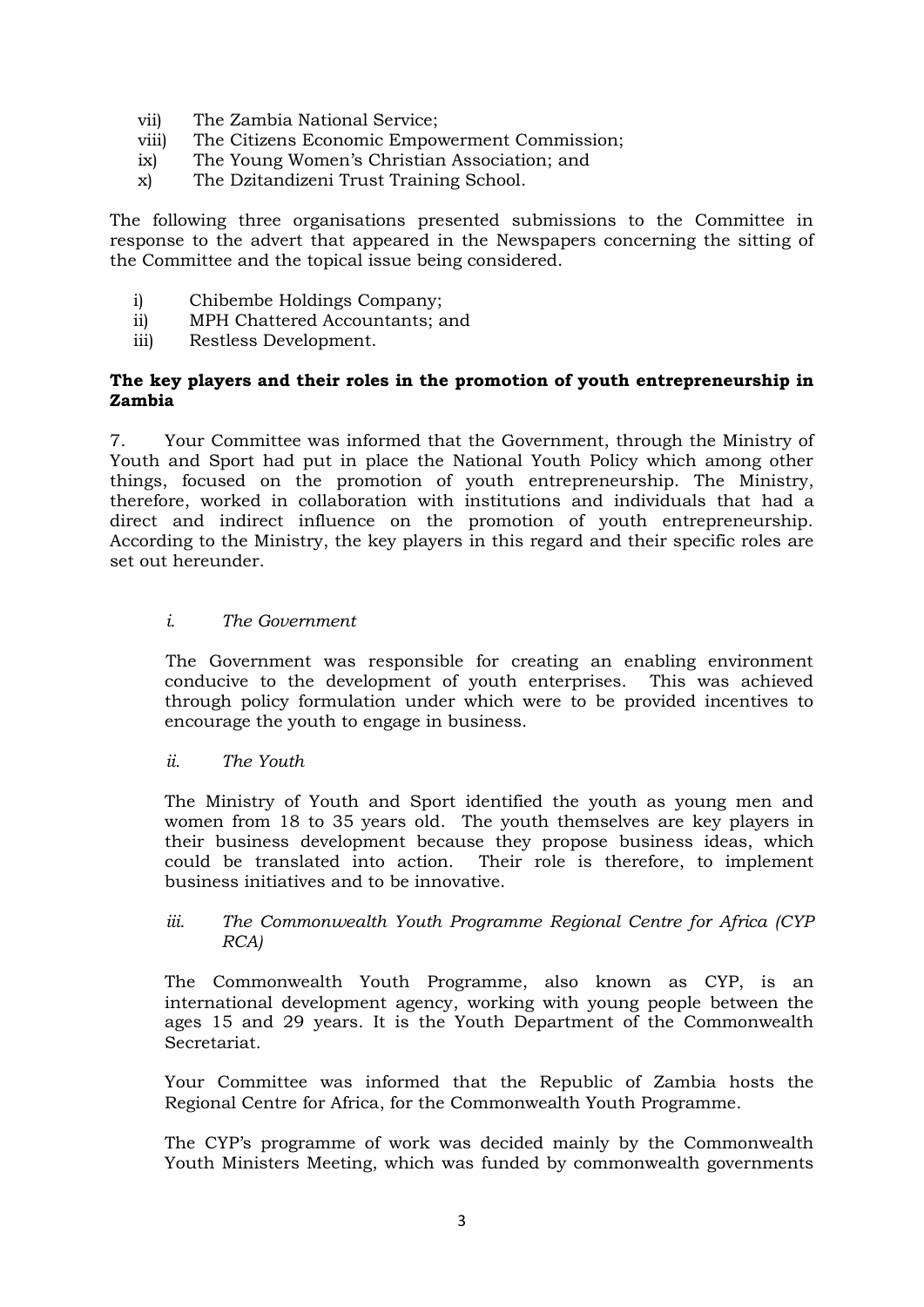through annual pledges to a voluntary Fund. CYP was not a funding agency and did not provide financial support to any organization.

CYP provide Governments and youth-centred organizations with technical assistance in the following areas:

- (a) Enterprise and vocational training and microcredit;
- (b) Youth participation in decision-making and youth policy;
- (c) Professionalization and training for youth workers;
- (d) Citizenship, peace-building, and human rights education;
- (e) HIV/AIDS awareness and counselling;
- (f) Information and Communications Technology; and
- (g) Democracy (through Commonwealth election observer missions).

# *iv. United Nations Agencies and Other Cooperating Partners*

Your Committee was informed that these institutions have a role of providing financial and technical support to the youth, directly or indirectly. The financial support was in terms of funds, while technical support was in form of building the capacities of the youth entrepreneurship in management, production and marketing. Among the UN agencies that were currently supporting the Government in Youth Enterprise Development, were the following:

- (a) United Nations Children's Fund (UNICEF);
- (b) United Nations Population Fund Agency (UNFPA); and
- (c) The international Labour Organization (ILO).
- *v. Faith Based and Non Governmental Organizations (NGOs)*

Your Committee was informed that NGO's have a specific role of providing technical and mentorship support to the youth. Due to their community based status, NGOs and Faith Based Organizations (FBOs,) have an upper hand in mobilizing the youth to actively engage in entrepreneurship.

#### *vi. The Community*

Your Committee was informed that the community constitutes the market for the products of the youth enterprises. The success of the youth entrepreneurs depend on the perception of the community members, who were the consumers. The role of the community was, therefore, to provide a market for the products and services of the youths.

#### *vii. Banks and other financial intuitions*

Your Committee was informed that the specific role of banks was to provide facilities such as loans, and guidance on investment decision making. The development of youth entrepreneurship in Zambia therefore, would largely depend on the lending policy of the banks.

#### *viii. The National Youth Development Council (NYDC)*

Your Committee was informed that the National Youth Development Council, is a Statutory body created by an Act of Parliament in 1986. The NYDC has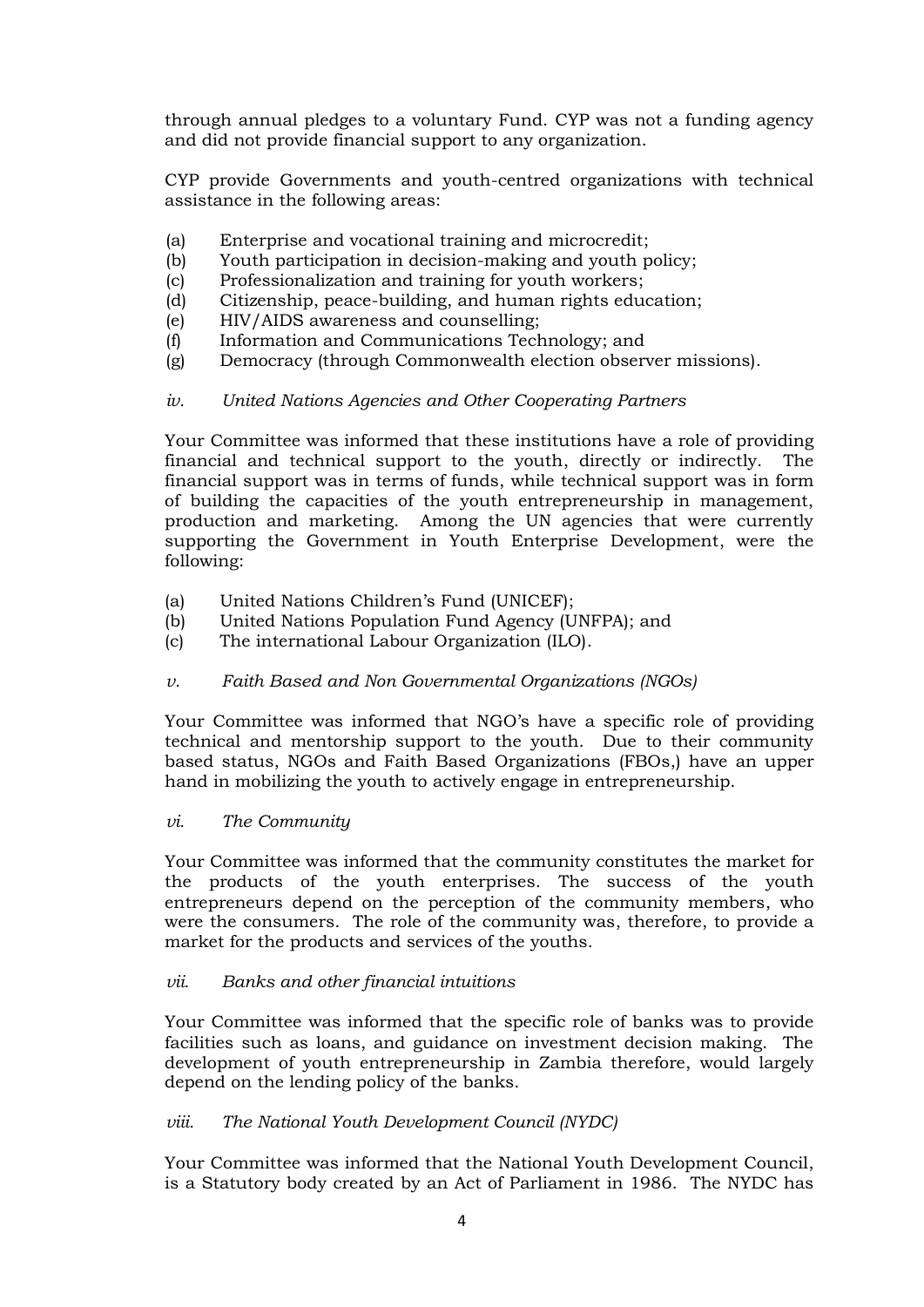the mandate to register, monitor and regulate all youth organizations in Zambia. Furthermore, the NYDC, working with other stakeholders, provide training and mentorship services to the youth.

# **The main strategies being carried out to promote youth entrepreneurship in Zambia**

8. Your Committee was informed that the strategies set out hereunder were being undertaken to promote youth entrepreneurship.

# i. *Coordination*

The Ministry of Youth and Sport has developed a National Plan of Action which was launched in 2009, and it stipulates the different roles which stakeholders were required to play in as far as youth development was concerned. The National Plan of Action broke down the provision of the 2006 National Youth Policy into actionable items.

# ii. *The Youth Development Fund*

The Ministry offered loans and grants to youths under this programme, to start business or expand existing business. Your Committee was informed that the fund currently stood at eleven billion Kwacha (K11,000,000,000).

# iii. *Cooperation with the private sector and the UN Agencies*

The Ministry in conjunction with Barclays Bank and UNICEF, has been carrying out an on-going Gender and Entrepreneurship Training (GET Ahead) programme in the Youth Resources Centres located throughout the country.

# iv. *The Youth Entrepreneurship and Technology Incubation Programme*

Your Committee was informed that the Ministry of Youth and Sport, in conjunction with the Motivational Centre for Africa's Transformation (MoCAT), were offering entrepreneurship skills to graduates from higher institutions of learning.

The purpose of the programme was to effectively build the capacity of the youth, and provide them with business incubation services. This programme was designed to accelerate the successful development of entrepreneurship skills among the youth, through an array of business support resources and services. These Resources and services have been developed and orchestrated by program managers both in the incubator and through its network of contacts.

The Government intends that the programme would help change the mindset of young university and college graduates, from that of looking for jobs, to that of creating jobs through taking up risks of entrepreneurship.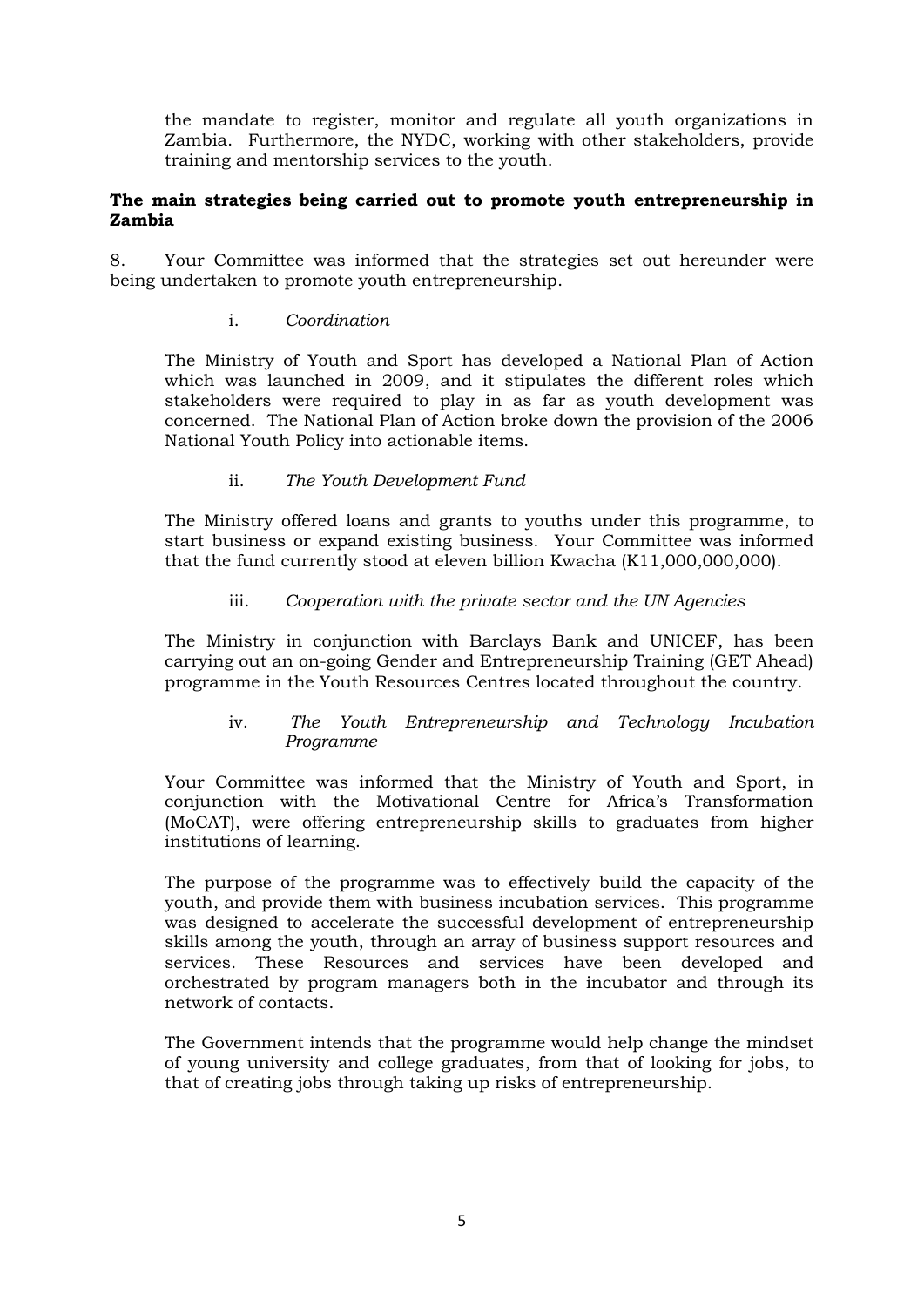# v. *Training*

Your Committee was informed that the Ministry of Youth and Sport provided training in the youth resource centres located in several parts of the country, and at the King George the VI National Youth College in Kabwe. The training was meant to provide youths with skills in entrepreneurship.

# vi. *Information dissemination*

Your Committee was informed that the Ministry of Youth and Sport, through its provincial officers, provide information on the Youth Development Fund and other empowerment funds which could be accessed by youths in order to start their enterprises.

The Ministry of Community Development, Mother and Child Health, informed your Committee that it empowers youths through the Non-Formal Education and Skills Training programme. This programme focused mainly on functional literacy and skills development, targeting school drop-outs at grade seven and nine. These early school leavers unfortunately could not enter into gainful employment and make a livelihood. They were without basic skills, were too young to be employed in the labour market and usually, the majority were below the age of wage employment. As a result, the Government through provincial skills training centres, empowered these youth with practical skills for survival. These skills ranged from metal fabrication, home management, carpentry, joinery, bricklaying, tailoring and designing.

The skills training was further extended through grant aided institutions such as mission home craft centres. In addition to offering youths with practical skills, the programme also offer a second chance at education for youths who had never been to school. This was carried out through functional literacy classes, allowing the youths to learn how to read and write. Through such training, the youths were able to acquire life skills in agriculture, population, environment, gender, HIV/AIDS, health and nutrition.

Your Committee was informed that the Technical Education, Vocational and Entrepreneurship Training Authority (TEVETA), was established under an Act of Parliament to regulate technical education, vocational and entrepreneurship training. TEVETA carries out its activities in consultation with industry, employers, workers and other stake holders. Your Committee was informed that TEVETA facilitates entrepreneurship development activities that were made available to youths and community members through the TEVETA system. The strategies used are outlined hereunder.

Development and promotion of entrepreneurship curricula

All learners who attend training programmes at a TEVETA registered training institution, have to undertake classes in entrepreneurship. Entrepreneurship was a cross cutting subject:

> TEVETA facilitates the development of workbooks on entrepreneurship.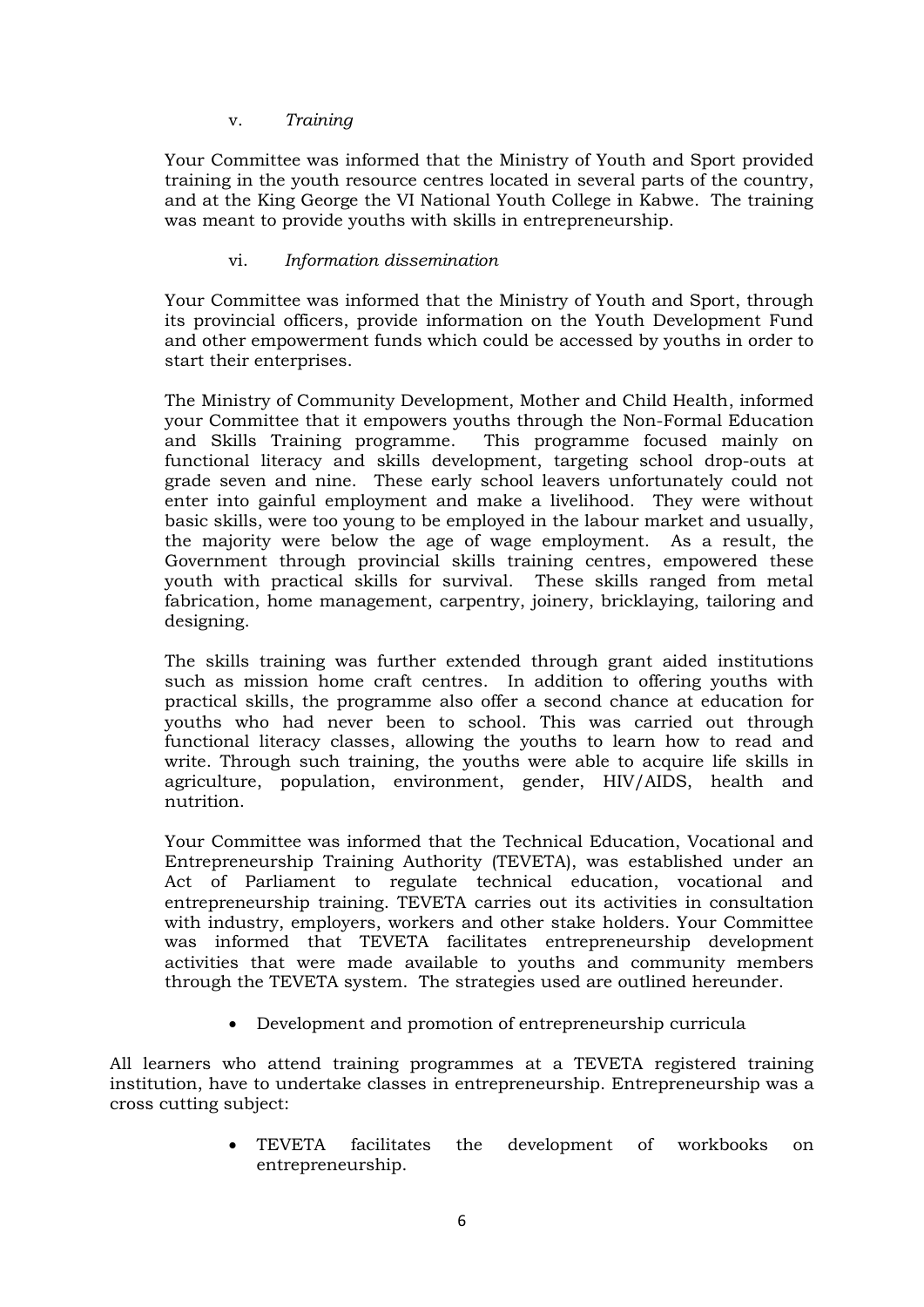- TEVETA facilitates capacity development of Entrepreneurship Trainers, through a Training of Trainers (ToTs) programme.
- TEVETA facilitates the development of networks with relevant stakeholders, in order to promote entrepreneurship in the country.
- TEVETA facilitates the conduct of sensitization talks on entrepreneurship as a career option in TEVETA institutions, schools and other youth gatherings.
- TEVETA facilitates the provision of opportunities for self motivated open learning of entrepreneurship, through the 'Annual Business Plan Competition' for TEVETA and University students. This was done in partnership with stakeholders that included the Intermarket Bank, Lusaka Stock Exchange, Zambia Chamber of small and Medium Business Associations, Zambia Development Agency and the National Technology and Business Council. In the recent competition, prize money of ZMK100. Million soft loan was offered as start-up capital to the winning team. A specific period of mentorship of the winning team was also part of the prize.
- TEVETA has embarked upon the publication of entrepreneurship articles in the quarterly TEVETA Newsletter.

# **Constraints impeding the promotion of youth entrepreneurship in Zambia**

- 9. Your Committee was informed of the constraints listed hereunder.
	- i) *Inadequate Ministerial Structure*

The structure of the Ministry of Youth and Sport was inadequate as there were no District Youth Officers, who were supposed to coordinate development projects at district level.

*ii) Inadequate Funding*

The budgetary allocation to the Ministry of Youth and Sport was very minimal, considering the magnitude of youth challenges. This hampered the Ministry from effectively addressing youth challenges.

*iii) The Curriculum*

The non inclusion of entrepreneurship skills and programmes in schools, entailed that the youths were expecting to be employed upon completion of their education. Therefore, creating employment of their own came up as a second option, and minimal effort was placed in enterprise development.

iv) Your Committee was informed that the NYDC was facing the challenges listed hereunder, in the promotion of youth entrepreneurship in Zambia: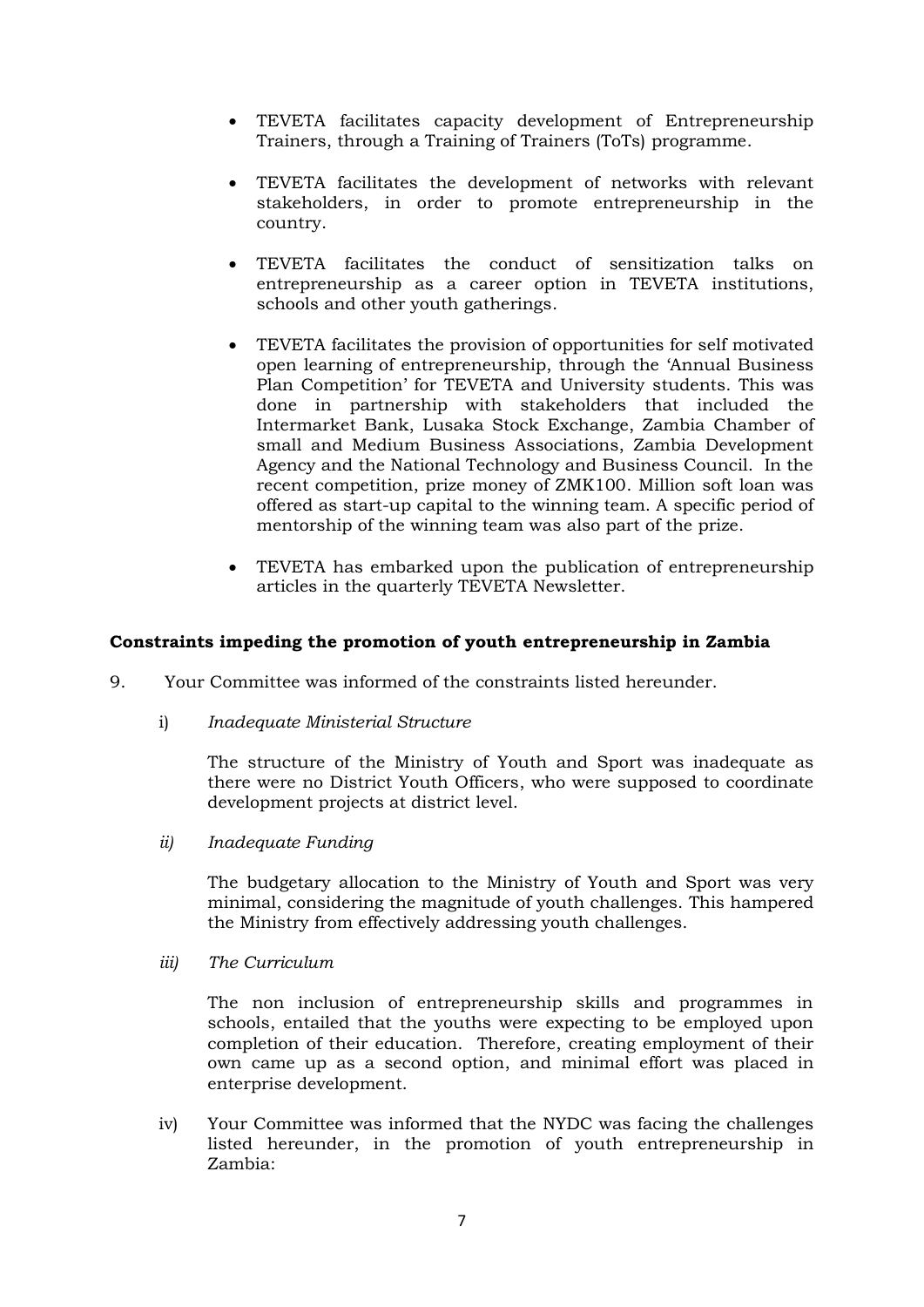# *Weak Corporate Governance*

The NYDC had experienced a high turnover of the Boards of Councillors, that were meant to provide policy direction. Boards were appointed and dissolved before their tenure of office ended. The process of replacing boards took too long, at one time, the NYDC Secretariat operated for ten (10) years without a board to oversee its operations.

The frequent dissolution of boards, and consequent operating without board supervision had negatively affected programme implementation, including entrepreneurship development. It has also affected staff recruitment, particularly the employment of the Chief Executive Officer, as well as resource mobilization. Further the image of the organization among stakeholders has greatly suffered.

*Legal Framework*

NYDC noted and informed your Committee that the current *NYDC Act (No. 7 of 1986)* has many gaps which affect the institutional capacity and program implementation. The challenges of young people 25 years ago were very different from the challenges of today's young people.

Further, some of the provisions of the NYDC Act were not in harmony with other existing Acts such as the *Societies Act (CAP 119)* and *Non Governmental Organisations Act No. 16 of 2009*, especially with regards to registration of youth organizations.

*Centralized Structure*

NYDC was mandated to coordinate youth activities in the whole country. This meant promotion of youth entrepreneurship, among other programmes, has to be carried out throughout the country. Unfortunately NYDC has no structures at district and provincial level. The NYDC relies heavily on the Provincial Youth Development Coordinators from the Ministry of Youth and Sport.

*Inadequate Resources*

Your Committee was informed that the NYDC funding was inadequate, the grant received from the Government hardly meets the administration costs. It was therefore impossible to implement programmes that required the establishment of finance credit schemes, a major part of entrepreneurship development.

- v) The Citizens Economic Empowerment Commission (CEEC) noted and informed your Committee that young people in Zambia have a negative attitude towards self employment, especially in the informal sector. It was generally argued that young Zambians prefer formal employment to self employment, because of the "white collar" mentality that they have acquired through the schooling system.
- vi) The CEEC further noted that poor access to low cost financial capital and information on available opportunities, was a major drawback. Young entrepreneurs have major challenges in accessing finance from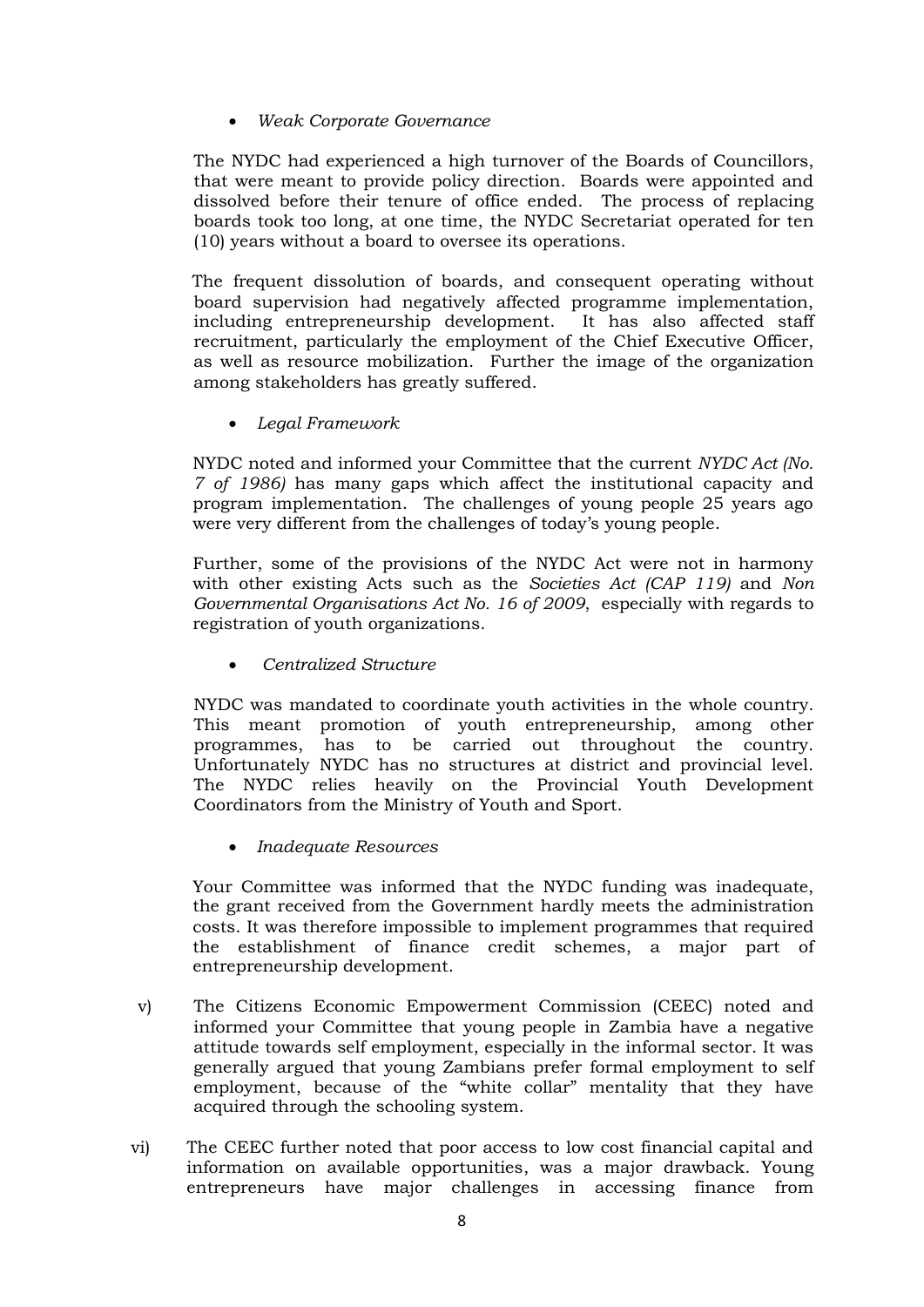commercial banks, due to collateral and other stringent rules and regulations attached.

# **Recommendations from witness on the way forward in the promotion of youth entrepreneurship in Zambia.**

- 10. Your Committee was informed of the recommendations listed here under.
	- *i) Increase the funding of the Ministry of Youth and Sport*

There was need to increase the funding of the Ministry, to allow it to effectively carry out programmes and create an impact on the promotion of Youth entrepreneurship in Zambia.

*ii) Raise the Youth Development Fund*

There was need to raise the Youth Development Fund from the current eleven billion kwacha (K11,000,000,000), to a hundred billion Kwacha (K100,000,000,000). This would allow more youths to access the money.

*iii) Expand the structure of the Ministry of Youth and Sport*

The structure of the Ministry should be expanded to ensure presence at district level and efficient and effective addressing of youth developmental issues.

*iv) Review the school curriculum*

There was need to review the school curriculum and include life skills and entrepreneurship development. This would allow the youth to gain adequate information and appreciation of the benefits of self employment. Entrepreneurship training should also be institutionalised in the teachers training programs, this would ensure sustainability in building a critical mass of entrepreneurship trainers.

v) *Enhanced collaboration with private sector*

There was need to enhance collaboration with the private sector in order to improve the link between training and labour market requirements.

vi) *Rehabilitation of Zambia National Services (ZNS) facilities*

The Government should embark on the infrastructural rehabilitation of the ZNS facilities used for the rehabilitation and skills training of vulnerable youths such as former street children. These Zambia National Service centres also require adequate modern skills training equipment. There was need to open up more ZNS centres for the rehabilitation and skills training of vulnerable youths.

vii) The services offered at the rehabilitation and skills training camps under the Zambia National Service, should be evaluated and the results should be shared amongst the stake holders. Successful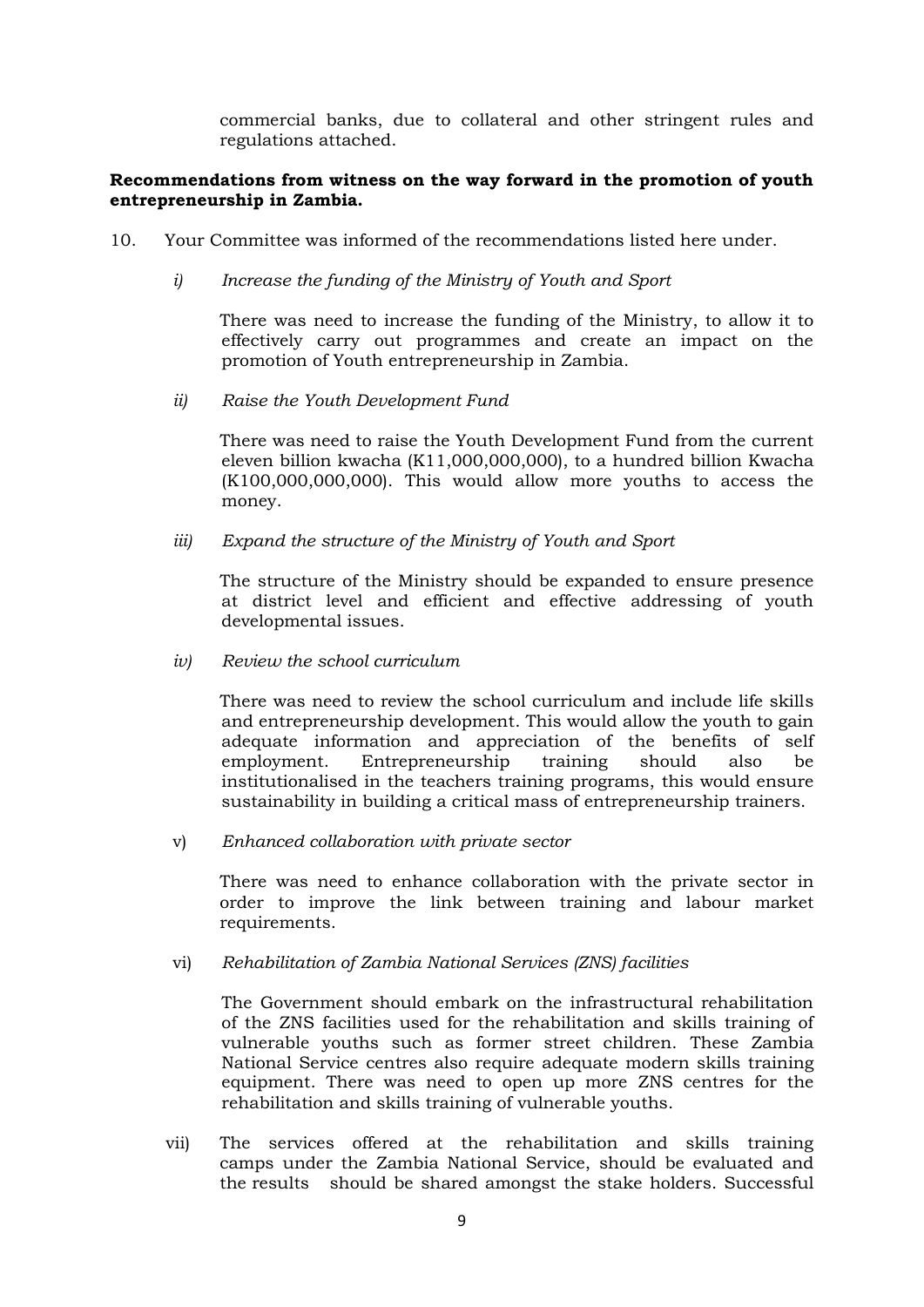results could be used as justification for the expansion of this initiative. There was also need for ZNS to collaborate with other stakeholders in providing services at these camps. This would allow the youth to receive a holistic training package, that will facilitate behavioural change and instil a true entrepreneurship sense.

- viii) There should be continuous active consultation between the youth and institutions involved in the support of youth entrepreneurs. Youth had to be active participants in the planning, implementation, monitoring and evaluation of the efforts in the promotion of youth entrepreneurship. Youth financial and entrepreneurship promotion has to use the language and context with which the target audience could relate to. Promotion of youth entrepreneurship should be rolled out to the rural areas and deliberate efforts should be put in place to target and involve the female youths.
- ix) The Fund implemented by the Ministry of Youth and Sport, should be implemented using the Commonwealth Youth Credit Initiative (CYCI) Model. Under this Model, Government was responsible for the mobilization of resources, but it was not involved in the loan disbursement. Government identified an agency experienced in loan management to train, disburse and recover loans. It then monitored the agency to ensure that the objectives were met.
- x) The Ministry of Youth and Sport should expedite the review of the *National Youth Development Council Act No. 7 of 1986.* Reviewing the Act would address issues of corporate governance, such as recruitment of staff, which affected programme delivery. It would also address the issue of the organizational mandate in view of the new challenges of today's youth. Reviewing the Act would also harmonise the provisions the NYDC Act, the Societies Act and NGO Act, particularly regarding registration of youth organizations.
- xi) The Government should provide a legal framework that would promote youth entrepreneurship by providing incentives to companies that support youth enterprises and other business support services. This should also include banks that would be able to give soft loans to youth entrepreneurs.

# **Committee's observations and recommendations**

After consideration of the submissions from all the witnesses, your Committee made the observations and recommendations listed hereunder.

11. Your Committee observes that there is lack of understanding amongst the youths between social grants that are provided by Government and other aid organisations, and the loans under the CEEC that require collateral and had to be paid back with interest. Most youths believed that the funds under the CEEC were grants and therefore, there was no need for collateral or for paying back the money.

Your Committee recommends that the CEEC should embark upon an extensive education campaign, to clearly explain to the members of the public the types of loans available and the conditions that come with the loan.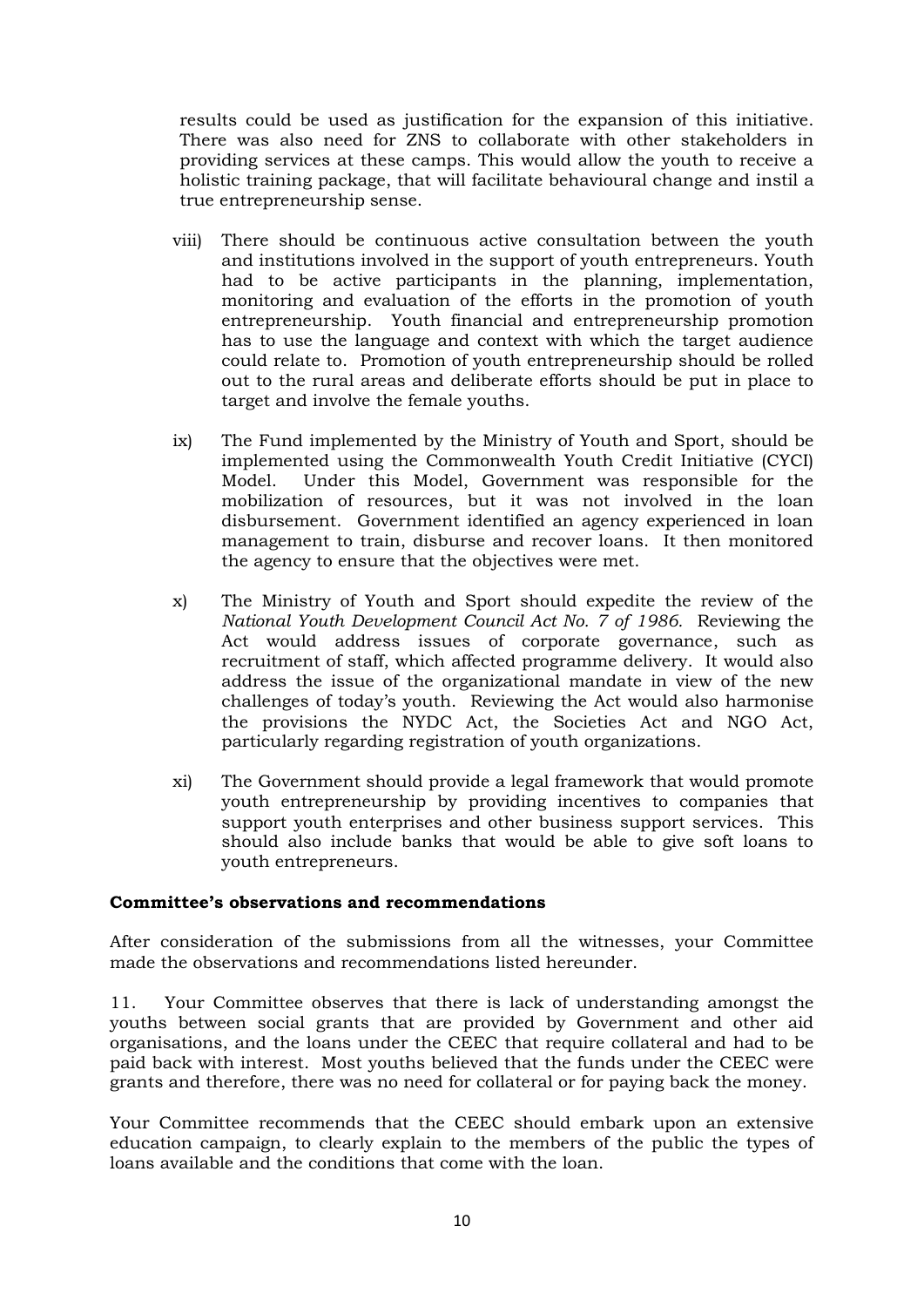Your Committee observes that the youths have been categorized as high risk borrowers. Your Committee, therefore, recommends that they should be detached from the current CEEC Fund and that a special fund should be established with conditions conducive for the youth.

Your Committee observes that disbursement from CEEC Fund has been put on hold until the completion of the forensic audit. Your Committee recommends that the audit should be completed in good time to allow for the resumption of the disbursements from the Fund.

Your Committee observes that the National Youth Development Council (NYDC) is operating under a lot of stress, and it is failing to have an impact on youth development in the country. This is due to the inadequate funding and the large amount of money it owes its former employees and statutory bodies.

Your Committee recommends that the Government should improve the funding to the NYDC, and it should enter into serious dialogue to establish ways of clearing the huge debt burden.

Your Committee observes that the frequent changes on the Board of the NYDC have paused a great hindrance to its operation. Your Committee recommends that institutions other than individuals, should constitute membership of the Board. This would ensure continuity and stability for the successful implementation of the projects.

Your Committee recommends that the NYDC Act should be reviewed. This would deal with amongst other things, the required number of board members and the provision of a clear definition of youth organizations to be registered with the Council.

Your Committee observes that the NYDC farm in Mongu has been encroached upon. Your Committee recommends that the Government should support the NYDC by seriously following up this issue, and ensuring that the NYDC renews its title to the farm, and that the encroachment is reversed. The farm is one of the NYDC's major source of income.

Your Committee recommends for the strengthening and recognition of the NYDC Board, and for the mobilization of resources to clear the NYDC retirees.

Your Committee observes and commends the Ministry of Education, Science, and Vocational Training, for introducing Creative and Technological Studies in the Basic Education System. Your Committee noted that this was a good way of orienting pupils towards entrepreneurship. Your Committee recommends that the Ministry should go further and make the subject more practical.

Your Committee recommends that all teacher training programs should include courses in entrepreneurship.

Your Committee observes that the skills training centres around the country had old and out dated equipment, it recommends that new and up to date equipment be supplied to the training centres.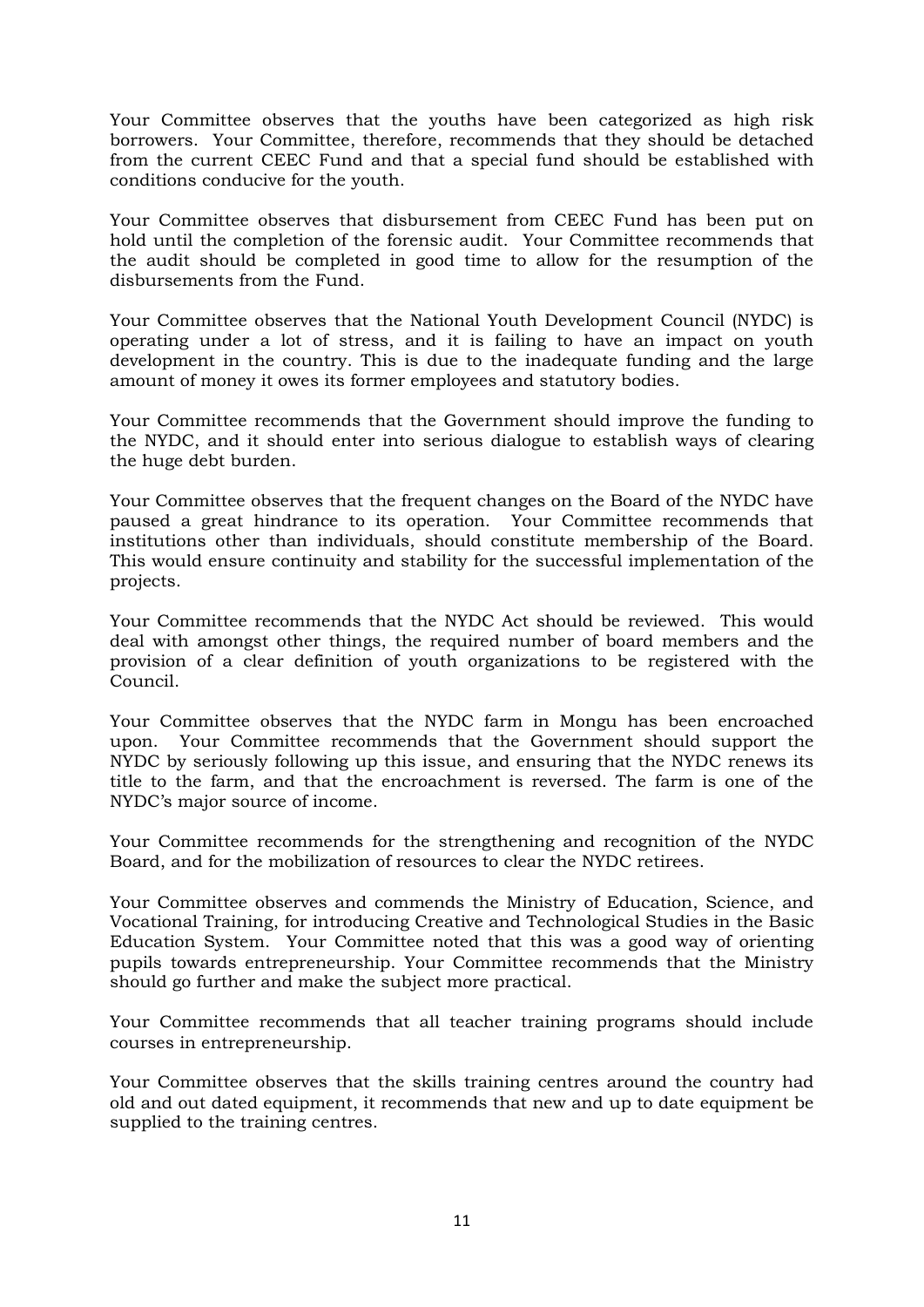Your Committee recommends that the Government should adequately deal with the problems currently faced by the existing skills training centres, before building new ones.

Your Committee recommends that the Government should put in place a deliberate policy to support local graduates of tertiary institutions, in gaining access to tenders to supply requisites to the Government institutions such as desks for schools. However, adherence to standards should be a priority.

Your Committee recommends that the Government should carry out sensitization exercises, to inform the public of its new Vocational Training Strategic Plan.

Your Committee observes that the Government, through the Ministry of Education, Science and Vocational Training, has not utilized local skills training centres such as Dzithandizeni Trades Training Institute in Lusaka, to make school desks for the many Government schools requiring desks.

Your Committee recommends that Government should support training centres by requesting them to make school desks and other school, hospital and office equipment. Your Committee further recommends that every district in Zambia should have a fully equipped youth skills training centre.

Your Committee observes that the banks' sole purpose was to maximize profit. Therefore, in order to encourage the banks to support youth entrepreneurship, there was need for the establishment of a Government Guarantee Scheme. This would assure the banks that incase the youths defaulted, the Government would come in to clear the debt.

Your Committee also recommends that the banks should expand their networks, and ensure that they appointed agents to closely follow up and provide support to the youths who had obtained loans.

Your Committee observes that the approach by the Restless Development Programme was unique in that it used the youths to work with the fellow youths. The active participation of youths in the welfare of others was very encouraging and should be emulated by other organizations. Your Committee recommends that they should be more interaction between the youths and the leadership (traditional and political).

Your Committee recommends that the private sector should play a more active role in the mentoring of youths involved in entrepreneurship. The Government should introduce tax rebates for organizations that support youth entrepreneurship.

# **PART II**

### **REPORT ON THE FOREIGN TOUR OF THE COMMITTEE ON LABOUR, YOUTH AND SPORT TO RWANDA- SUNDAY 15TH APRIL TO SATURDAY 21ST APRIL 2012**

12. In accordance with their programme of work, the Committee on Labour, Youth and Sport undertook a foreign tour to Rwanda from Sunday 15<sup>th</sup> to Saturday 21st April 2012.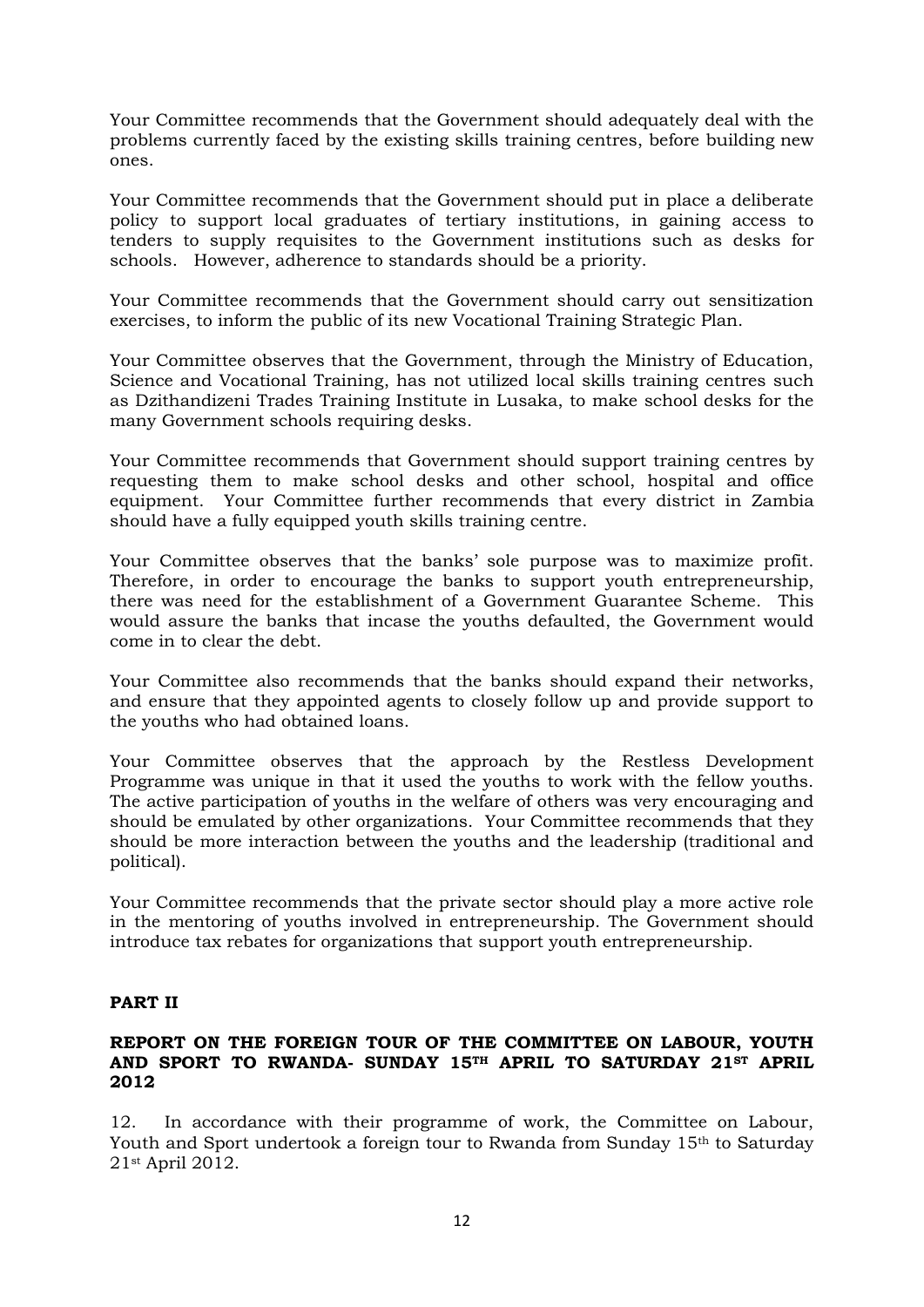The main objective of the tour was for the Committee to share best practices in the promotion of youth entrepreneurship with their Rwandan counterparts.

# **Meeting with the Rwandan Parliamentary Committee on Education, Youth, Sport and Culture**

Your Committee was introduced to the operations of the Rwandan Parliament, which consisted of two chambers. The Senate was the Upper Chamber and the Chamber of Deputies was the Lower Chamber. The Chamber of Deputies had eighty (80) members serving five-year terms. The Committee was informed that, twenty four (24) of these seats were reserved for women and three seats were reserved for the youth and the disabled. A youth in Rwanda was defined as person aged eighteen (18) to thirty-five (35) years.

The Senate was made up of twenty six (26) Members, each serving a non renewable eight year term. These were selected from a variety of bodies in Rwanda. The Parliament of Rwanda had the mandate to make laws and it was empowered by the Constitution to oversee the activities of the President and the Cabinet. The Members of the Senate and the Chamber of Deputies were members of various committees that oversee the activities of various ministries.

During the meeting with the Rwandan Parliamentary Committee on Education, Youth, Sport and Culture, your Committee made the observations set out hereunder.

- The Rwandan Constitution clearly outlines the role of the youth in national development, and the establishment of the National Youth Development Council (NYDC) as the main coordinator of all youth activities in the country. The Rwandan NYDC has representation starting from the local community level right up to the national level.
- The Rwandan NYDC has a specific allocation in the national budget.
- Youth empowerment has been streamlined in all the ministries, and a specific amount of every ministry's budget has to be allocated for youth empowerment.
- A massive campaign termed "one laptop per child" has been launched through the Ministry of Education. The main objective was to introduce the children to Information Communication Technology (ICT) at an early age. In 1996, a large number of Rwandan youths were sent by the Government to India and the United States of America, to acquire skills in ICT. The return of these youths led to a massive change in the Rwandan communication sector. Some of the graduates become self employed and provided training and employment for other youths.
- The Rwandan Government has put in place mechanisms to ensure that the youths involved in agriculture, has a ready market for their produce.
- The Rwandan Government provides free education for the first 12 years and fourty percent (40%) of the national budget was allocated to the education sector.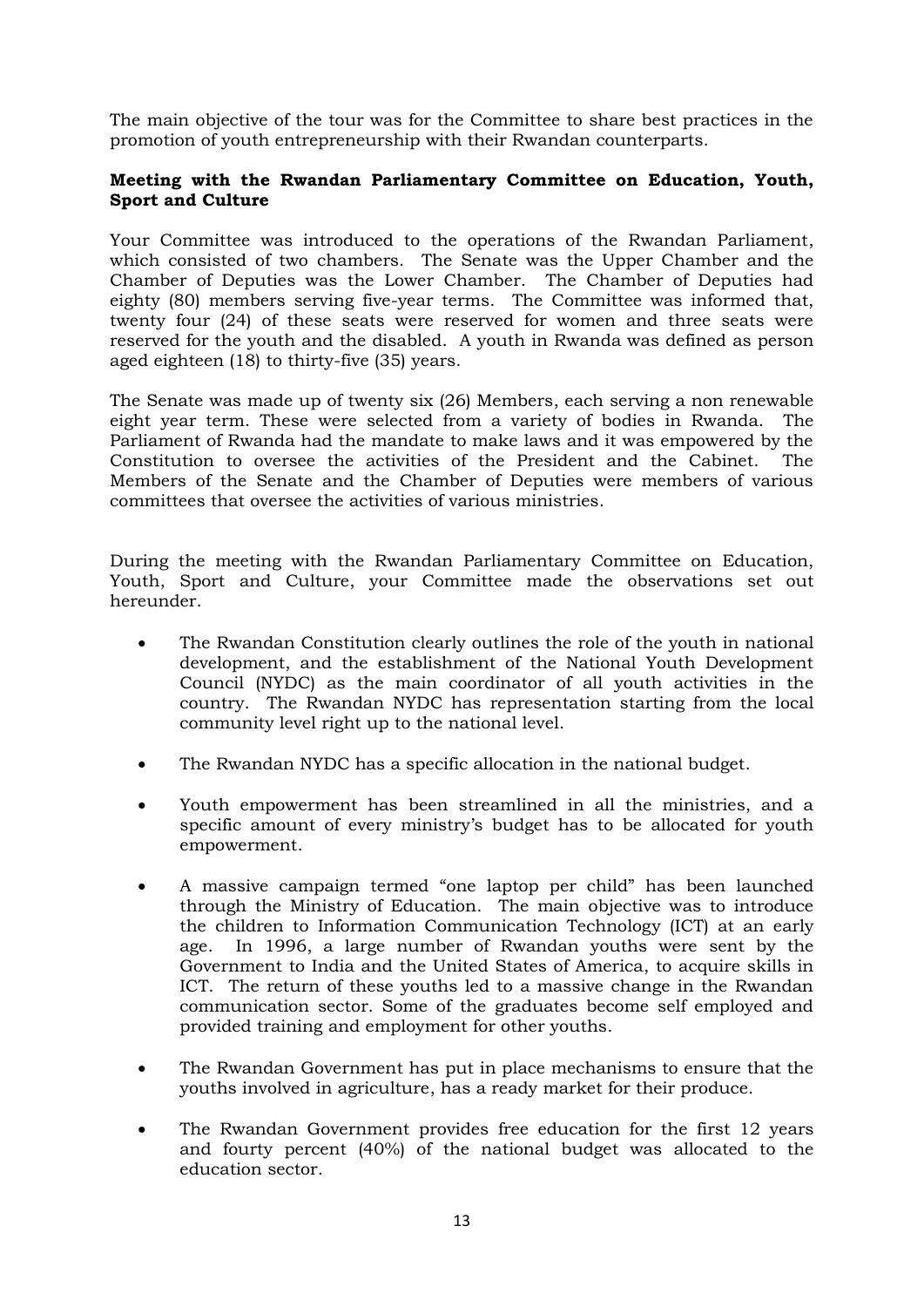- Entrepreneurship training in Rwanda started at primary school level.
- Through the Rwanda NYDC, youths have been supported to establish cooperatives where their active participation was emphasized upon. Self employment was highly recommended in the National Development Policy. Youths have established credit and savings cooperatives where they were given loans at a lower interest. With the loans, the youths were able to purchase motor bikes, establish taxi businesses and slowly pay back the loans. These cooperatives were set up on the "*Mdehe Practice"*, a Rwandan traditional practice of working together to help each other. The youths put money together and helped one another on a rotational basis.
- The participation of the youths in Rwanda's national development has been buttressed by a strong political will. It was a Rwandan Government policy that the position of Minister of Youth be occupied by a youth. The Government through the Ministry of Education has set targets to ensure that by 2012, fifty percent (50%) of the Rwandan students would be in technical high schools. Another target was set that by 2012, a total of thirty five thousand (35,000) youths should have graduated from skills and vocational training institutes. Both targets have been met.
- The Rwandan Government has put emphasis on the creation of employment through the Work Force Development Authority (WDA). Hands-on practical experience was emphasized upon and skills training was therefore opened up to youths who had stopped their formal education in grades 9, 10 and 12. Less emphasis was placed on the passing of the above grades before being taken on for skills training. The Rwandan Government has further banned the requirement of experience for any lower level jobs. Emphasis was only to be placed on the individual's capacity to work.
- It was a deliberate Rwandan Government policy to emphasize on science education for the development of a science based economy. The youth have been identified as Rwanda's most valuable resource.
- It was a Rwandan Government policy to ensure that upon completion of the 12 years of education, every Rwandan youth has to undergo a traditional orientation. The youths were introduced to positive traditional values, beliefs and practices. This was meant to strengthen the youths' cultural belief and the spirit of reconciliation after the genocide. The graduates of this program were referred to as "*Intores",* a Rwandan term for a brave and wise warrior. The youths were encouraged to be proud of themselves, their background and their country.

# **Meeting with the Rwandan Minister of Youth, Information, Communication and Technology (ICT)**

The Committee had an opportunity to meet with the Minister of Youth and ICT. The Committee was informed that ICT have been identified as a major tool for the maximum development of the youth. ICT was also important for policy formation and monitoring. It was therefore logical for youth and ICT to be placed under one Ministry. Through the meeting, your Committee was able to observe as set out hereunder.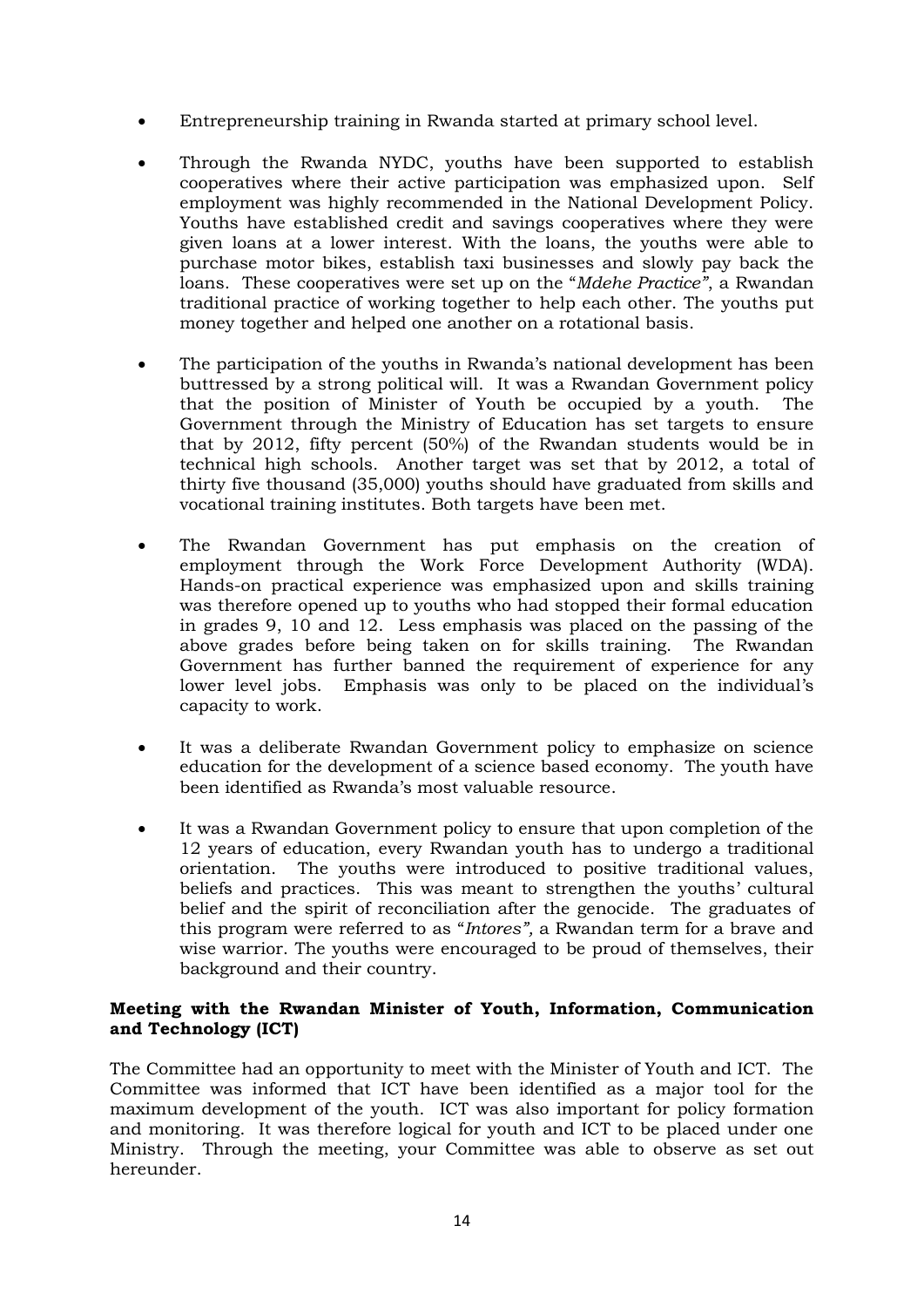- The Ministry has developed a clear vision of ensuring that youths became job creators and not only seekers. The culture of reconciliation after the genocide was cardinal in the vision of the Ministry.
- The Ministry was not directly involved in the implementation of projects, it has fully empowered the National Youth Development Council (NYDC) to implement all the activities under the Youth Policy. The Ministry was involved in the provision of the policy guideline, monitoring and evaluation.
- Through the NYDC, National Youth Centres have been established all over the country. These were one stop centres, where youths were able to find information on skills training, basic health support services, entertainment and sport. One stop centres were viewed as important for the economic development of the country.
- A public private partnership has been established for the financial support of the youth entrepreneurs. The Government provide the security, whilst the micro-finance institutions took over the funding of the projects. This has worked very well.
- The Ministry was also in charge of coordinating and monitoring the activities of the Non Governmental Organizations (NGOs). Transparency and open communication was demanded, the Ministry has to be fully aware of all NGO activities.
- In order to plan for the youths, the Ministry has insisted on efficient and frequently updated statistics. The Ministry has a fully functional statistics department and also utilized the Demographics and Health Survey.
- A Stakeholder's Sector for the youth has been established under the Ministry, and it assists in the planning and monitoring of the support for youth development.
- Through the NYDC, a Business Development Fund has been established. This provide guarantee on collateral for the youth entrepreneurs. The NYDC is able to provide guarantee for the "*lease and buy",* a system that is used for the purchase of equipment to be used by the youth entrepreneurs.
- With the guidance of the NYDC, a savings and credit initiative run by and for youths has been established. It has a ninety four (94%) return, it was therefore a success.
- The Minister of Youth and ICT, like all other ministers in the Rwandan Government has to sign a Performance Contract with the President at the beginning of every year. The contract has specific goals that have to be achieved within a given time frame. If not achieved, the Minister would be considered to have failed and would be relieved of his duties. Achievement of the goals was rewarded by a bonus.
- The Ministry through the NYDC have paid particular attention to the youths with special needs. Drug and alcohol addicts were provided with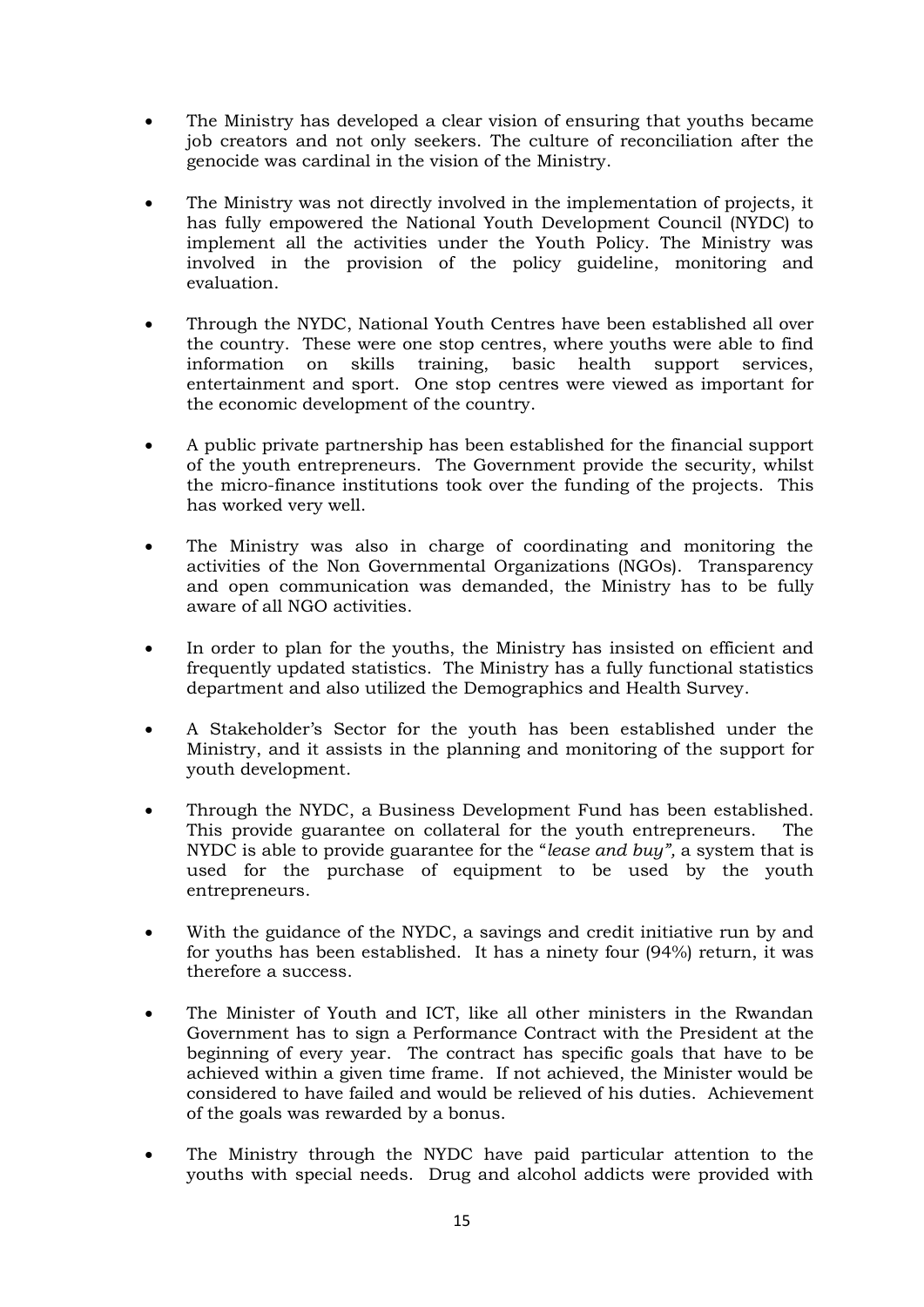specific special attention involving the community, faith based organization and the family.

# **Tour of the Kicukiro Integrated Polytechnic Regional Centre**

In the company of the Principal of the training centre, your Committee visited the Kicukiro Integrated Polytechnic Regional centre, based in Kigali the capital city of Rwanda. It was part of the novel concept of an Integrated Technical and Vocational Education Training (TVET) System, that had been approved by Rwandan Cabinet. Technical training was set to be offered from technical secondary school, up to the equivalent of the higher diploma. The Kicukiro Training Centre provided access to technical education with multiple entry and exit points. Through the training, the youths were empowered and their opportunities for entrepreneurship enhanced.

From the tour of the Training Canter, your committee was able to observe the as set out below.

- The centre has a total of 2, 336 students, and a clear vision to expand to 10,000 students in the future. 24% of the students were female.
- The Training Canter was working closely with the local industries, to ensure that students had a real life hands on experience during their training. Internship arrangements allowed the students to spend one year on an internship program. If the students on internship worked well, they were taken on as full time employees upon graduation. Graduates were also encouraged to start by working on voluntary basis.
- The training Centre currently had eight diploma programmes, the latest being a diploma in biomedical and utilization of hospital equipment. The Training Centre allowed for the combination of courses to ensure that the students were more marketable.
- The Training Centre had incorporated entrepreneurship training into all the courses. Students received training in marketing, planning, budgeting and market analysis.
- The government of Rwanda had established incubation centres around the Country, where college graduates were assisted to market their products. Support was also provided in terms of work preparedness, basic equipment, access to the internet and loans for the establishment of entrepreneurship projects.
- Mentoring was a major part of the Training Centres program.
- The Government, through the Ministry of Education had emphasized on holding regional and national competitions amongst college students, winners were regarded both at individuals and also at college level. The competitions were a great boost to the students' morale to perform better. The Kicukiro (IPRC) had won the 2012 national skills competition.
- The Training Centre had faced a challenge in retaining the trained staff. To overcome this programme, the Centre has decided to add on a thirty percent (30%) to the salary of all the training staff.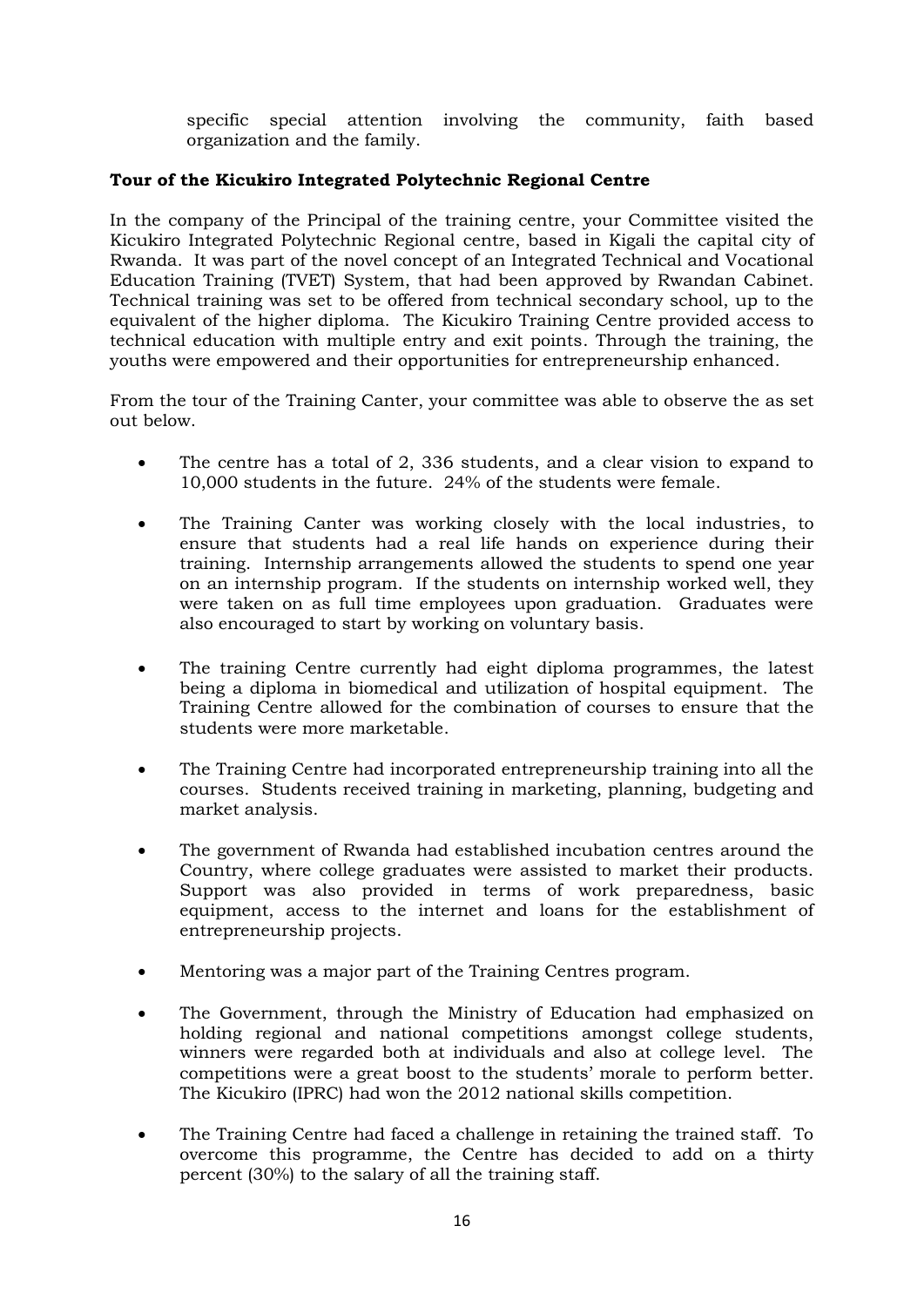- The Centre receives a lot of support from the political leadership. The President of Rwanda has pledged his full support to the Centre.
- The student's workshops were well built and fully equipped with the latest training equipment. ICT was highly emphasized and every student at the Centre has full access to a computer and a lap top. The Government of Kuwait has provided a soft loan to the Centre. The government of South Korea has also provided some grants to the Centre.
- In order to raise more funds and to provide realistic training and empowerment, the Centre has put up a plan to establish a Company that would sub-contract the graduates.
- Rwanda has a long term plan to invest fully in the training of the youths and to export this highly skilled manpower to other nations. The Support that these people will send back to their families in Rwanda will contribute to the development of the nation. Countries like Singapore were developed in a similar manner.

# **Tour of the Tumba College of Technology**

In the Company of the College Principal, Your Committee toured the Tumba College of Technology, based in the Rulindo district of the Northern Province of Rwanda. From the tour, your Committee was able to observe the following:

- This was a state supported institution that has also received tremendous support from the Japanese Government. It offers a two year study program leading to a diploma.
- The College was established in 2007, offering training in Information Technology (IT), Electronic and Telecommunications (ET) and Alternative Energy (AE). The College has a clear vision to be a centre of excellence in technical education in Rwanda, and the East African region. One of its most basic principal was to promote technical education that could make real contribution to the society. The emphasis of the training was on practical knowledge and guidance that reflected the realities of business.
- The College has up to date facilities and equipment that were essential for practicals and research with access to high technology. Each student at the College has access to a computer and laptop.
- Entrepreneurship training was an integral part of the curriculum. All the students have to undergo training in entrepreneurship. The College support students to start their own business by providing necessary information such as company registration procedure and soft loan information. The College has produced an Entrepreneurship Guideline which was accessible to all the student.
- Individual industrial attachment was an integral part of the curriculum and so were study tours to various industries in Rwanda.
- Night Classes (extra lessons) were encouraged for students who were behind in their lessons. Night classes were possible because the College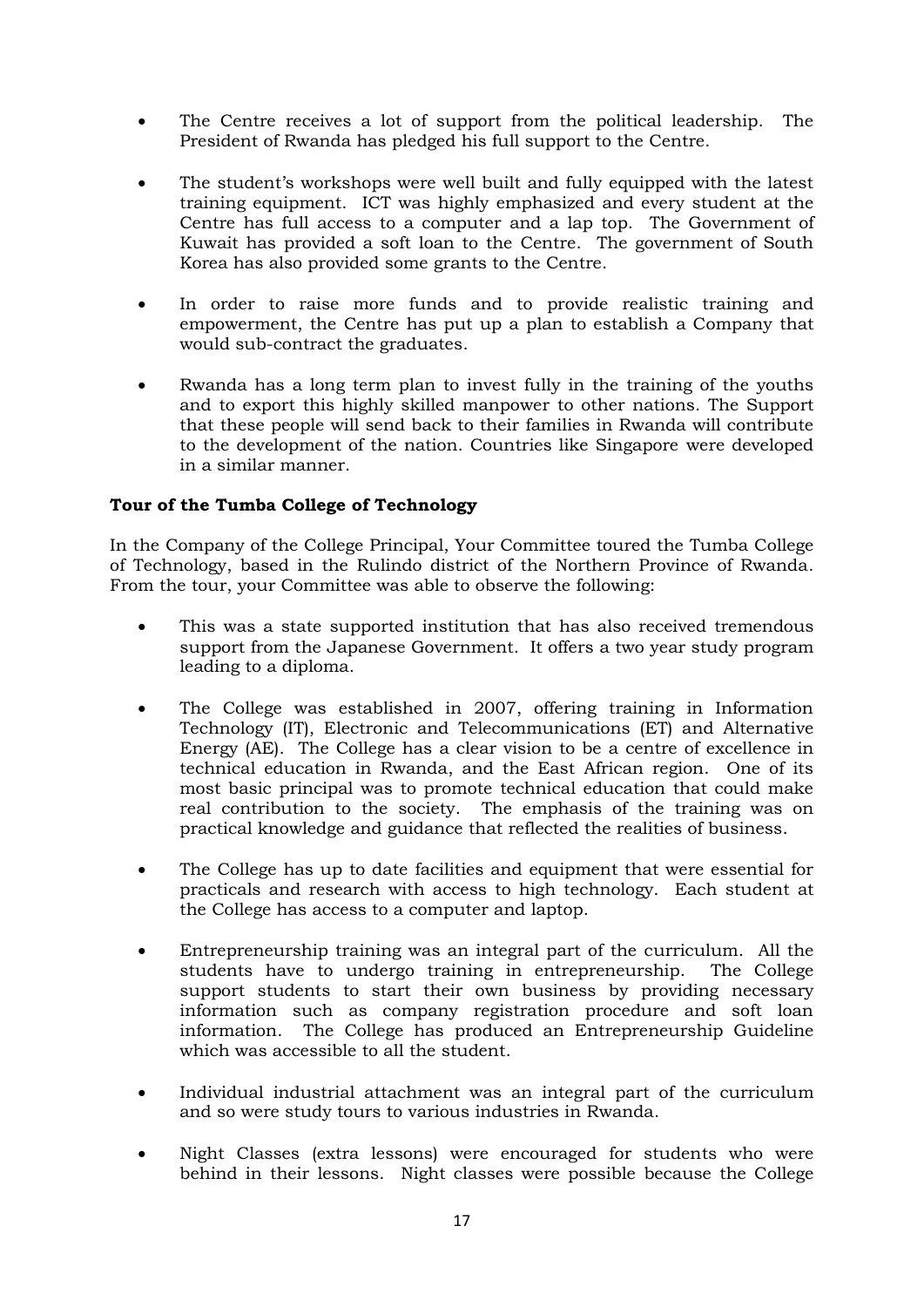has enough accommodation for all the students enrolled. Students were also encouraged to undertake on-line training and to work on "real life" projects.

- The college has established satellite centres around the region and in Kigali the capital city of Rwanda. This was to ensure that more students were able to access the training.
- The College takes active participation in national and international expositions and competitions. Tumba College was the reigning National Champion of the Robotic Skills Competition. The College has also been identified and qualified as a Centre of Excellency.
- Follow up of the graduates was maintained as a valid record for the College's success. 74% of the graduates have been employed and the rest have established businesses. Employer's satisfactions with the former students have been traced and 97% of the employers were satisfied with the graduates they have employed.
- High staff turnover was noted as a major challenge. To counteract this, the College provides free accommodation and free transport for the College staff.
- The success of the College was attributed to high levels of political support, adequate budget allocation and the Performance Contract that the Principal had to sign with the Ministry of Education. All the College staff also have to sign performance contracts with the principal. Achievement of the agreed upon goals results in a bonus. Failure results in loss of employment.

# **Tour of the Iwawa Rehabilitation and Vocational Skills Training Centre**

Your Committee undertook a tour of the Iwawa Rehabilitation and Vocational Skills Training Centre, which is based in the Western Province, Rutsikiro District Iwawa Island on lake Kivu.

Upon realizing the increase in the number of delinquent youths due to low level of skills and formal education, under and unemployment, the Government of Rwanda mandated the Ministry of Youth to establish and coordinate a Rehabilitation and Skills Development Centre. The Centre has the following three educational components:

- Rehabilitation;
- Skills Training; and
- Civic Education.

The youths were expected to spend a year at the Centre. Six months were spent on social integration and another six months on vocational training. The youths were expected to leave the Centre with positive values and equipped with skills to either gain employment, establish a business and play an active role in the development of their communities.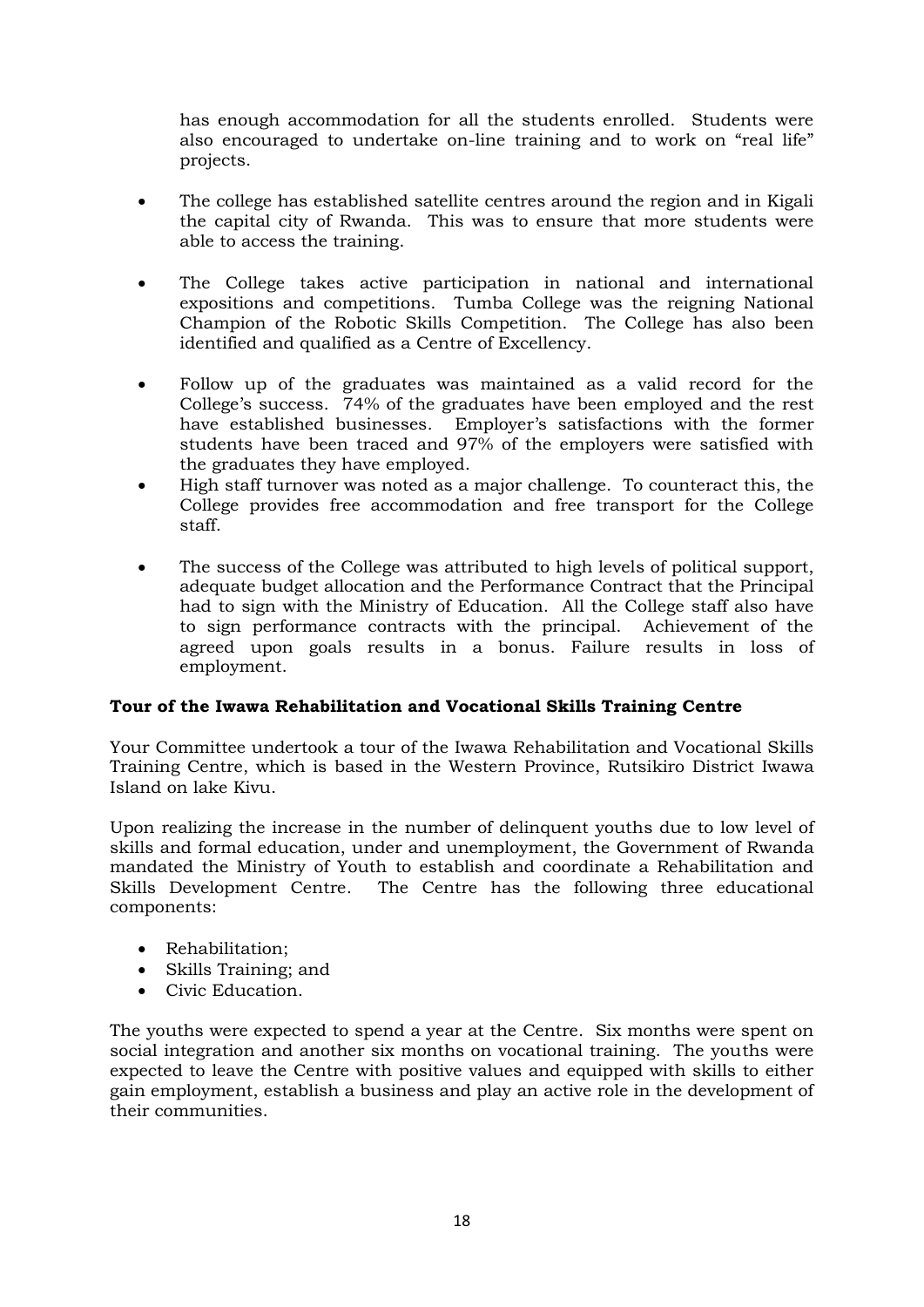During the tour, your Committee observed that the Rwandan Ministry of Youth and ICT works closely with relevant ministries and institutions to develop and deliver the services listed hereunder.

# *Selection and assessment*

Male youths aged between 18 and 35 years, who have been involved in delinquent behaviour, were selected to move to Iwawa. Currently the centre has 2,500 youths. Once at Iwawa, an initial assessment was carried out to identify the needs and abilities of the youths.

# *Training*

Rehabilitation was part of the training. The youths were exposed to a number of courses to enable them change their behaviour and develop a value system that would support them to become responsible and productive citizens.

# *Civic Education*

Civic education allowed the youths to gain a better understanding of Rwandan values and systems.

# *Skills Training*

The skills training was divided into vocational, language, basic education courses and entrepreneurship training. Entrepreneurship training enabled the youth to understand the market through writing a business plan, basic financial management, resources mobilization, marketing and cooperative organization and management. Under vocational training, the youths were exposed to agriculture, food processing, clean sustainable energy, building services, technical services, tailoring arts and crafts.

- On completion of the training, the youths were assessed and if they passed the assessment, they were supported in searching for work placements and apprenticeships. The graduates were also provided with a start up kit where required. The youths were also supported to set up their own productive cooperatives, in order to instil team work and peer support which reduced the likelihood of reoffending. The youths who did not do well during the assessment had to spend another year at the Centre.
- Though the Centre buildings were of a temporary basic nature, modern training equipment was available and each trainee has full access to either the sewing machines, the carpentry and building equipment.
- The Local Government, Community based leadership, Faith Based Organizations and the parents of the youths, are all involved in the follow up and mentoring of the trainees.
- The Centre has a clinic for health support and education of the youths. Voluntary HIV/AIDS testing and male circumcision was carried out at the clinic.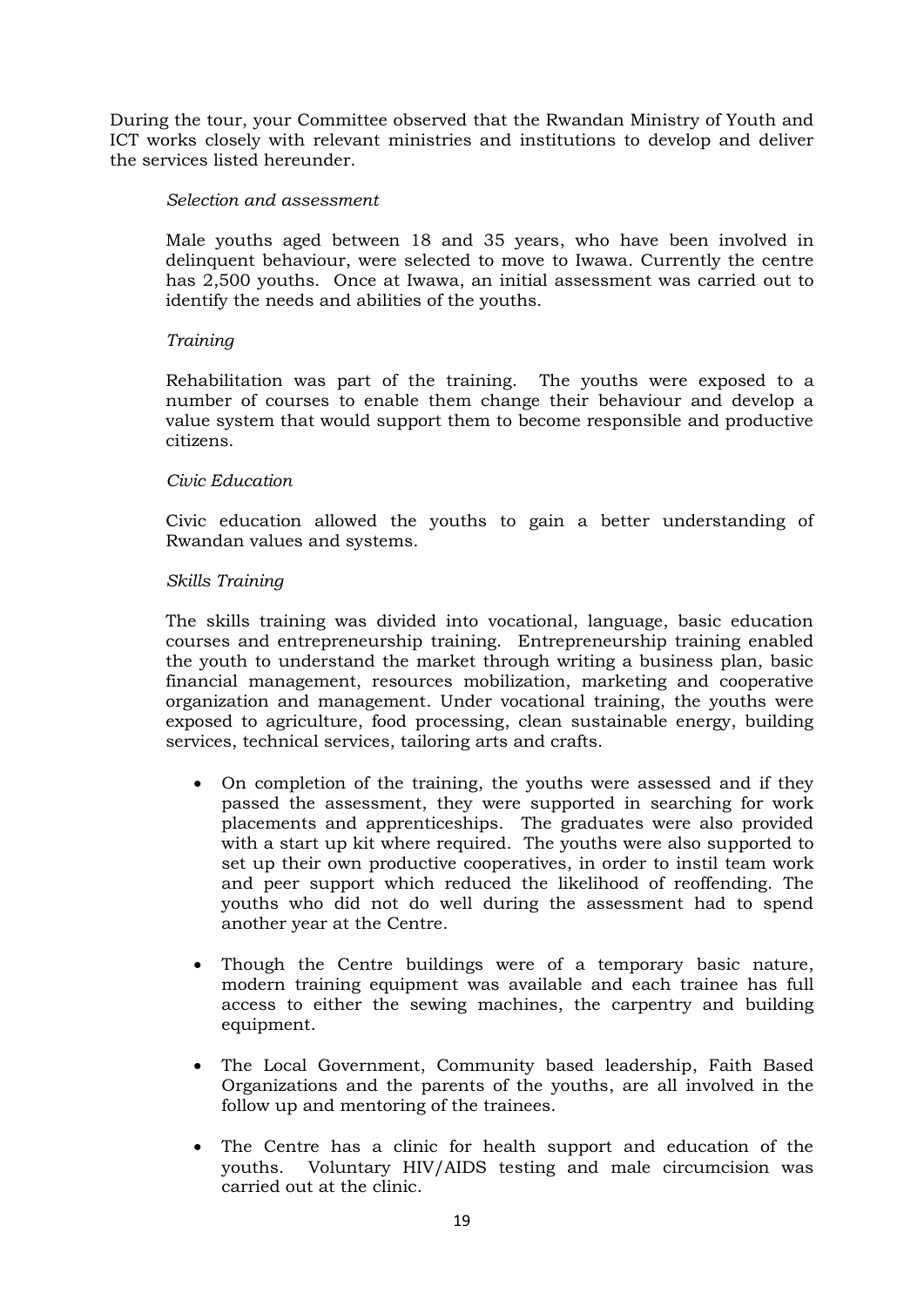- The Centre also has a Psychological Department for the psycho-social support of the trainees. The trainees have also established a psychotherapy support group.
- Positive slogans and music was used to instil self belief, national pride and identification. All these were a major part of rehabilitation at the Centre.
- The location of the Rehabilitation Centre, on an island, allowed the trainees to concentrate on their rehabilitation program without much distraction. Earlier, rehabilitation centres had been set up within the larger community. These had failed to succeed. The trainees were distracted and finally run away from the centres.
- The Government had plans to build permanent structures and to further expand the Centre.
- The Centre was, however, facing challenges with a limited budget to successfully carry out all the required activities.

# **Committee Recommendations**

Following the observations made during the foreign tour to Rwanda, your Committee made the recommendations for the development of youth entrepreneurship in Zambia as set out below.

- The role of the youth in national development should be clearly out lined in the Zambian Constitution and so should be the establishment and purpose of the Zambian National Youth Development Council. This will allow for the full recognition and support of the youth, through the streamlining of their support in all the ministries. Active youth participation should be supported and clearly outlined and reserved in all the decision making bodies, starting from the local community to national level.
- The NYDC should have a serious national presence. It should be adequately supported to ensure that its coordination has a bottom up approach. Starting with presence at local community level, and rising to the national level, the NYDC should have wider and more active participation in youth development.
- Youths involved in agriculture should be availed with timely inputs and a ready market for their produce. This will economically and socially empower them to contribute to national development.
- In order to have a stable base for the formation and development of youth entrepreneurship in Zambia, there should be 12 years of free education from grade 1 to 12.
- Education in entrepreneurship should start at primary school level. This will ensure that children develop an interest and appreciation of the tasks involved.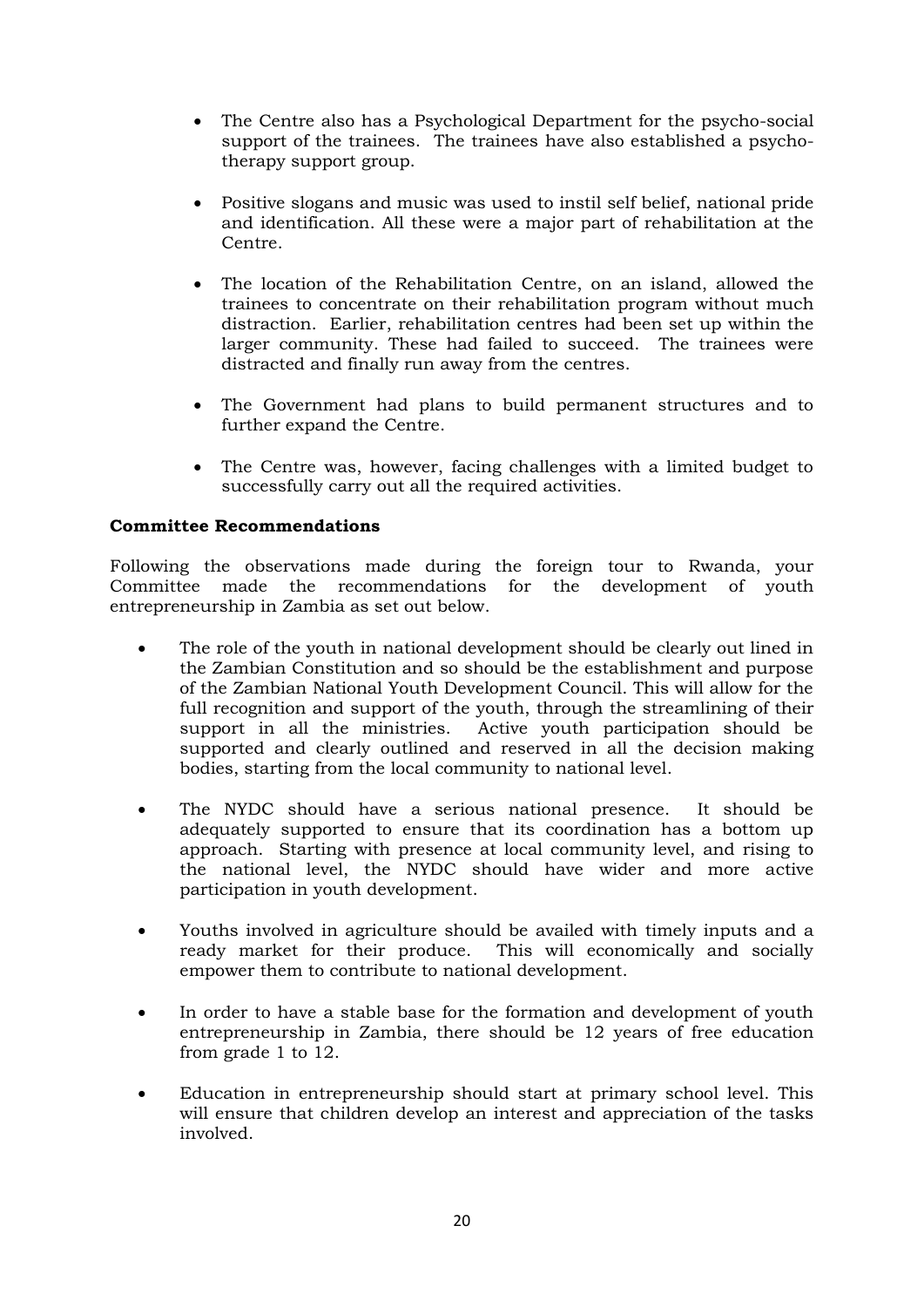- The Government through the Ministry of Education, Science and Vocational Training should ensure that formal entrepreneurship training encompasses both the theory and practical hands - on experience.
- The Government should ensure that the ministries in charge of youth development are fully supported with an adequate budget. In close consultation with the NYDC, the Government should set a clear vision regarding youth entrepreneurship development. This should be accompanied by a clear target to be achieved within a specified period. This will allow for objective transparent monitoring and evaluation of youth entrepreneurship development in Zambia.
- In order to keep track of the progress of youth entrepreneurship in Zambia, it is important to have a well equipped and fully functional statistical department in all the ministries in charge of youth development in Zambia.
- The Government should establish a Youth Business Development Fund on a public private partnership scheme. The private sector with the experience and capacity to run micro-finance institutions, could be invited to provide funding and monitoring of the youth entrepreneurs, whilst the Government provides security.
- One stop centres, where the youths will be able to find information on skills training, basic health support services, entertainment, sport and entrepreneurship opportunities, should be established at district level in the whole country.
- Full support in terms of modern up to date facilities, equipment and qualified training staff should be provided to the skills training centres in Zambia. The Government should also explore other alternatives for funding skills training, such as public – private partnerships. These would also help in the provision of industrial attachment of the students.
- The Government should strengthen its attention to the youths with special needs. Efforts to rehabilitate street children and youths addicted to drugs and alcohol, should be strengthened and expanded to other provinces. This will ensure that the youths are rehabilitated and provided with skills that will allow them to contribute to national development. The Chiwoko and Kitwe Zambia National Service camps, currently used for the rehabilitation and skills training of street children, should be strengthened with modern facilities and training equipment. Rehabilitation of delinquent youths should involve the family, the local community and the faith based organizations.
- The Government should put in place a deliberate strategy that will discourage Zambian youths from looking down upon vocational and skills training. Youths should be provided with information on the value of entrepreneurship during the skills and vocational training programs. Youths should value self employment and be oriented away from training only for employment.
- The Zambian Government should put in place a mechanism that will ensure that Zambian youths are oriented with positive traditional values,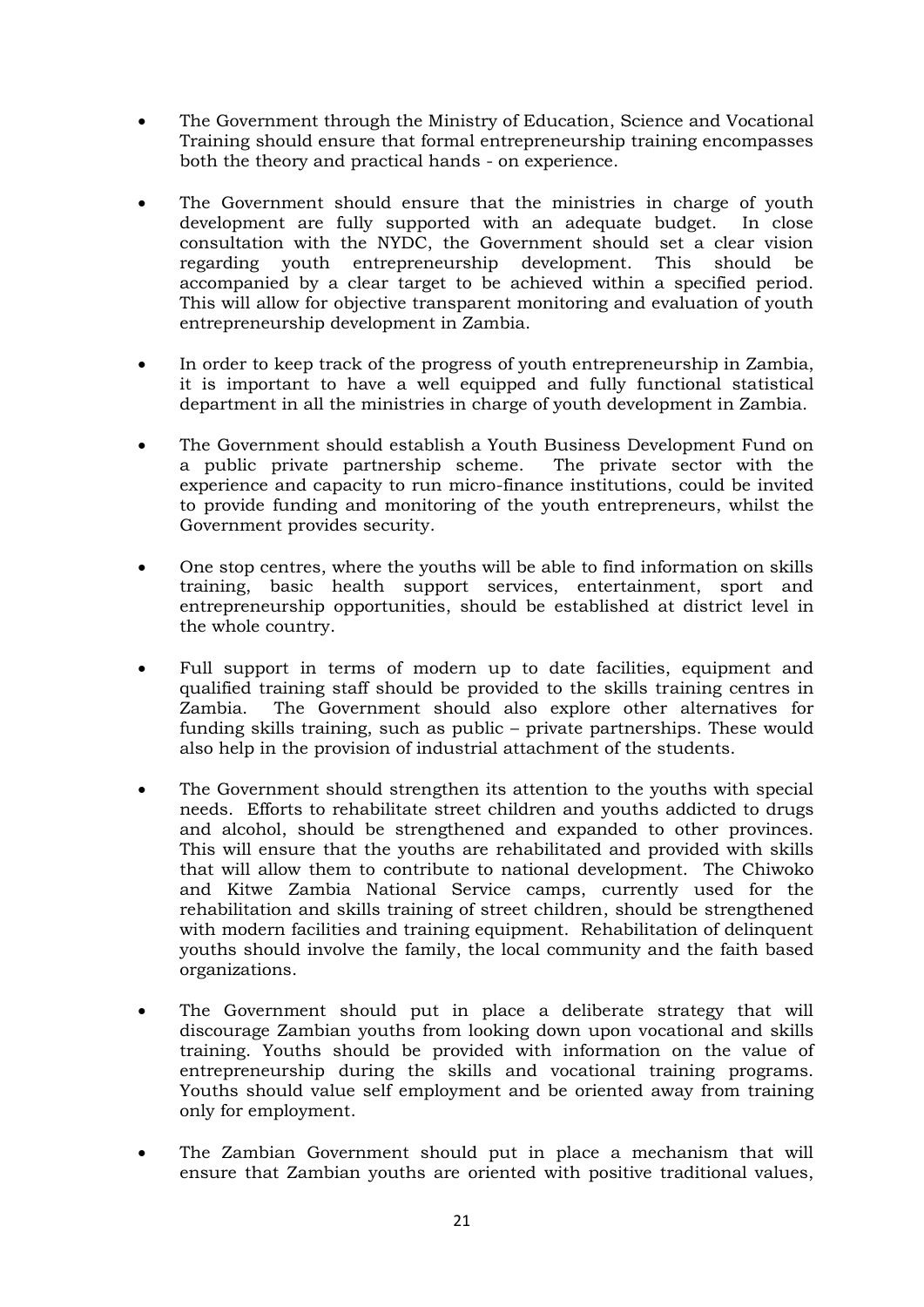beliefs and practices. These will allow the youths to have pride in themselves, and to work hard for themselves and their country.

- Youths should be encouraged to establish and actively participate in the community based youth cooperatives. These cooperatives should be strengthened with the ability to provide small scale loans to its members on a rotational basis.
- Continuous mentoring of youth entrepreneurs should form a major part of entrepreneurship development in Zambia.

The tour was indeed a valuable experience for your Committee. Your Committee was able to learn the various strategies that have been put in place to promote youth entrepreneurship in Rwanda. Rwanda was recovering at a fast rate from the ravages of the genocide due to the strong deliberate policies, the political will and commitment of the leaders and other stake holders in the development of youth entrepreneurship.

# **PART III**

# **CONSIDERATION OF THE ACTION – TAKEN REPORT ON THE REPORT OF THE COMMITTEE FOR THE FIFTH SESSION OF THE TENTH NATIONAL ASSEMBLY**

# **The Prevention of Child Marriages in Zambia**

13. Your previous Committee recommended that these ministries (Ministry of Education and the Ministry of Community Development and Social Services), should have a policy on the prevention of child marriages and should be adequately funded to carry out the relevant activities. District Child Protection Committees, under the Ministry of Community Development and Social Services, should be scaled up to all the eighty two (82) districts in order to effectively address issues affecting children. Currently, only 25 districts had established Child Protection Committees. Your Committee recommended that more should be done to sensitize the public on the existence of the Child Protection Committees and their operations.

In its response, the Government stated that the Ministry in conjunction with UNICEF had started preparations to undertake a study on child marriages to determine the current trends on social, cultural and economic factors leading to child marriages. The study would commence in December, 2011 and would take a period of six months. The Ministry had put in place a Steering Committee composed of line Government ministries and Non-Governmental Organisations, House of Chiefs and the Church to spearhead the study. The study would facilitate the review of existing policies and develop strategic measures that would help to reduce child marriages in Zambia.

The Ministry further were in support of the recommendation made by your previous Committee to adequately fund the relevant activities on the prevention of child marriages and to enable the Ministry create a budget line on child marriages. The Ministry would also mobilize resources from cooperating partners to supplement Government's effort.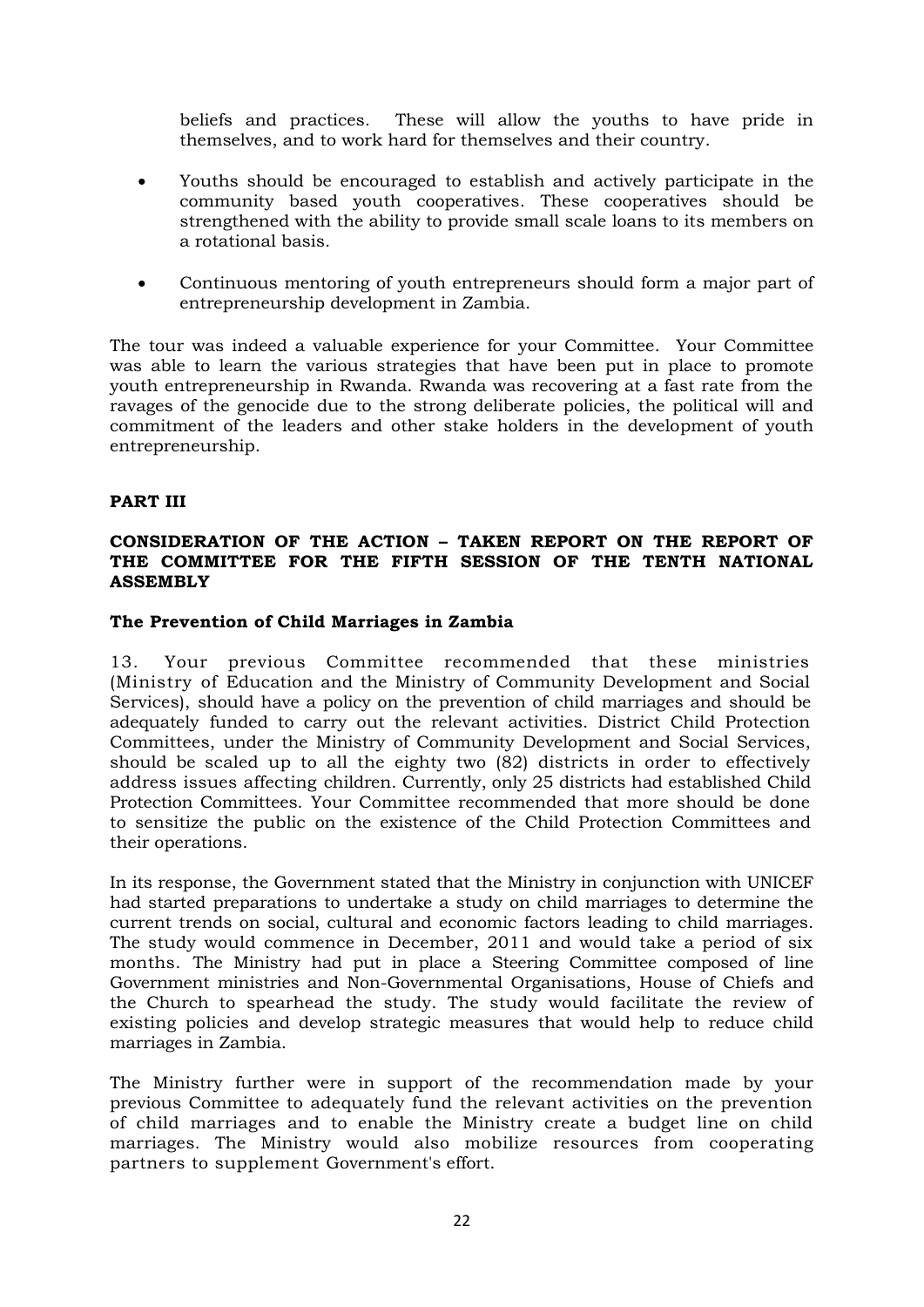# **Committee's observations and recommendations**

Your Committee takes note of the response from Government and requests an update on the findings of the study on child Marriages. Your Committee further requests an update on activities being carried out in the prevention of child Marriages.

Further, your previous Committee observed that the Ministry of Community Development and Social Services housed the Cultural Policy and culture played a major role in the issue of marriages and initiation ceremonies such as *"chisungu*". Your Committee recommended that initiation ceremonies should continue to be practiced however, organisations such as Child Fund-Zambia, UNICEF, Zambia National Traditional Counselors Association, Ministry of Sport and Youth, Ministry of Gender and Child Development and the Ministry of Community Development and Social Services, should carry out a study on all the initiation ceremonies carried out in Zambia. The study would help the country to establish the impact of the ceremonies on the development of children. It would also help the Ministry to formalize the ceremonies and to ensure that the best interest of the child is observed and preserved.

Your Committee was informed that the Ministry fully supported this recommendation as it would help maintain the promotion of positive values, norms and customs within acceptable practices in order to provide appropriate life skills during the initiation ceremonies. Furthermore, the study would assist to formalize and promote best practices through guidelines to be provided by the findings. The Ministry would undertake the study in 2012, in order to incorporate initiation ceremonies into the National Cultural Policy.

#### **Committee's observations and recommendations**

Your Committee takes note of the response from the Government and requests for an update on the study of initiation ceremonies in Zambia.

Your previous Committee observed that poverty and the negative impact of HIV/ AIDS on the family were some of the causes of child marriages. Your Committee recommended that in order to fight poverty, the Social Cash Transfer Program for vulnerable families should be strengthened and expanded to other districts.

In its response the Government stated that the scaling up of the Social Cash Transfer programme was an on-going exercise. The initial 5 pilot districts namely; Monze, Kazungula, Katete, Chipata and Kalonio have been fully scaled up to cover the entire districts while three new districts namely: Kalabo, Shang'ombo and Kaputa were included in 2010. Serenje and Luwingu districts would also be included by the end of 2011. It was hoped that Government's commitment to increase funding for the expansion program would continue.

#### **Committee's observations and recommendations**

Your Committee takes note of the response from the Government and requests for an update on the expansion of the Social Cash Transfer Program.

Your previous Committee recommended that the Government should initiate community based education on the prevention of child marriages, and the interpretation of the Constitution and the Penal Code into local languages.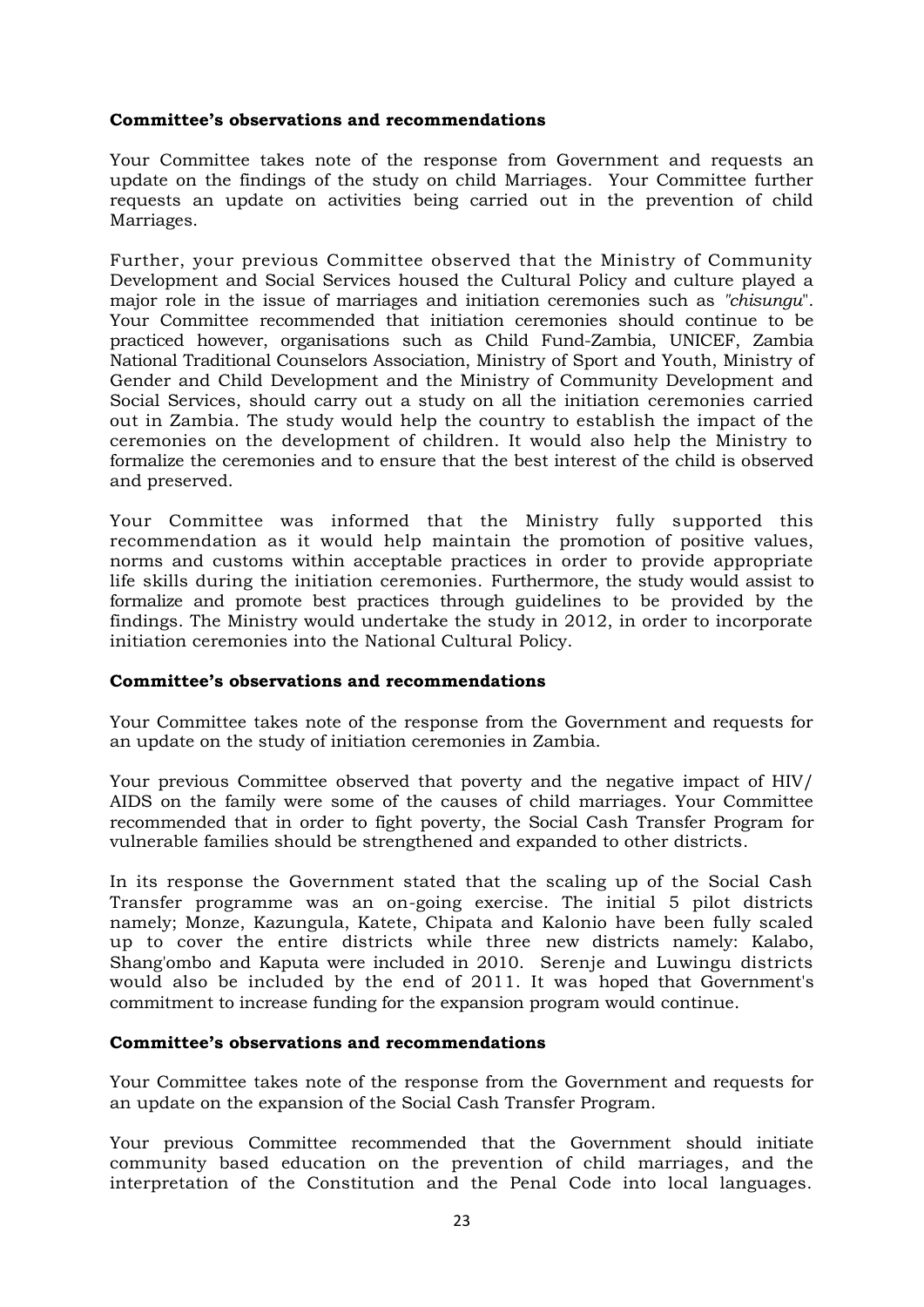Community leaders should be involved in this activity which would contribute towards the prevention of child marriages.

In its response, the Government stated that the scaling up of district child protection committees was an on-going process and by December 2011, ten more district child protection committees would be established in addition to the existing 25 committees. However, it was worth noting that the scaling up of the Committees would be dependent on the availability of adequate financial resources.

The Ministry would intensify sensitization of the general public on the existence and operations of the district child protection committees through electronic and print media. The Ministry would further build capacities of the district child protection committees to undertake awareness raising at community level.

# **Committee's observations and recommendations**

Your Committee takes note of the response from Government and requests for an update on the scaling up of the district child protection committees. Your Committee further requests for an update on the Community Based Child's Rights awareness raising program.

# *Tour of girls safe houses-Mazabuka and Livingstone*

Your previous Committee recommended that Government should develop a policy to ensure that every high school in the rural and peri-urban areas had boarding facilities, especially for the girls. The idea of rented safe houses was good but it could not cater for the high demand and it could not be sustained.

In its response the Government stated that the Ministry of Sport, Youth and Child Development had taken note of the recommendation and had since written to the Ministry of Education, imploring them to implement the recommendations. However, it was the policy of the Ministry of Sport, Youth and Child development to ensure that the youth resource centers under its mandate had boarding facilities.

# **Committee's observations and recommendations**

Your Committee takes note of the Government's response and requests for an update on the construction of boarding facilities for all high Schools in the rural areas.

Your previous Committee recommended that in order to ensure safety of the girls, wall fences should be erected around the safe houses and a security guard should be stationed at the gate at all times.

In its response the Government stated that the Ministry of Sport, Youth and Child Development had taken note of the recommendation and had written to the Forum for the Advancement of Women Education Zambian Chapter (FAWEZA) to implement the recommendation.

#### **Committee's observations and recommendations**

Your Committee takes note of the response from Government, and requests for an updated on the erection of security wall fences around the FAWEZA safe houses in Mazabuka and Livingstone.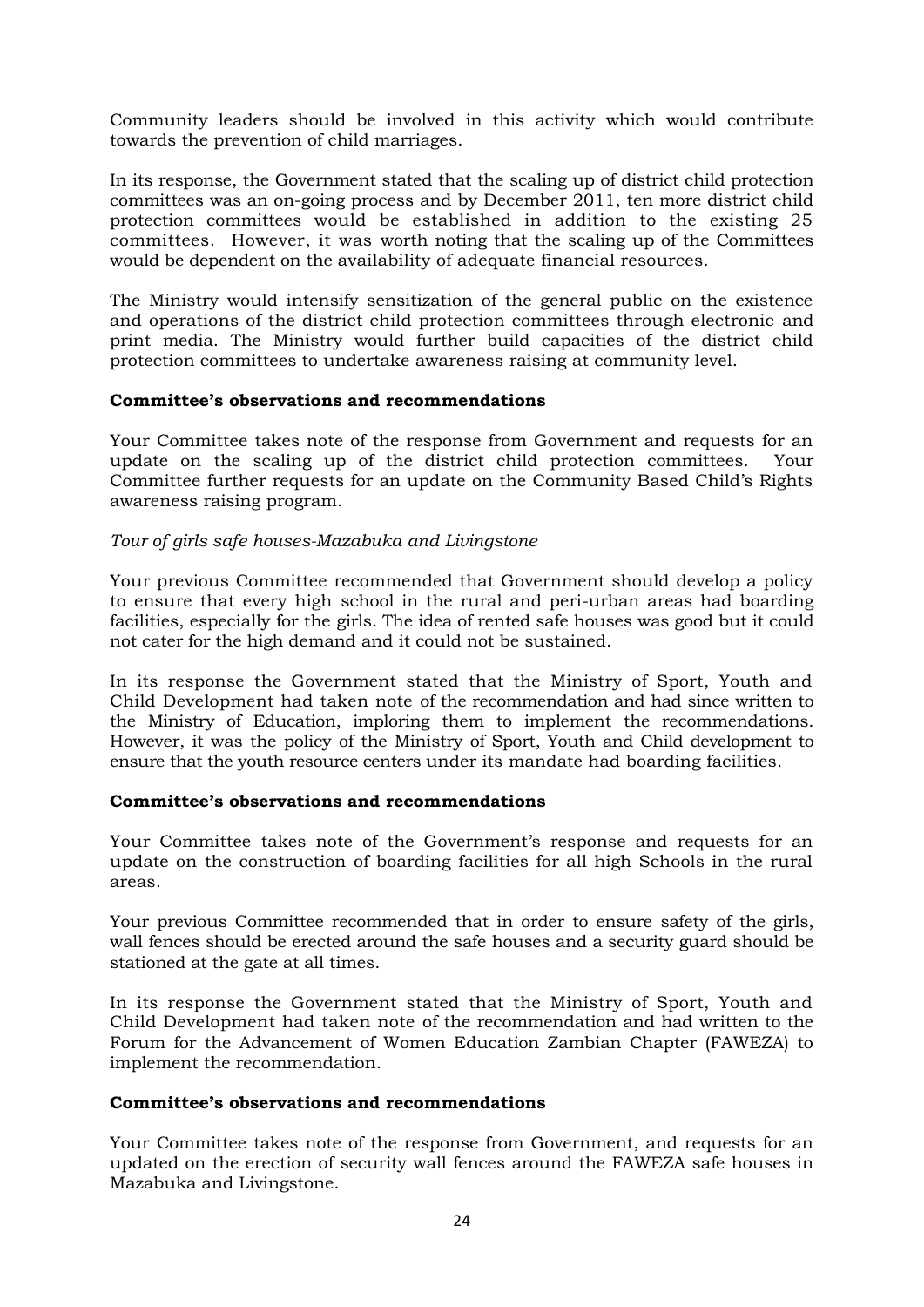Your previous Committee recommended that the Government, through the Ministry of Gender and Child Development should provide a yearly grant to FAWEZA for the support of the girls' safe houses.

In its response the Government stated that the Ministry had taken note of the Committee's observations and recommendation. To this effect the Ministry would consider introducing a budget provision for support to FAWEZA in the 2012 budget, should the budget ceiling allow.

Your previous Committee recommended that whilst in the safe houses, girls should be exposed to several skills training programmes such as knitting, sewing, gardening, cookery and chicken rearing, which could be introduced to the girls during the weekends.

In its response the Government stated that the Ministry of Gender and Child Development had taken note of the recommendation and had written to FAWEZA to implement the recommendation.

# **Committee's observations and recommendations**

Your Committee takes note of the response from Government and requests for an update on the introduction of skills training programs for the girls in the FAWEZA safe houses.

# *Tour of the Young Women's Christian Association (YWCA) Safe House - Kitwe*

Your previous Committee undertook a tour of the YWCA Safe House which was located at an undisclosed location in Kitwe. At the time of the tour, the premises housed 10 girls whose ages ranged from 12 to 16 years old. These girls had undergone abuse (physically or sexually) in the family or by other members of their community. Most of the girls were subjects of court cases.

Your previous Committee recommended that the Government should revive the provision of a monthly grant to the Kitwe-YWCA Safe House. The withdrawal of the grant should be gradual and only after a thorough assessment of the Safe House's ability to survive without the grant.

In its response, the Government stated that the Ministry of Gender, and Child Development had taken note of the Committee's observation and recommendations, to this effect, the Ministry would consider making a provision for the support to the Kitwe Young Women Christian Association Safe House, under the 2012 Budget, should the budgetary ceiling allow.

# **Committee's observations and recommendations**

Your Committee takes note of the response from Government and requests for an update on its resumption of the provision of a monthly grant to the Kitwe (YWCA) Safe House.

Your previous Committee recommended that the Kitwe-YWCA office should write to the Kitwe City Council and formally request for the waiving of land rates for the Kitwe-YWCA Safe House. The Zambia Electricity Supply Cooperation and the Nkana Water and Sewerage Company, should also be written to and requested to reduce their rates in support of the Safe House.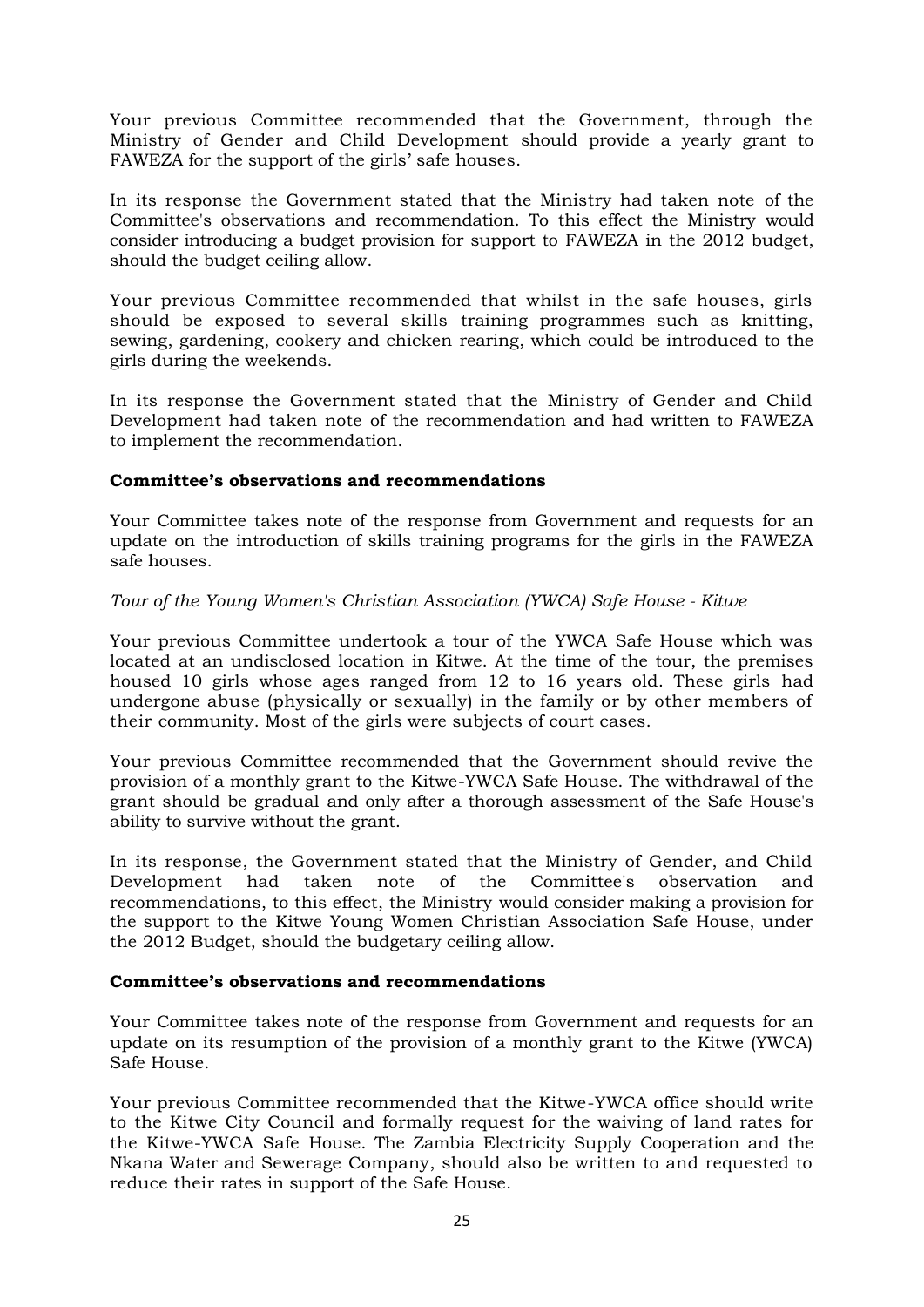In its response the Government stated that it had taken note of the recommendations and that the Young Women Christian Association - Kitwe has been written to requesting for an update on the waving of land rate by the Kitwe City Council and on the provision of adequate security to the workers and the girls at the centre. However, response was still being awaited.

# **Committee's observations and recommendations**

Your Committee takes note of the response from Government and requests an update on the waving of rates paid for the land and electricity at the Kitwe YWCA Safe House.

Your previous Committee recommended that the Zambia Police Services should work together with the Kitwe - YWCA, to ensure that adequate security was provided to the workers and to the girls in the Safe House.

In its response, the Government stated that it had taken note of the recommendation from the Committee and had since written to the Zambia Police Service in Kitwe, requesting them to provide adequate security at the Safe House. However, feedback was yet to be received.

# **Committee's observations and recommendations**

Your Committee takes note of the response from Government and requests an update on the provision of security for the girls and the workers at the Kitwe YWCA Safe House.

Your previous Committee recommended that the Government should ensure that a child friendly court system is established, and that court officials should be trained to promote a child friendly court atmosphere, and to be more receptive to cases involving children.

In its response the Government stated that it had taken note of the recommendation and had since written to the Chief Administrator of the Judiciary although feedback was still being awaited.

# **Committee's observations and recommendations**

Your Committee takes note of the response from Government and requests an update on the promotion of a child friendly environment in the courts.

Your previous Committee recommended that the Kitwe-YWCA should establish a school and a skills training centre, which could be used for fund raising purposes. Success stories of girls who had stayed at the House should be shared with the current group of girls, to encourage and boost their morale.

The Government responded by stating that it had taken note of the recommendation and had since written to the Young Christian Women Association at Headquarters to consider the matter.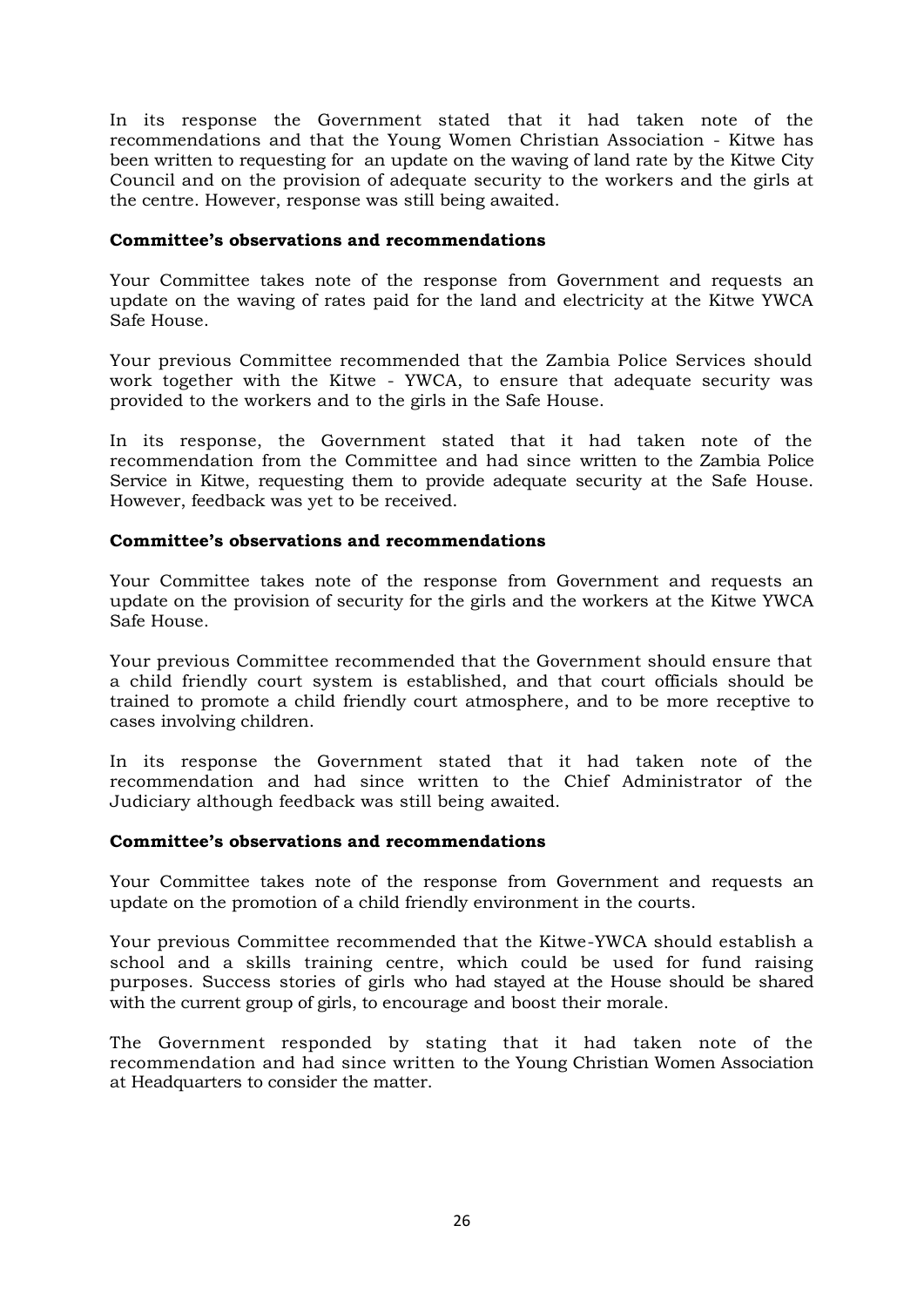# **Committee's observations and recommendations**

Your Committee takes note of the response from Government and requests an update on the establishment of a school and a skills training center at the Kitwe YWCA Safe Home.

# *Public Hearings - Livingstone and Solwezi*

Your previous Committee held public hearings in Livingstone and Solwezi. The purpose of the hearings was to provide an opportunity for members of the public, to air their views on the causes of child marriages, the challenges faced in its prevention and recommendations on the way forward.

Your previous Committee recommended that Government should ensure that the Customary Law of Marriage is reviewed, to ensure that children aged eighteen years and below are protected from such marriages.

In its response the Government stated that it had taken note of the recommendation and that the Ministry of Gender and Child Development had since written to the Ministry of Justice on the same matter.

# **Committee's observations and recommendations**

Your Committee takes note of the response from Government and requests an update on the revision of the Customary Law of Marriages, to ensure that Children aged eighteen years and below were protected from Marriage.

Your previous Committee recommended that a policy should be put in place to ensure that vulnerable children, especially girls, were supported with scholarships to complete their high school education. Skills training program and grants for income generating activities should also be established and promoted in the rural areas;

In its response, the Government stated that it had taken note of the recommendation. Consequently, the Ministry of Youth and Sport had written to the Ministry of Education to consider how to implement the recommendation.

Your previous Committee took note of the response from Government and requested an update on the establishment of skills training centers and grants for income generation in the rural areas.

Your previous Committee recommended that sensitization on the rights and responsibilities of children should form part of the school syllabus.

In its response the Government stated that it had taken note of the recommendation. The Ministry of Gender and Child Development had since written to the Ministry of Education.

# **Committee's observations and recommendations**

Your Committee takes note of the response from Government and requests an update on the inclusion of rights and responsibilities of children in the Zambian School Syllabus.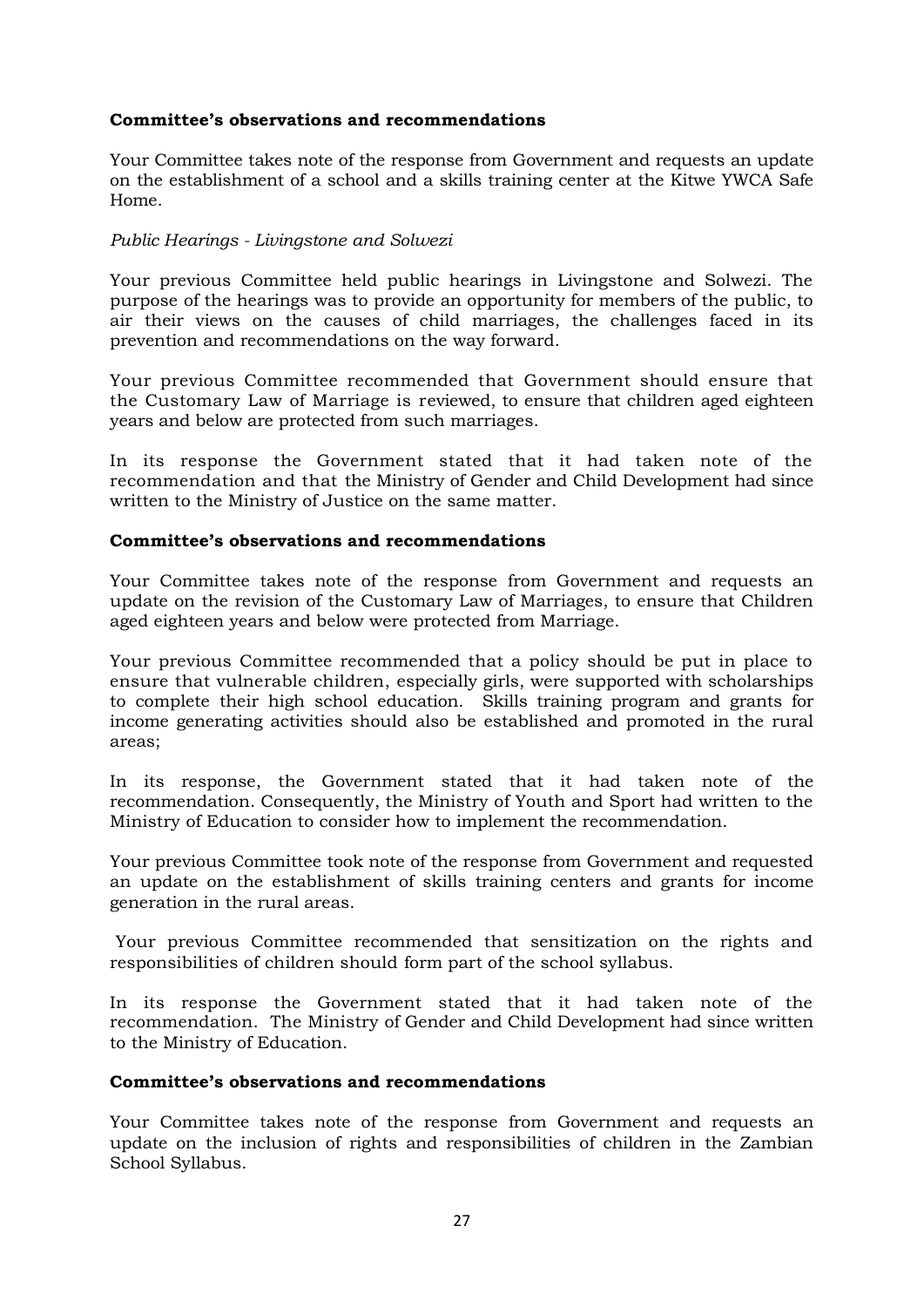Your previous Committee recommended that practices such as virginity testing and the testing of an initiate's sexual performance should be banned and criminalized.

In its response the Government stated that it had taken note of the recommendation and that the Ministry of Gender and Child Development had written to the Ministry of Justice to consult on the matter.

# **Committee's observations and recommendations**

Your Committee takes note of the response from Government, and requests an update on the banning and criminalizing of practices such as virginity testing and testing of an initiate's sexual performance.

# *Meeting with Chieftainess Ikelenge*

Your previous Committee noted that the issue of child marriage was deeply imbedded in the Zambian cultural beliefs and practices. Your Committee further noted that chiefs were the custodians of the Zambian culture, and that they had a big role to play in bringing about positive cultural changes, including in the prevention of child marriages. Therefore it was for these reasons that the Committee decided to meet with Chieftainess lkelenge at her palace, to find out her views on early marriage.

Your previous Committee recommended that the Government should undertake a massive sensitization exercise on the rights and responsibilities of children. Counseling of the children by trained peers and adults should be carried out in the schools, churches and at family level.

In its response the Government stated that it had taken note of the recommendation. The Ministry of Gender and Development would provide a budget line for massive sensitization on the rights and responsibilities of children.

# **Committee's observations and recommendations**

Your Committee takes note of the response from the Government, and requests an update on the sensitization on the rights and responsibilities of children, and on the counseling of the children by trained peers and adults.

Your previous Committee recommended that the House of Chiefs should study the issue of child marriages and provide guidelines that should be adhered to by the chiefs in the prevention of the vice.

In its response, the Government stated that it had taken note of the recommendation and that the Ministry of Gender and Development had since written to the Ministry of Local Government and Housing, requesting the House of Chiefs to study the issue of child marriages and provide guidelines that should be adhered to by the chiefs in the prevention of the vice.

The Government further informed the Committee that all ethnic groups in Zambia had specific minimum age for marriage in their customary laws for both girls and boys. The determining factor for girls to marry was puberty, hence the high prevalence of early marriages. In most ethnic groups, a boy was considered ready to marry once he showed signs of maturity.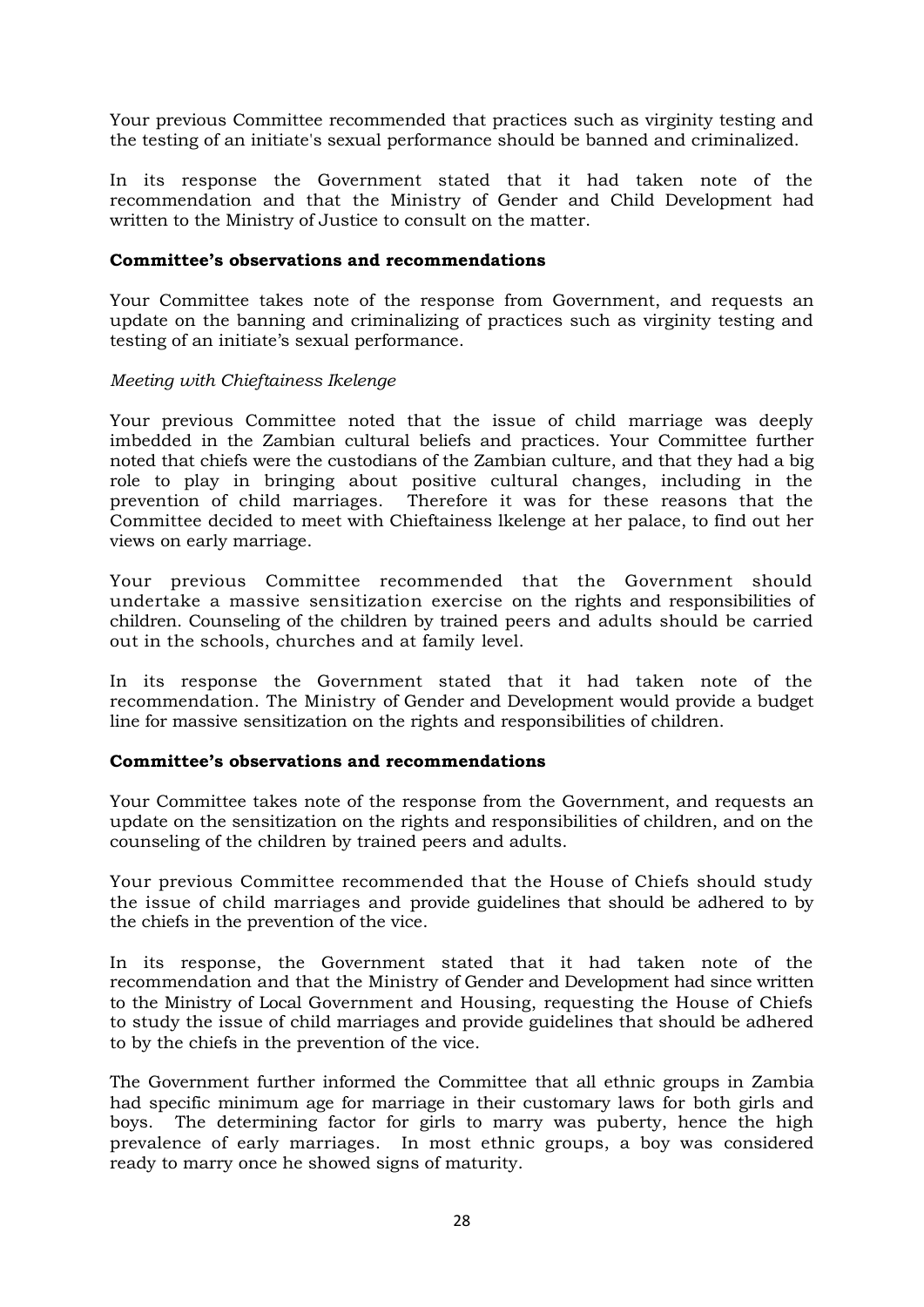For example, if he was able to do work that qualified to support a wife, such as building a house, fishing, tilling the land and basket making. Many people were unanimous in condemning the scourge of early marriages and had recommended that parents engaging in this vice should be punished.

Pregnancy of girls outside wedlock occurred among all ethnic groups. Where this occurred, some ethnic groups sent the girl to a man's home to be looked after until she gave birth. The man was surcharged for deflowering the girl, but he was not forced to marry the girl. If he chose to marry the girl, then, the normal marriage charges applied in addition to the surcharge.

According to the ethnic groups in Zambia, a marriage was only considered valid if marriage payments were made at various stages in accordance with customs of respective ethnic groups. The commonest ones that cut across ethnic groups were payments of engagement fee and dowry. It was such marriage payments which enticed poor parents to force their children into early marriages. The various ethnic groups had however agreed as set out below.

- i. There should be a minimum marriage age ranging from 16 to 25 years for the girl. For a boy a minimum age ranging from 18 to 30 years should be adhered.
- ii. Punishment should be meted out to parents if their children engaged in early marriages. Punishment should range from a fine, community service, to imprisonment. In fact, such marriages should be nullified and couples sent to school wherever possible.
- iii. Marriage payments should be maintained. Regarding the quantum of these payments, they should not be of commercial value. They should be a mere token of appreciation.

# **Committee's observations and recommendations**

Your Committee takes note of the response from Government. It requests that the Government should review the first guideline stating that *"there should be a minimum age ranging from 16 to 25 years old for the girl to marry and 18-30 for the boys"*. Your Committee recommends that 16 years old for the girl should be taken further to 18 years old. At 16 years, the girl was still a child and she had to be protected from marriage.

# **The Management and Development of Football**

Your previous Committee observed that the Ministry of Sport, Youth and Child Development was facing major challenges in the management and development of football. The challenges included poor sports infrastructure in the country, the absence of the Ministry of Sport, Youth and Child Development at District level and limited funding.

In its response the Government responded that the Sports Lottery had not yet been established. However, the Committee was requested to note that the Ministry of Sport, Youth and Child Development had already submitted a Sports Trust Deed to Cabinet for approval. The Sports Trust Deed was the foundation on which the Sports Lottery and any other sports fundraising activities would be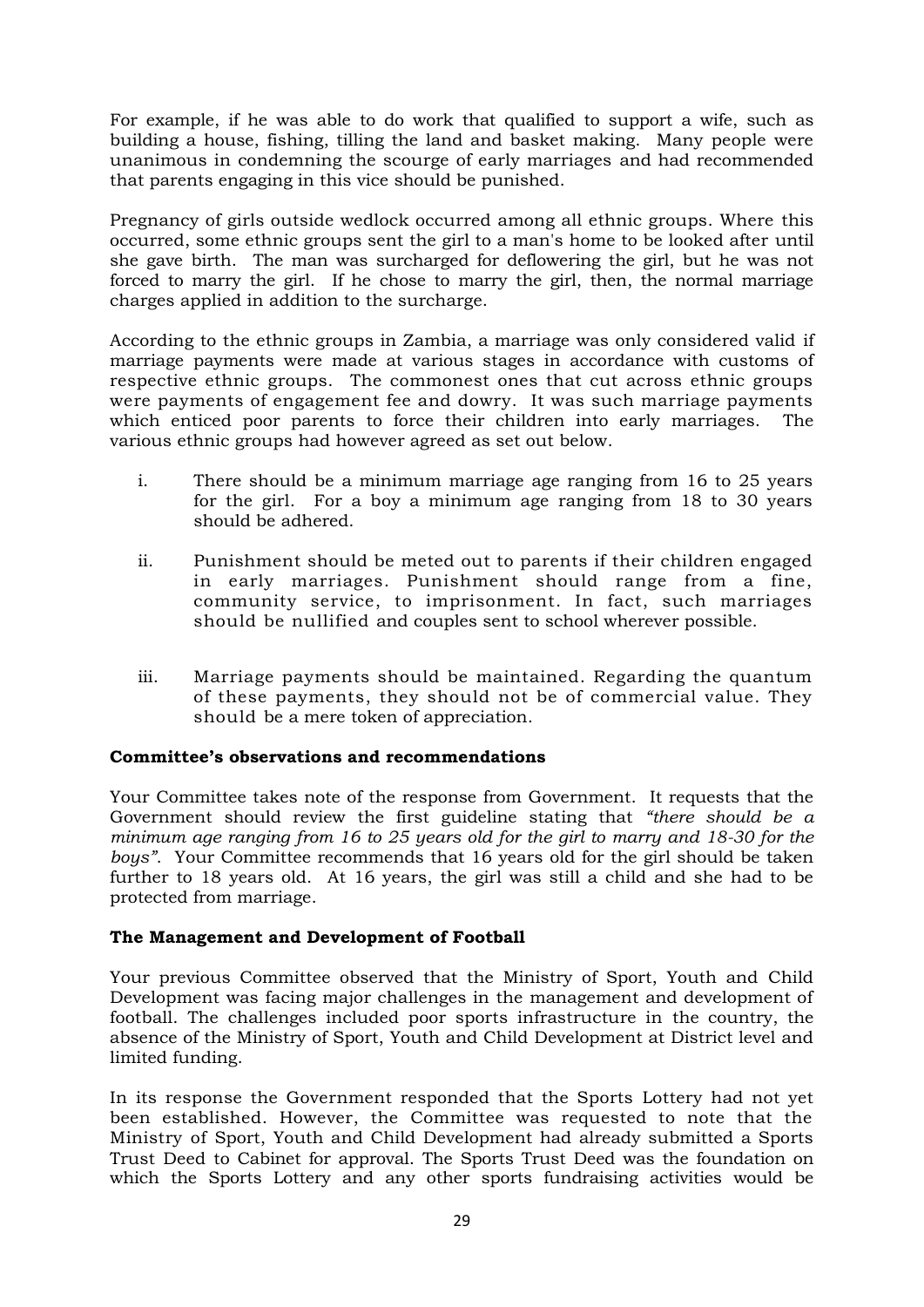anchored. With regard to establishment of sports shops, your committee was informed that most of the business houses had embraced the sale of sports equipment.

# **Committee's observations and recommendations**

Your Committee takes note of the response from Government, and requests for an update on the establishment of a Sport Trusts Deed.

Your previous Committee recommended for the restructuring of football management in the country, by separating the management of the League from the Football Association of Zambia (FAZ), leaving FAZ to only manage the national teams.

In its response the Government stated that the restructuring of the management of football by separating the management of the league from the FAZ had been accomplished. This entailed that the National Football League would administer the Football League whilst FAZ would be responsible for management of national teams.

Your Committee takes note of the response from Government and requests for an update on the reorganization of the administration of football. Your Committee had observes that despite the Government's response that the reorganization had been completed, this was not the case currently obtaining in the country.

Your previous Committee recommended for the holding of a National football indaba, to chart a way forward for football development in the country.

In its response, the Government stated that this activity required a substantial amount of money to be implemented. To this effect, the Committee was informed that the activity would be included in the 2012 budget, so that the National Sports Council of Zambia could hold the indaba in 2012.

# **Committee's observations and recommendations**

Your Committee takes note of the response from Government, and requests an update on the holding of a national football indaba, to chart the way forward for football development in the country.

# **Enhancing the Role of the National Sports Council of Zambia**

Your previous Committee recommended an increase of funding to the National Sport Council of Zambia.

In its response, the Government stated that the Ministry of Sport, Youth and Child Development had taken note of the Committee's concern. However, as reported in the previous report, the budgetary allocation to the Ministry of Sport, Youth and Child Development had not improved and therefore, the Committee was informed that the funding to the National Sports Council of Zambia would only be increased once the budgetary allocation to the Ministry of Sport, Youth and Child Development had improved.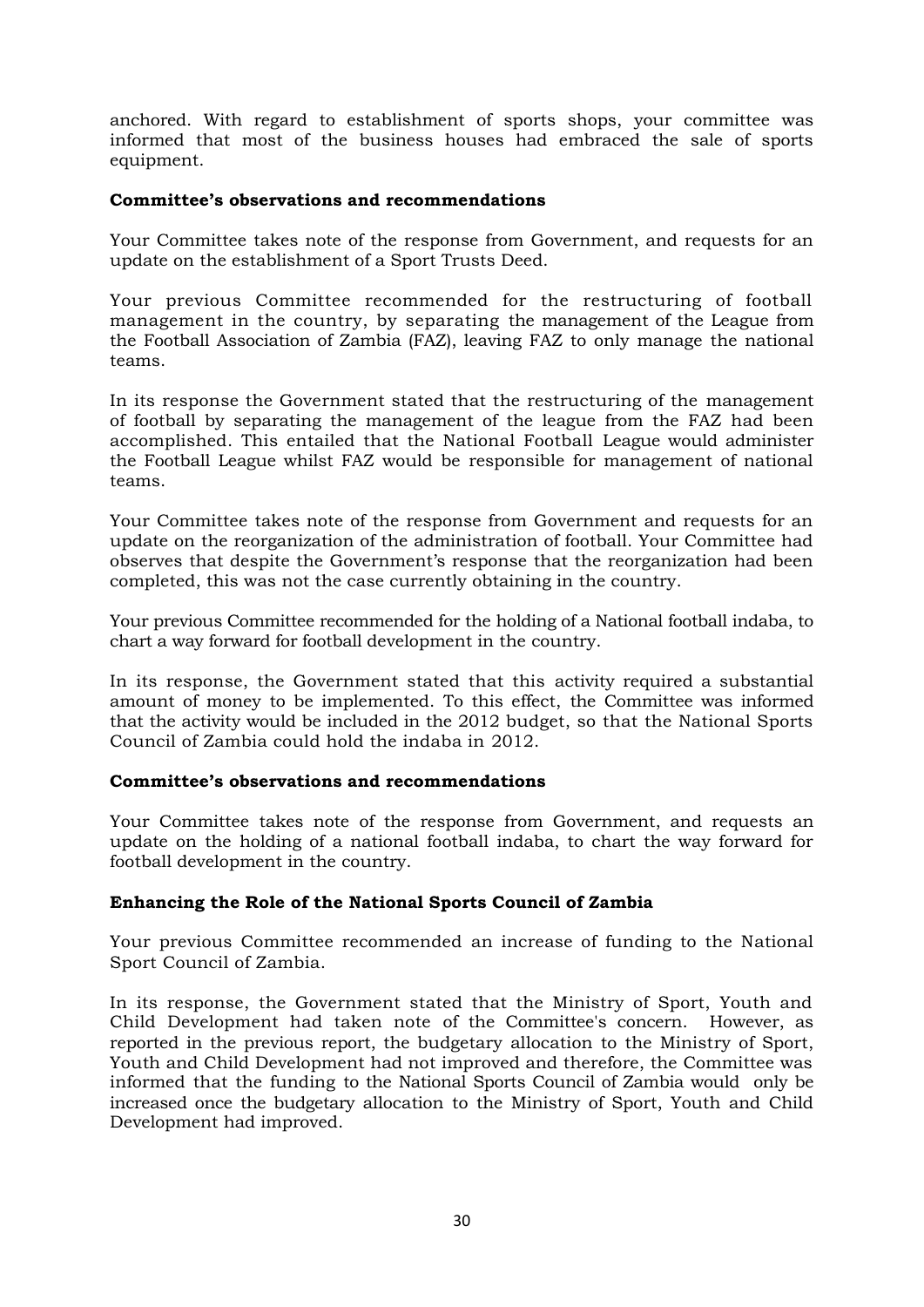Your Committee takes note of the response from Government and requests an update on the increase of funding to the National Sports council of Zambia.

Your previous Committee recommended the revision of the National Sports Council Act.

In its response, the Government stated that stakeholders were consulted and had since made their comments. The Committee was further informed that the draft Layman's Bill would soon be submitted to Ministry of Justice for further action.

#### **Committee's observations and recommendations**

Your Committee takes note of the response from Government and requests an update on the revision of the National Sports Council Act.

#### *Support to football clubs*

Your previous Committee had recommended that the Government should support football clubs that qualify for international competitions. The success of these clubs contributed to the success of the national teams. Your Committee had further observed that the proposal for registration of football clubs as individual legal entities, and not only as affiliates of Football Association of Zambia was vital. Your Committee therefore, had recommended that the Government, through the Ministry of Sport, Youth and Child Development and the National Sports Council of Zambia, should seriously examine this proposal.

In its response, the Government stated that through the FAZ, it would always endeavor to host international football games. The Government had approved the hosting the 5th edition of the Supreme Council for Sport in Africa Zone VI under 20 Youth in 2012. The hosting of these games would result in a number of sports infrastructure rehabilitated such as the National Sports Development Centre and the Olympic Swimming pool.

#### **Committee's observations and recommendations**

Your Committee notes that the Government has not responded to the recommendation as put forward by the Committee. Your Committee therefore requests that the Government attends to its recommendation.

Your previous Committee recommended that there should be live beaming of football games leading up to the final of the Coca-Cola Schools Football Championships.

In its response the Government stated that the Ministry had taken note of the Committee's observations and recommendations and had therefore communicated these to the relevant authorities to ensure that the concerns were addressed. Efforts were being made to request the sponsor (Zambia Breweries) to beam all the games during the Coca cola championship for schools. Live beaming of the games would motivate the teams to work harder.

However, Zambia Breweries had for a long time been sponsoring school football championships. They however choose what component of the game they wished to sponsor. For instance, in 2011, Coca cola engaged a company called 'Expo'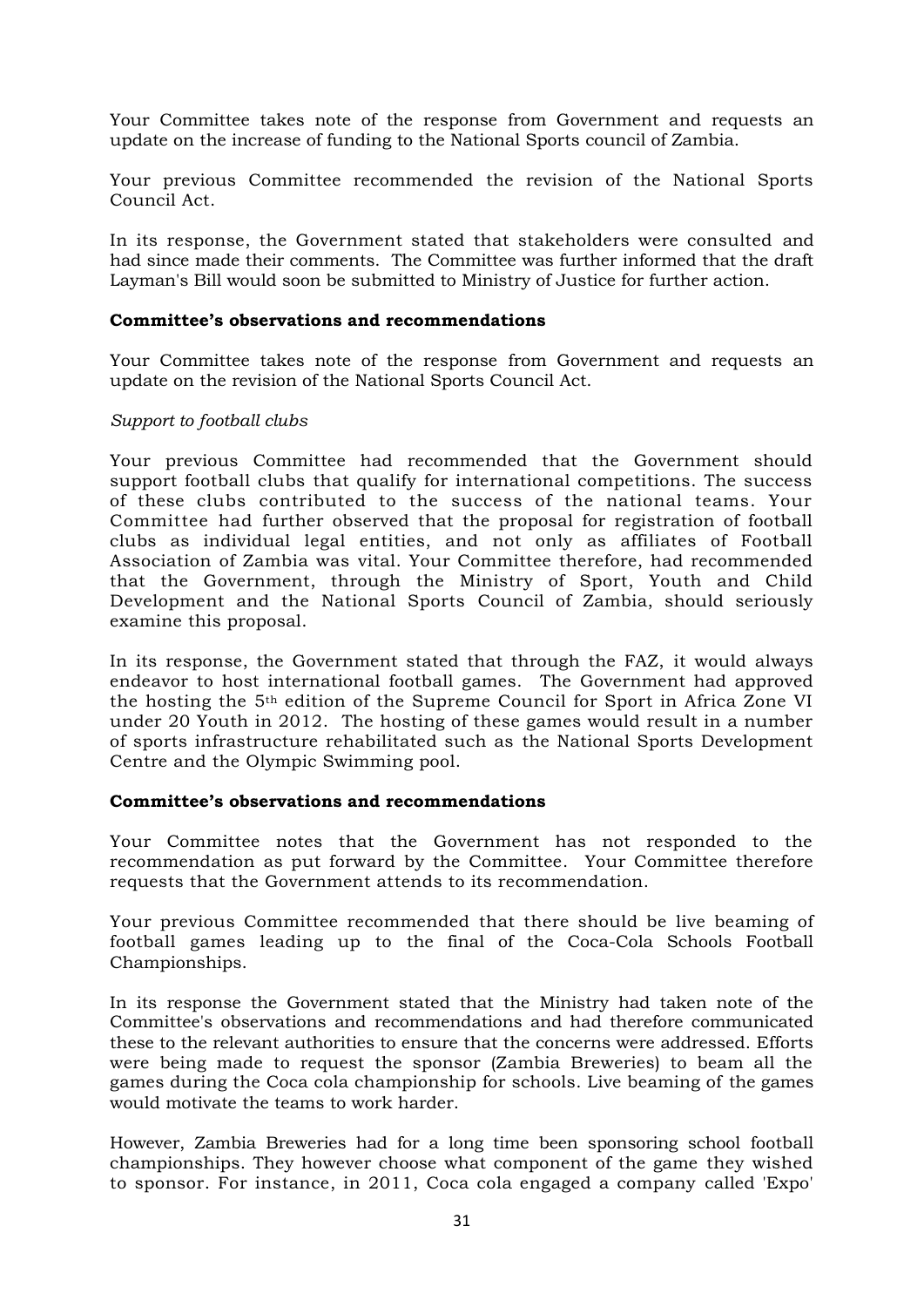whose main function was to carry out live performances of the provincial championships. The latest sponsorship being the Inter-provincial ball games in Chipata. In, addition Coca cola distributed five crates of soft drinks among officials and sports girls and boys for each province.

# **Committee's observations and recommendations**

Your Committee takes note of the Government's response and requests an update on the live becoming of all games leading to the Coca-cola Schools Championships.

# *Community Based Football Development*

Your previous Committee requested an update on the formalization of the transfer of players from community based academies to the fully fledged football teams. The formalization of the transfer had to encompass recognition and benefit to the community based soccer academy.

In its response the Government stated that the Ministry of Sport, Youth and Child Development had taken note of the Committee's observations and recommendations and had since written to the National Sports Council of Zambia to resolve this issue. Feedback was being awaited.

# **Committee's observations and recommendations**

Your Committee takes note of the response from the Government and requests an update on the formalization of football player transfers and recognition of the community based football academies.

Your previous Committee requested an update on efforts to prioritize social counseling and educational support for youth under community based football academies.

In its response the Government stated that the Ministry of Sport, Youth and Child Development had taken note of the Committee's observations and recommendations and had since written to the National Sports Council of Zambia and was currently awaiting feedback.

#### **Committee's observations and recommendations**

Your Committee takes note of the response from Government and requests an updated on the prioritization of counseling and educational support for youth under community based football academies.

# *Tour of Football House-Lusaka*

Your previous Committee observed that administrative and management positions in the FAZ had all been filled, except for the Referees Manager. They expressed displeasure at the allocation of the land next to Football House, which belonged to FAZ, to another developer. Further, your Committee observed that Football House had not been painted since the first painting when the building was completed.

Your previous Committee therefore recommended that the allocation of the land belonging to FAZ be investigated and resolved.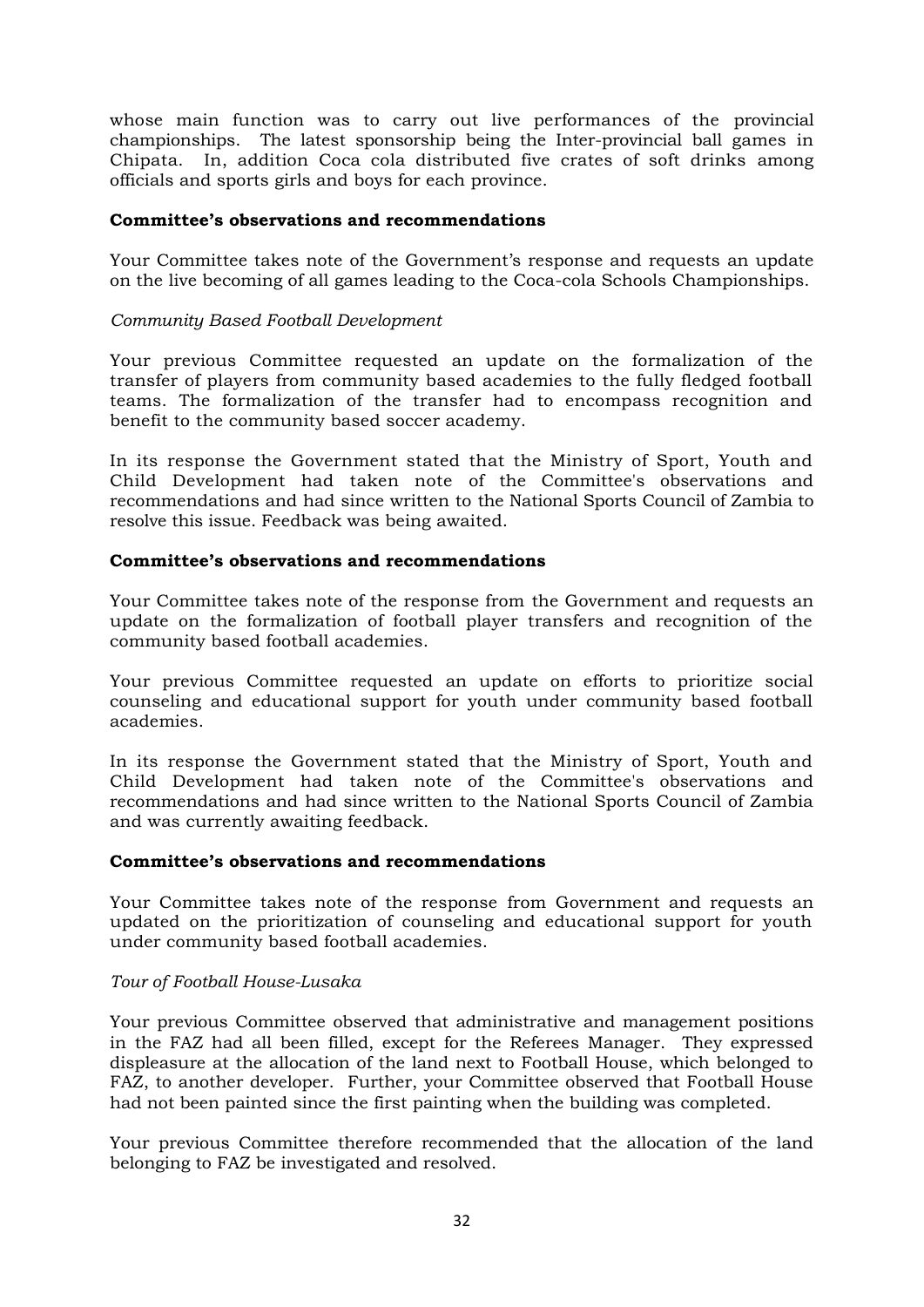In its response the Government stated that the Ministry of Sport, Youth and Child Development had taken note of the Committee's observations and recommendations, and had since written to the National Sports Council of Zambia, requesting for information on how this issue had been resolved. Feedback was being awaited.

# **Committee's observations and recommendations**

Your Committee takes note of the response from Government and requests an update on the re allocation of the land to FAZ and on the painting of the Foot ball House.

# *Meeting with Representatives of the Local Football Clubs in Kabwe*

Your previous Committee recommended the replacement of iron sheets and water tank at the Winter Muleya Stadium in Kabwe;

In its response the Government stated that the Ministry of Youth and Child Development had taken note of the Committee's observations and recommendations. The Ministry had since written to the Kabwe Municipal Council requesting it to take up the matter. A report on the progress made was being awaited.

# **Committee's observations and recommendations**

The Committee takes note of the response from the Government and requests an update on the replacement of Iron Sheets and water tank at the Winter Muleya Stadium in Kabwe.

Your previous Committee recommended the stepping up of security services at the Winter Muleya Stadium;

In its response the Government stated that Ministry of Youth and child Development had written to Kabwe Municipal Council on this issue and a report was being awaited.

# **Committee's observations and recommendations**

Your Committee takes note of the response from Government and requests an update on stepping up of security services at the Winter Muleya Stadium.

Your previous Committee recommended the building of terraces at the Stadium.

In its response, the Government stated that the Ministry of Youth and Child Development had since written to Kabwe Municipal Council on this issue and a report was being awaited.

# **Committee's observations and recommendations**

Your Committee takes note of the response from Government and requests an update on the building of terraces at the Winter Muleya Stadium.

Your previous Committee requests the prevention of the encroachment on the Winter Muleya Stadium.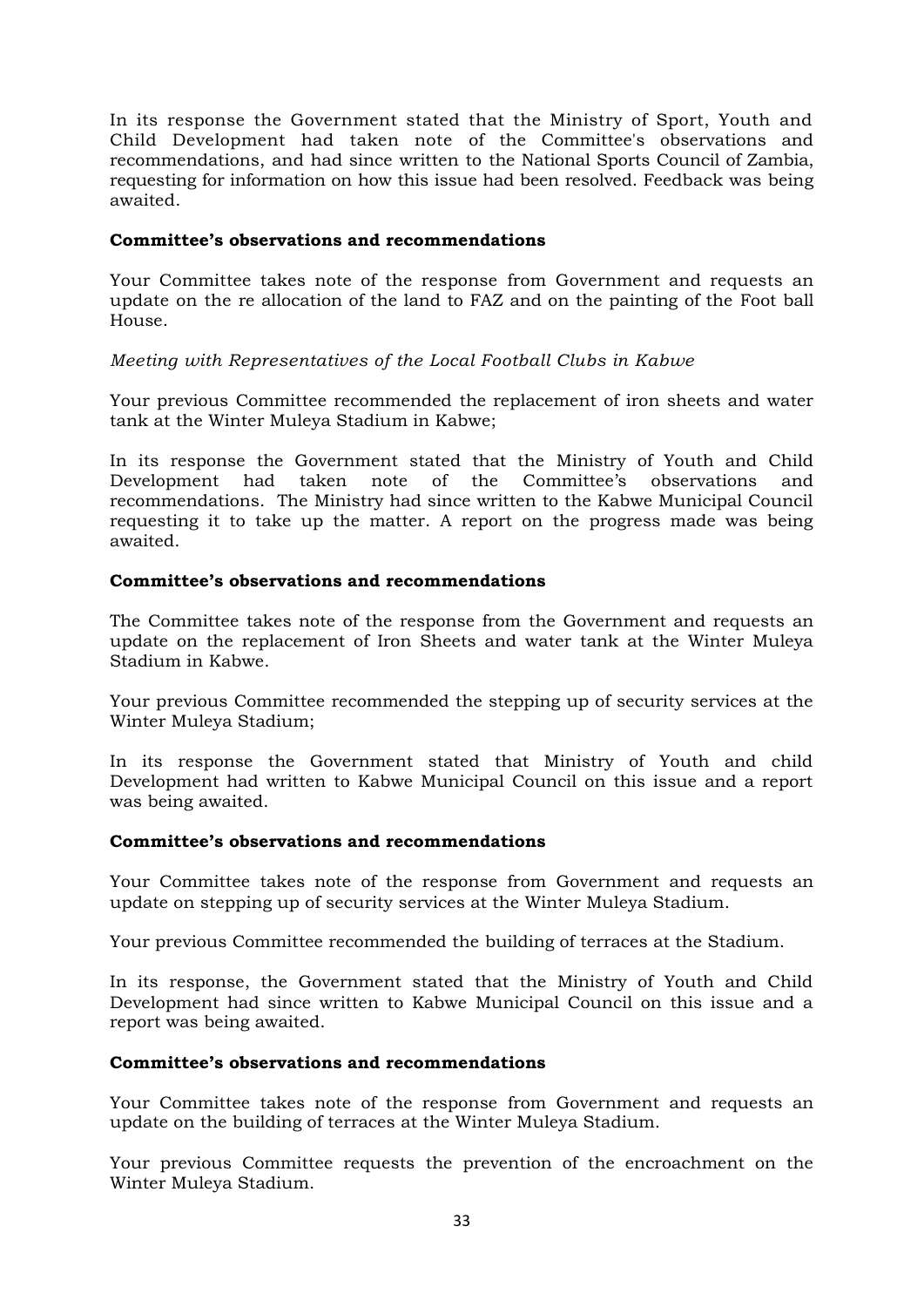In its reply the Government stated that the Ministry of Youth and Child Development had since written to Kabwe Municipal Council on the matter and progress report was being awaited.

#### **Committee's observations and recommendations**

Your Committee takes note of the response from Government and requests an update on prevention of encroachment on the Winter Muleya Stadium.

#### *Tour of Mkushi Welfare Football Ground*

Your previous Committee recommended the construction of a wall fence around the Mkushi Welfare Football Ground.

In its response the Government stated the Mkushi District Council had been written to and feedback was being awaited.

#### **Committee's observations and recommendations**

Your Committee takes note of the response from Government and requests an update the construction of a wall fence around the Mkushi Welfare Football Ground.

Your previous Committee recommended the availing of the building adjacent to the football ground in Mkushi to be used as a changing room.

In its response the Government stated the Mkushi District Council had been written to on this issue feedback was being awaited.

### **Committee's observations and recommendations**

Your Committee takes note and requests an update on availing the building adjacent to the football ground in Mkushi to be used as a changing room.

#### *Tour of Kasama Football Stadium*

Your previous Committee requested an update on the fitting of terraces and seats at the Kasama Stadium.

In its response the Government informed the Committee that the fitting of terraces and seats at Kasama Football Stadium had not been done due to budgetary constraints.

# **Committee's observations and recommendations**

Your Committee takes note of the response from Government and requests an update on the fitting of terraces and sits at the Kasama Stadium.

#### **The Prevention of Child Labour in Zambia**

Your previous Committee requested for an update on the establishment of the Zambia Council for the Child.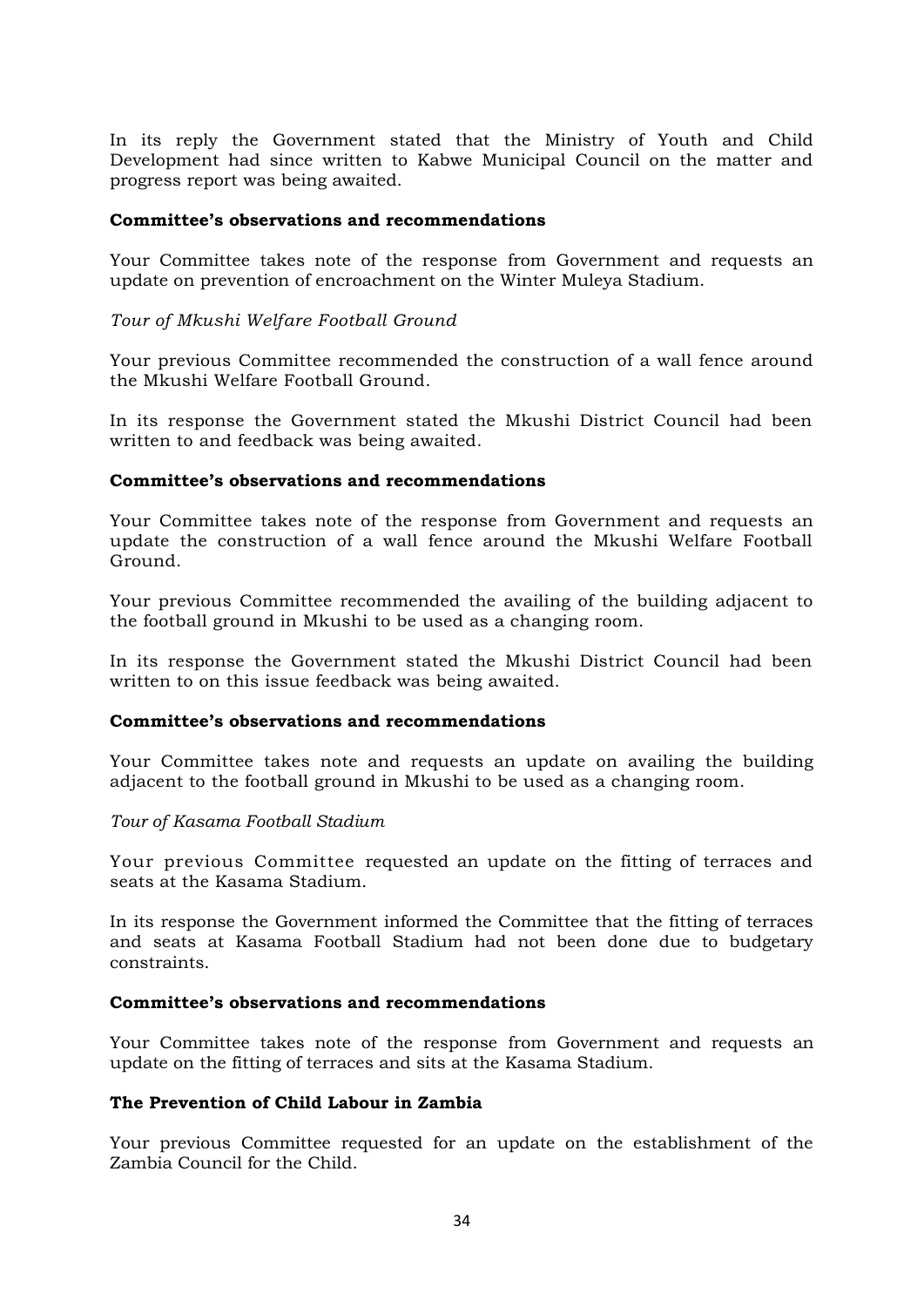In its response the Government stated that Cabinet's approval that the Department of Child be transferred to the Ministry of Community Development and Social Services had been passed. The Zambia Council for the Child would soon be established under the Ministry of Community Development and Social Services.

### **Committee's observations and recommendations**

Your Committee takes note of the Government's response and requests an update on the establishment of the Council for the Child.

Your previous Committee recommended for the employment of District Child Development Officers.

In its response the Government stated that in the transfer of the Department of Child Development to the Ministry of Community Development and Social Services, this matter would have to be revisited.

# **Committee's observations and recommendations**

Your Committee takes note of the response from Government and requests an update on the employment of District Child Development officers.

# *The Zambia Police Force Victim Support Unit*

Your previous Committee requested a progress report on the establishment of a Data Bank for Child Labour cases reported in the country.

In the Action-Taken Report, the Committee was informed that the process of criminalization of child labour had not yet commenced, consequently the Data Bank on reported cases of child labour had not been established. The process would commence in the year 2012, once consultations on the subject had been concluded.

#### **Committee's observations and recommendations**

Your Committee takes note of the response from Government and requests an update on the process of criminalizing child labour, and on the establishment of a data bank for reported cases of child labour.

#### *The International Labour Organisation*

Your previous Committee recommended the immediate adoption of the Statutory Instrument and the National Plan of Action for the Elimination of Child Labour.

In its response the Government stated that the National Action Plan for the Elimination for Child Labour was finalized, printed and was awaiting a ministerial launch. Cabinet had approved the Child Labour Policy in March 2010 and the policy document was finalized, printed and awaiting its launch.

#### **Committee's observations and recommendations**

Your Committee takes note of the response from Government and requests an update on the launch of the National plan of Action for the Elimination of Child labour and on the launching of the Child Labour Policy.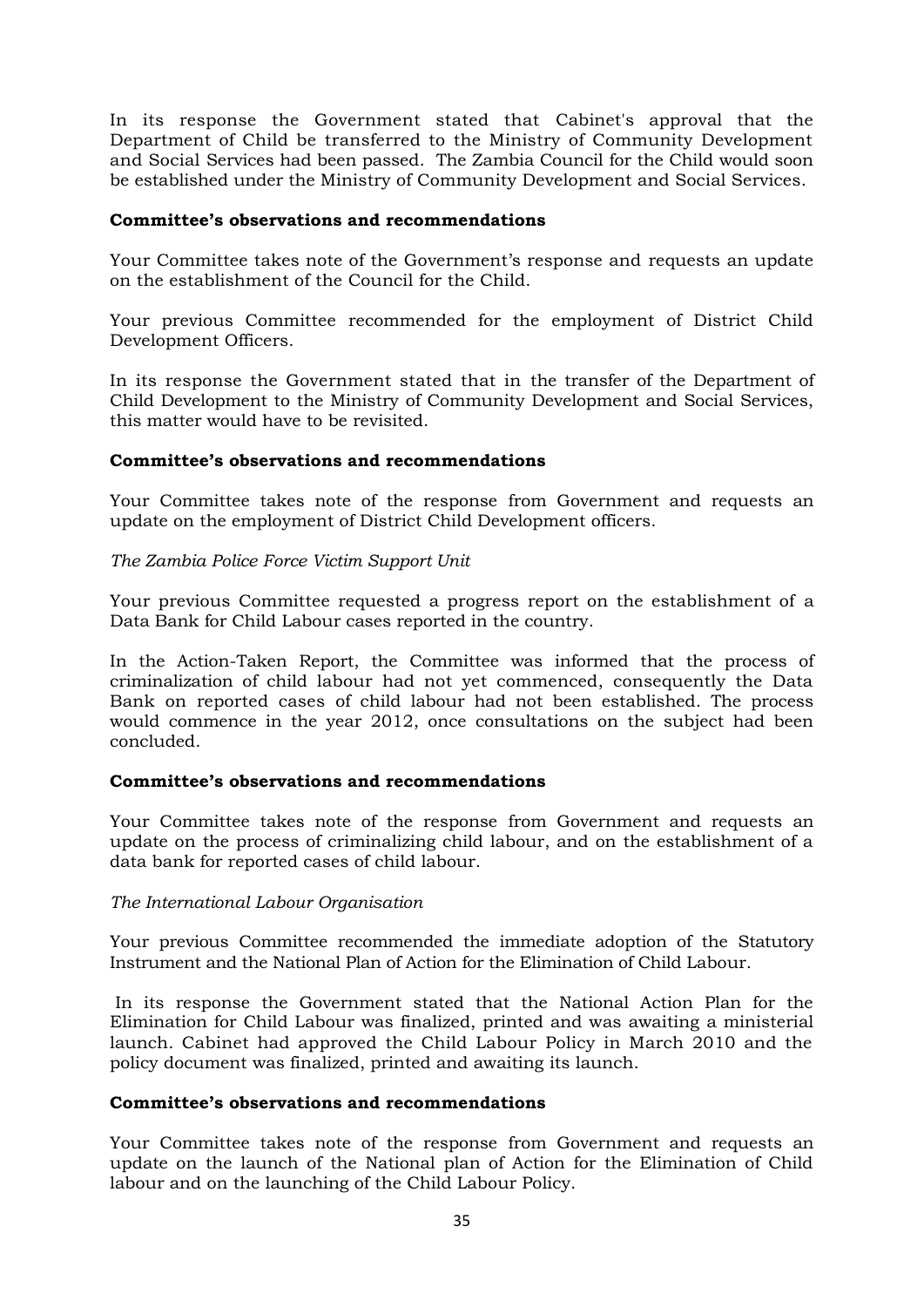Your Committee further requests for an update on the issuance of a statutory instrument that defines Hazardous Child Labour.

# **Development of Sports Facilities in Institutions of Learning**

### *Ministry of Education, Science and Vocational Training*

Tour of Kambule High School, Mongu-Western Province and Hillcrest Technical High school, Livingstone - Southern Province

Your previous Committee requested a progress report on the rehabilitation of sports facilities at the above mentioned two schools. Your Committee took note of the response from the Government and requested for a progress report on the renovation of sports facilities at the two schools.

In the Action-Taken Report, your Committee was informed that the Government, through the Ministry of Education, provided funds to these two schools, a part of which was used for rehabilitation of the sports facilities. As regards the rehabilitation of the swimming pool at Hillcrest Technical High School, Government was yet to undertake its rehabilitation.

#### **Committee's observations and recommendations**

Your Committee takes note of the response from Government and requests an update on the rehabilitation of the swimming pool at Hillcrest Technical High School.

#### **Ministry of Lands**

#### *Zambia Motor Sports Association*

Your previous Committee requested for a progress report on the allocation of land to the Zambia Motor Sports Association. Your Committee requested a clarification on whether a follow up had been made on the land offer to the Motor Sports Association. Your Committee also requested for information on whether there had been any response from the Motor Sports Association regarding the land offer.

In the Action-Taken Report, your Committee was informed that the Ministry of Lands called the Zambia Motor Sports Association, to advise that at the moment, it was difficult for the Ministry to find land suitable for the activities of the Association. This request however would be considered in future.

#### **Committee's observations and recommendations**

Your Committee takes note of the response from Government and requests an update on the provision of land to the Zambia Motor Sports Association.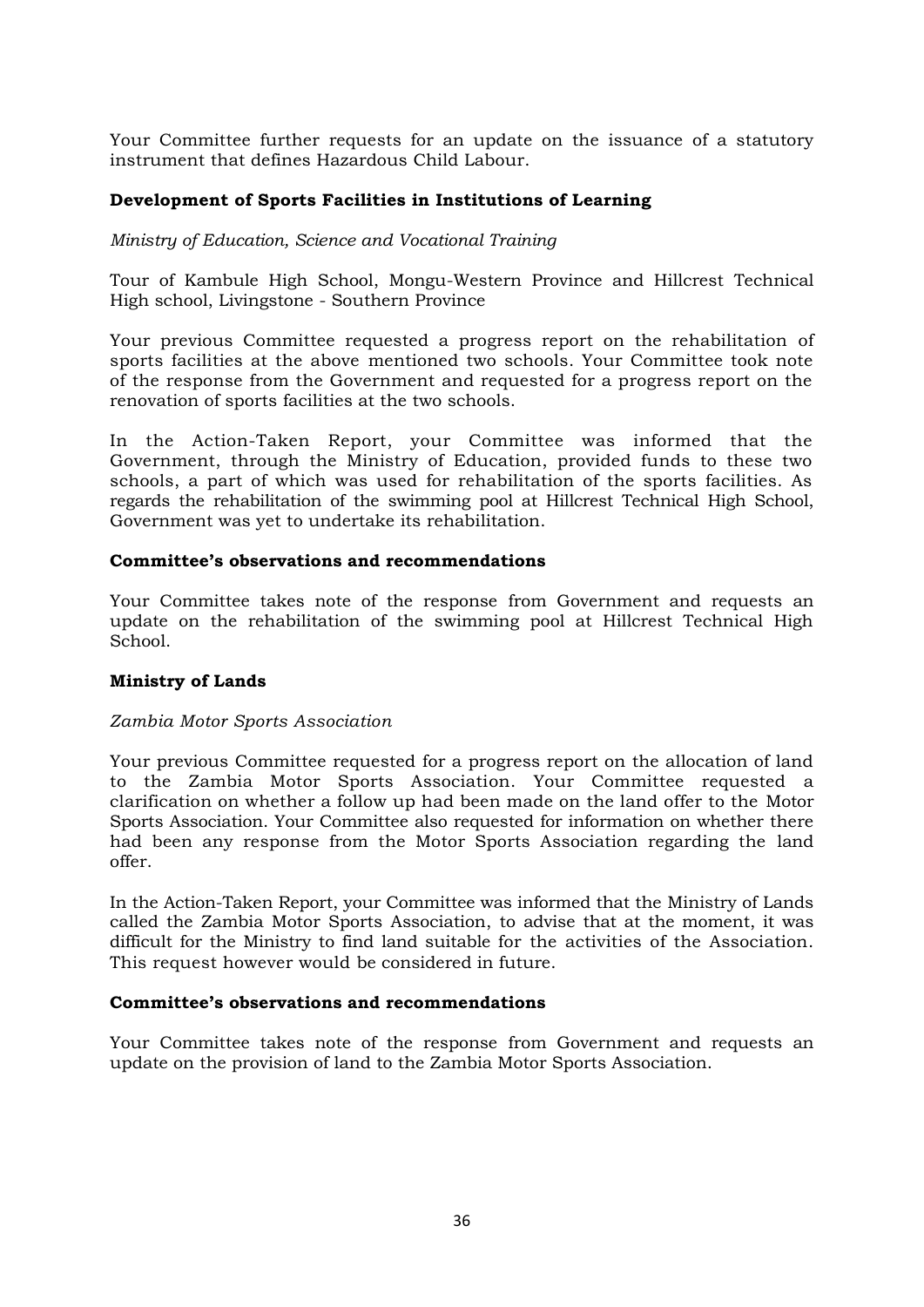# **Ministry of Defence**

### *Zambia National Service*

Your previous Committee requested for a progress report on the procurement of training equipment at the Zambia National Service Skills Training Centers.

In the Action-Taken Report, your Committee was informed that training equipment had not yet been procured. This was due to the non-release of funds.

### **Committee's observations and recommendations**

Your Committee takes note of the response from Government and requests an update on the procurement of skills training equipment, for the Zambia National Service Skills Training Centers.

# *Chishimba -Zambia National Service Camp, Kasama*

Your previous Committee requested for a progress report on the rehabilitation of the Chishimba Zambia National Service camp. In the Action-Taken Report, Your Committee was informed that the rehabilitation of the Zambia National Service Chishimba Camp had not been undertaken, because the Ministry had not been funded. However, a Bill of Quantities had since been prepared and handed to the Director-Child Development, Ministry of Gender and Child Development.

# **Committee's observations and recommendations**

Your Committee takes note of the response from Government and requests an update on the rehabilitation of the Chishimba Zambia National Service Camp.

# **Ministry of Labour, Youth and Sport**

Your previous Committee requested for a progress report on the construction of an ultra modern Stadium in Livingstone.

In the Action-Taken Report, your Committee was informed that the Government was still looking for a strategic partner.

#### **Committee's observations and recommendations**

Your Committee takes note of the response from Government and requests an update on the construction of an ultra modern sports stadium in Livingstone.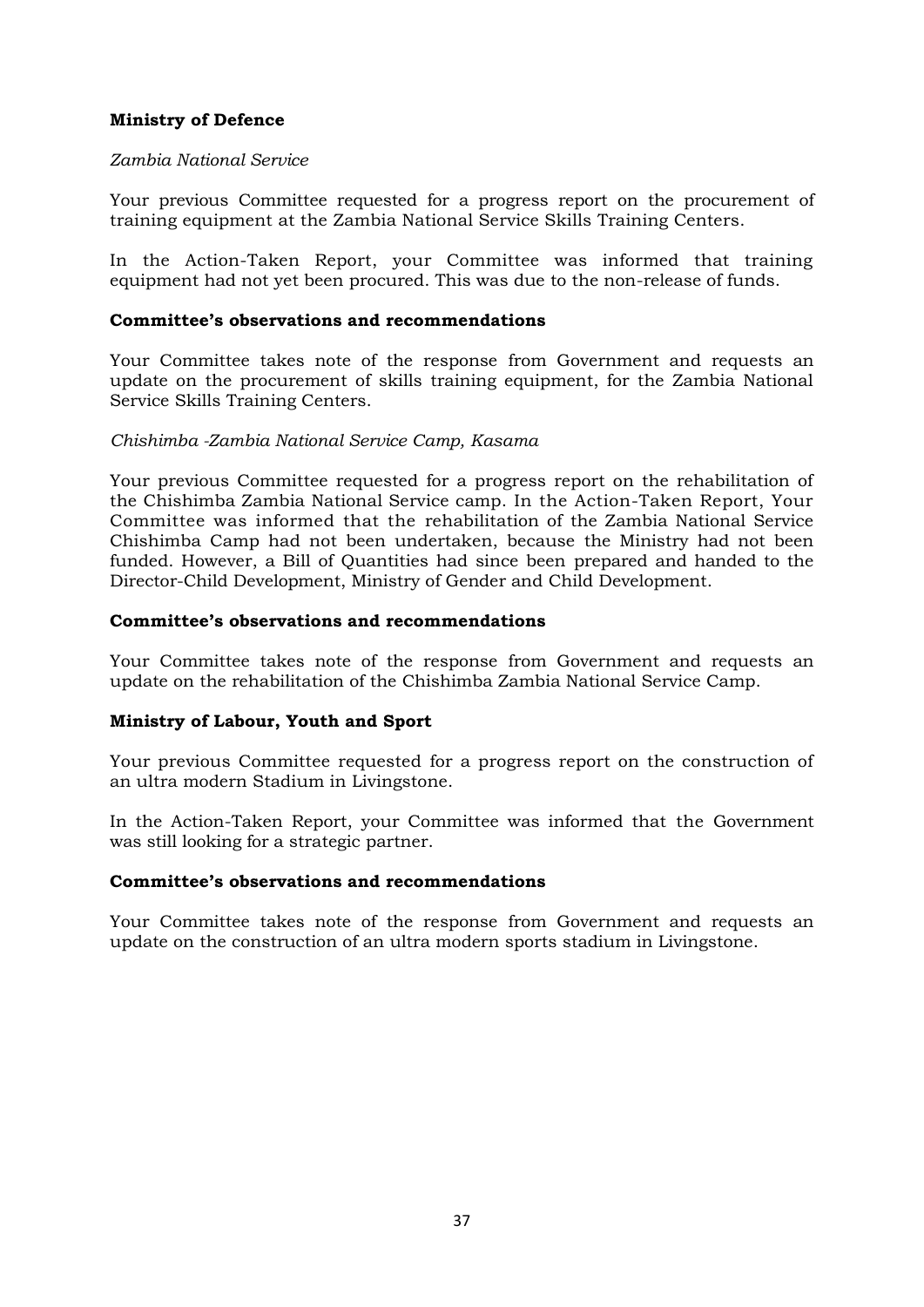# **Conclusion**

14. In conclusion, your Committee wishes to extend its gratitude to you, Mr. Speaker, for the support during the past year. Your Committee thanks the Office of the Clerk of the National Assembly for the services rendered during the year.

Your Committee is indebted to the witnesses who appeared before it for the cooperation and provision of the necessary memorandum and briefs.

Your Committee is hopeful that the observations and recommendations contained in this Report will go a long way in ensuring that Zambia, successfully tackles the challenges in the development of youth entrepreneurship.

L J Ngoma, MP May 2012 **CHAIRPERSON LUSAKA**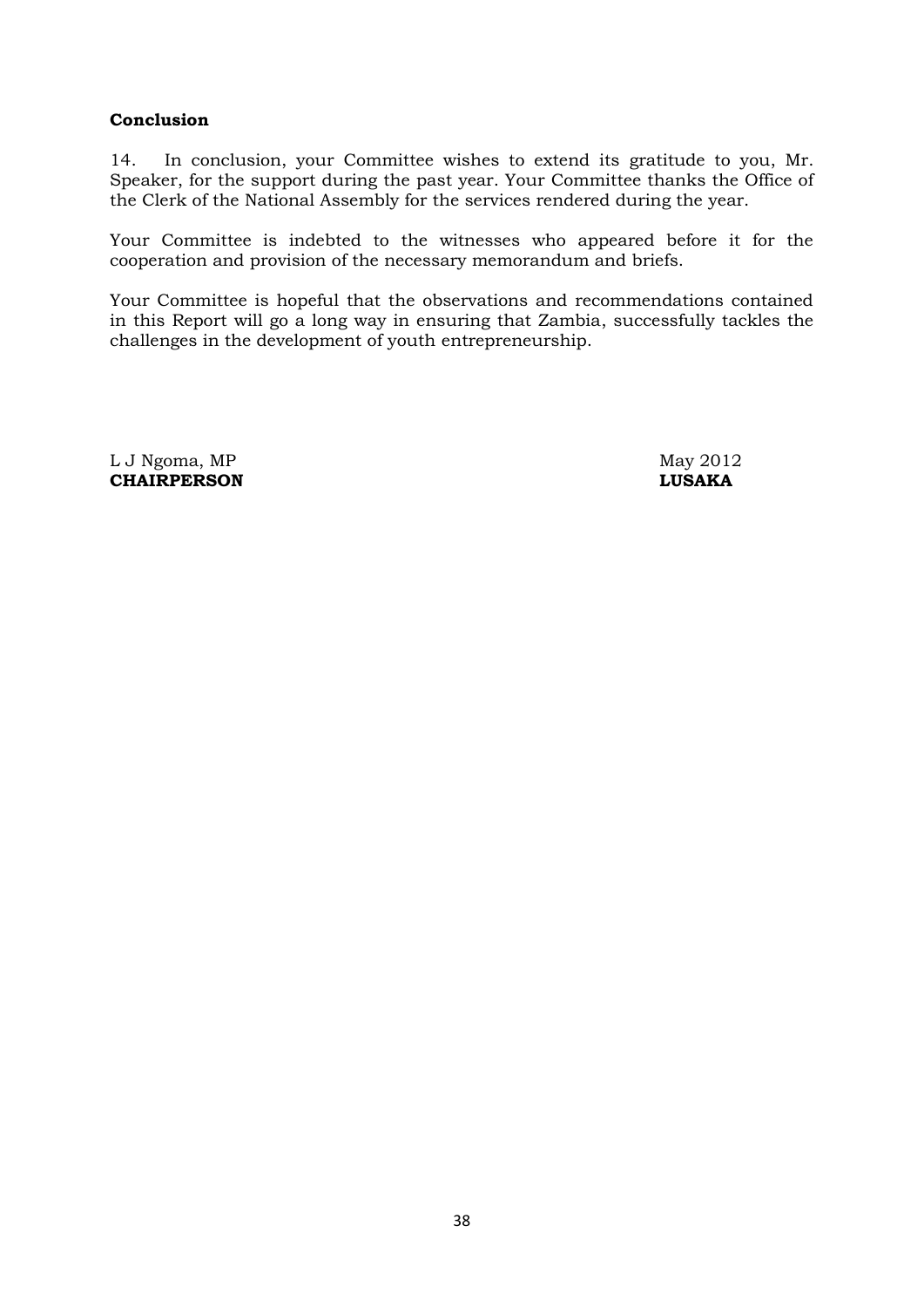# **APPENDIX 1**

List of Officials

# **National Assembly**

Mr S M Kateule, Principal Clerk of Committees Mr G Lungu, Deputy Principal Clerk of Committees Mr S M Kawimbe, Committee Clerk Mrs C K Mumba, Assistant Committee Clerk Ms S E Mwale, Stenographer Mr R Mumba, Committee Assistant Mr C Bulaya, Committee Assistant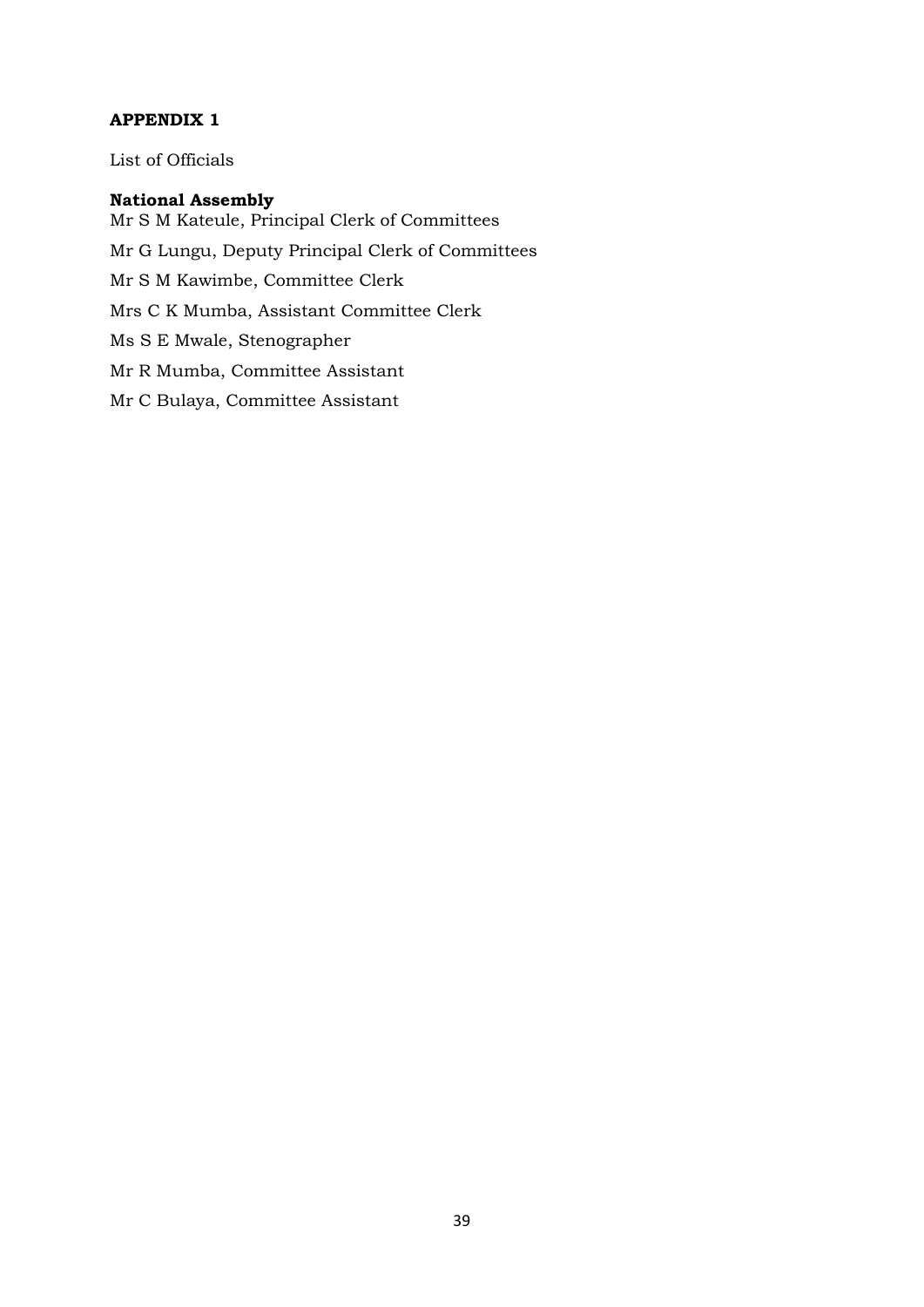### **APPENDIX II**

Witnesses

#### **Bankers Association of Zambia**

Mr O Chewe, Chief Executive Officer

#### **Dzithandizeni Trust Trades School**

Mr E P Kambobe, Director Mr S T Taghuma, Training Manager Mr K Mbanga, Board Member Mrs Shibeni, Board Member

# **Citizens Economic Empowerment Commission**

Mr D Sichombo, Acting Director-General Mr C M Mungule, Director Empowerment Mr B Nakaanda, Research Manager

### **The Young Women Christian Association (YWCA)**

Ms P M Ndlobvu, Executive Director Mr R Havwala Mevis, Network Coordinator Ms R Phiri, Programmes Manager Ms D K Chiyobe, Programmes Assistant

Mr D Mushala, Manager Training Provider

# **The Zambia National Service**

Major General N Mulenga, Commandant Colonel J M Jere, Chief of Training and Operations Lt Col M L Msimuko, Deputy Chief Training and Operations Lt Col L Chileshe, Deputy Director of Sports and Culture Col J Kanyense,

# **Technical Education, Vocational & Entrepreneurship Training Authority** Mr P K Nkanza, Director General Mr C Takaiza, Director Training Standards Mr D Chakonta, Director Development

40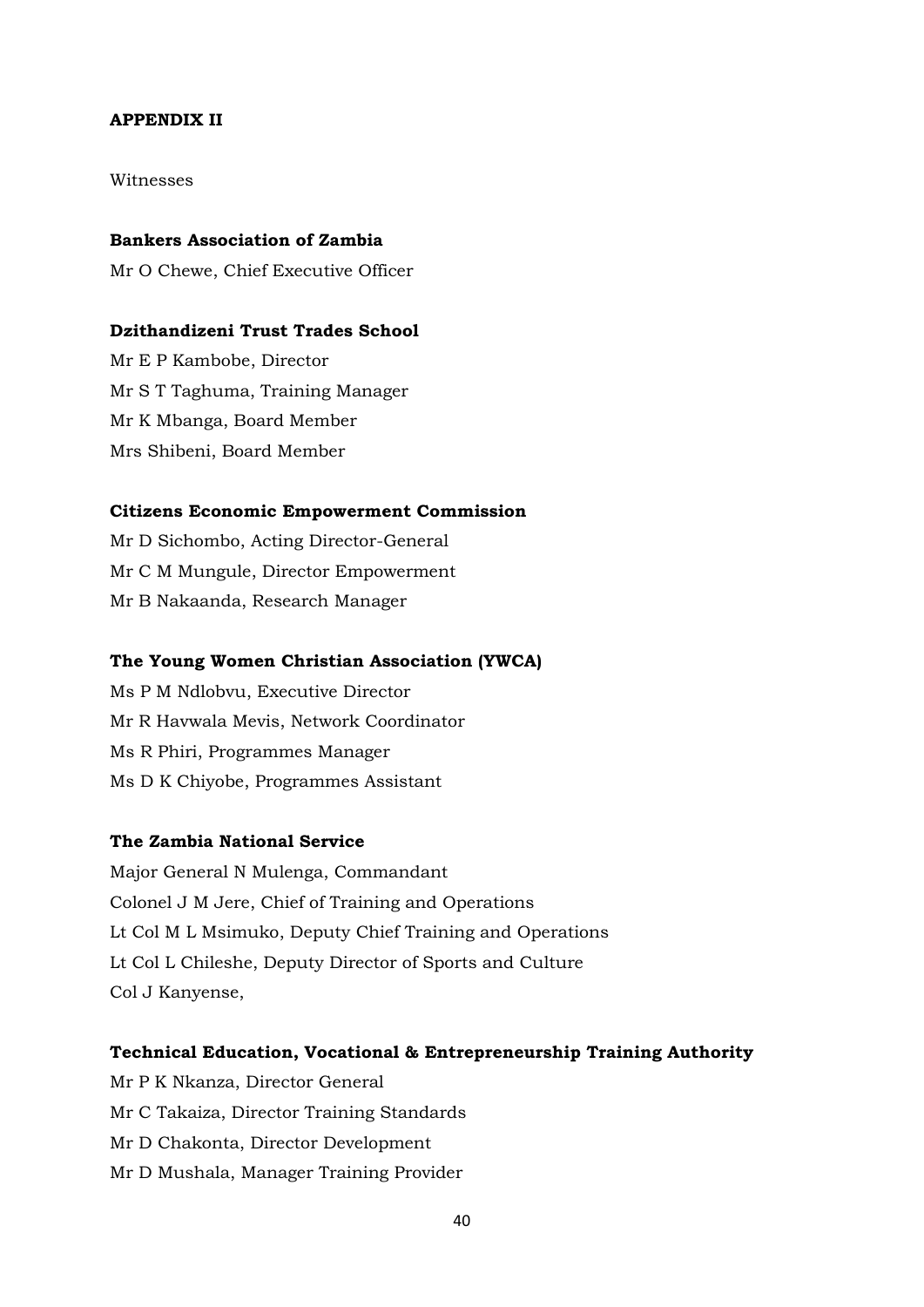### **Ministry of Commerce Trade and Industry**

Mr C Sakwiba, Acting Permanent Secretary Ms S Zulu, Director Ms Y Chileshe, Chief Economist Mr T Mulimbika, Ministry of Commerce Trade and Industry Mr A Muchanga, Ministry of Commerce Trade and Industry Mr W Matoka, Zambia Development Agency Mr D Sichombo, Acting Director-General, Citizens Economic Empowerment Commission

# **Zambia National Youth Development Council**

Ms M Mwanamwalye, Programme Manager Ms B Kalongelwa, Chairperson Ms E Mphande, Business Development Manager

### **Ministry of Education Science and Vocational Training**

Mrs M B C Chinyama, Permanent Secretary Mr E Lukelo, Acting Chief Tevet Officer Entrepreneurship Ms C Soko, Human Resource and Administration Ms P Lisulo, Senior Technical Officer (Skills Development) Mr S Mubanga, Director Teacher Education & Special Services Mrs J M Chinkusu, Director, Science & Technology Mr G Kafula, Human Resource Officer

#### **Ministry of Community Development, Mother and Child Health**

Professor E Chomba, Permanent Secretary Mr B Chundu, Director Mr Y Kakusa, Chief Planner Mr L Kanyuka, Director-Human Resource Mr H Nkoma, Director-Child Development Mr C Ngoi, Chief Child Development Officer Ms J Munga, Chief Social Welfare Officer Mr S Phiri, Registrar